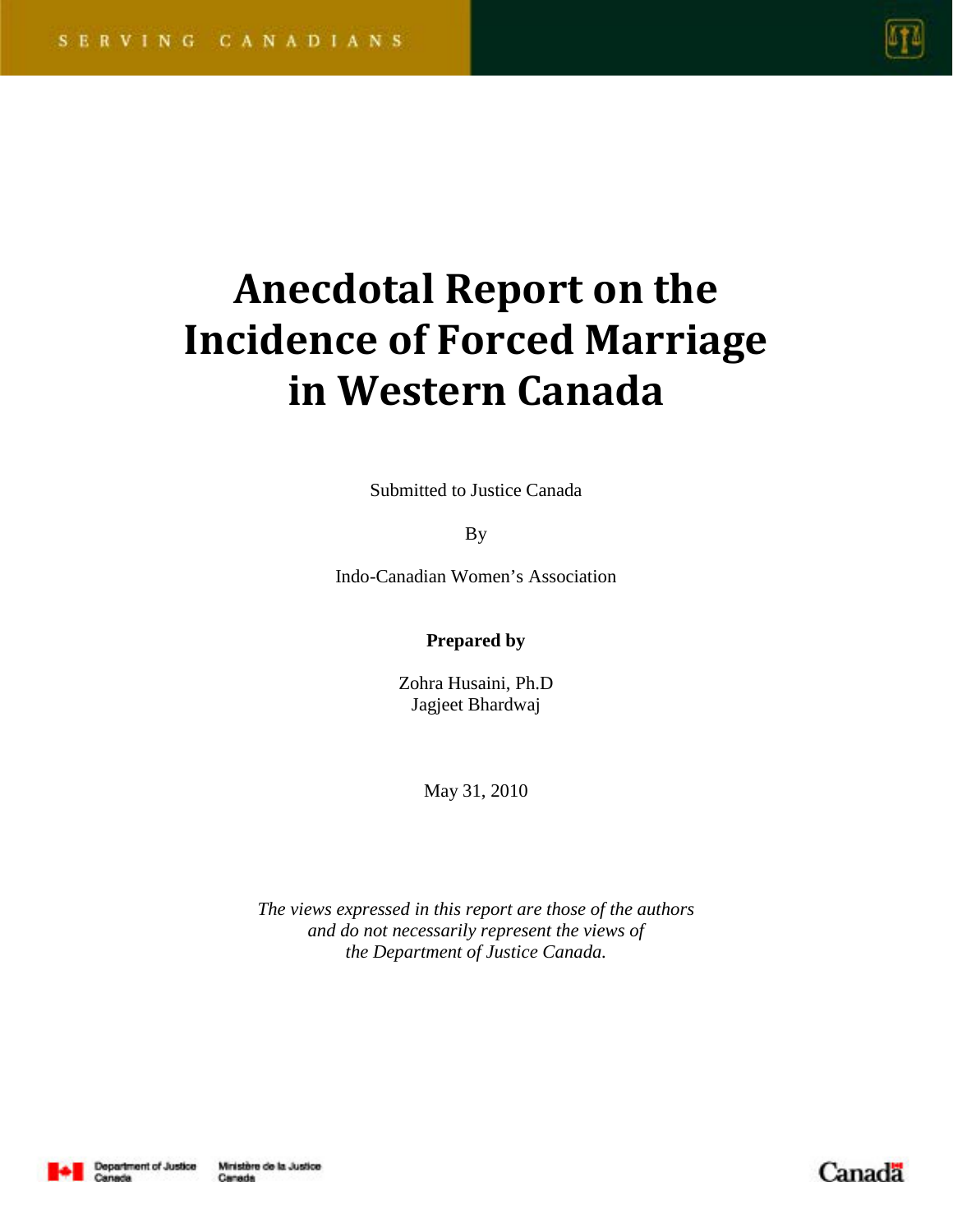Information contained in this publication or product may be reproduced, in part or in whole, and by any means, for personal or public non-commercial purposes, without charge or further permission, unless otherwise specified.

You are asked to:

- exercise due diligence in ensuring the accuracy of the materials reproduced;
- indicate both the complete title of the materials reproduced, as well as the author organization; and
- indicate that the reproduction is a copy of an official work that is published by the Government of Canada and that the reproduction has not been produced in affiliation with, or with the endorsement of the Government of Canada.

Commercial reproduction and distribution is prohibited except with written permission from the Department of Justice Canada. For more information, please contact the Department of Justice Canada at: [www.justice.gc.ca.](http://www.justice.gc.ca/)

©Her Majesty the Queen in Right of Canada, represented by the Minister of Justice and Attorney General of Canada, 2014

ISBN 978-1-100-23296-6

Cat. No. J4-33/2014E-PDF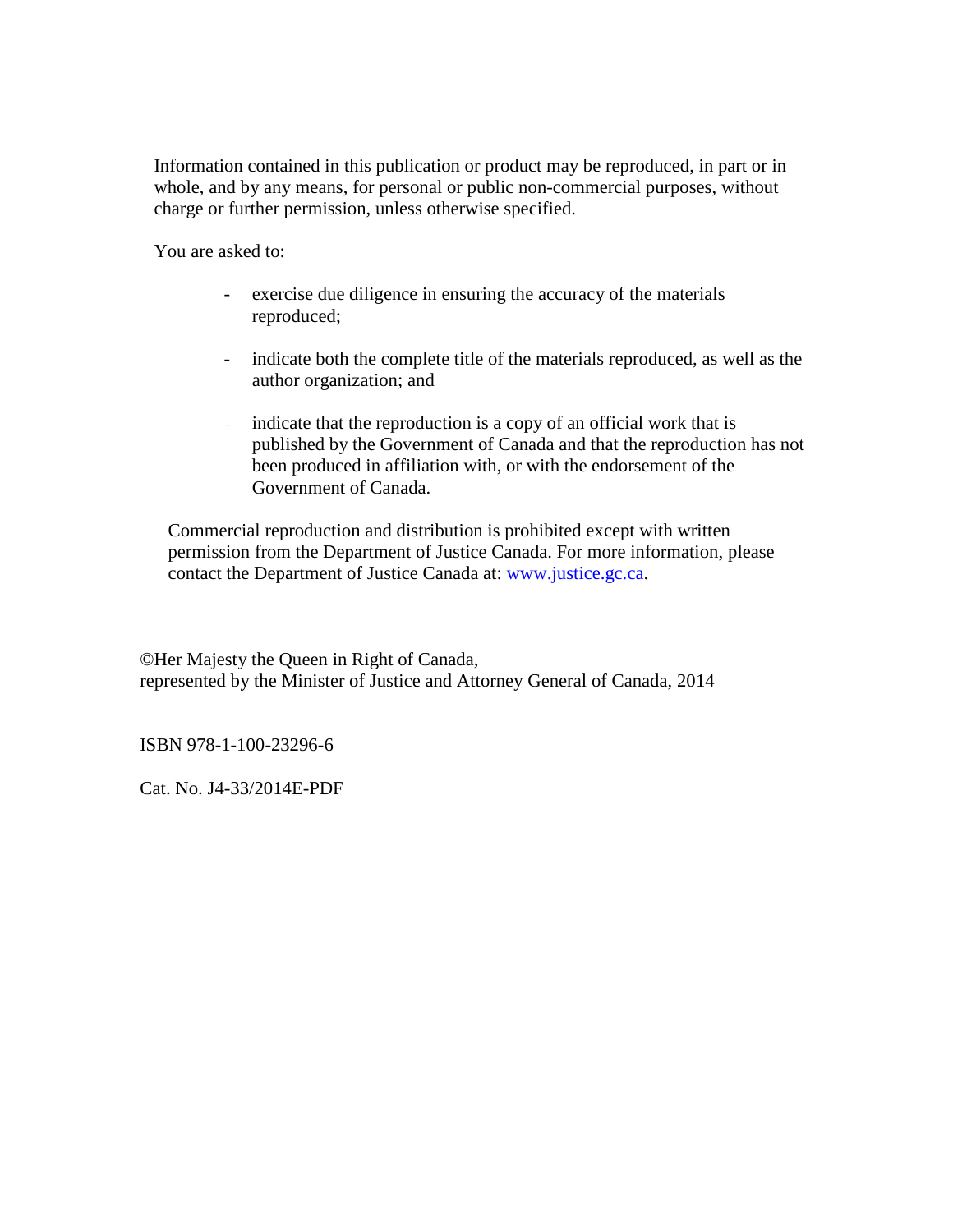# **Contents**

| Concept of Forced Marriage Relevant for Ethno-Cultural Communities 6 |  |
|----------------------------------------------------------------------|--|
|                                                                      |  |
|                                                                      |  |
|                                                                      |  |
|                                                                      |  |
|                                                                      |  |
|                                                                      |  |
|                                                                      |  |
|                                                                      |  |
|                                                                      |  |
|                                                                      |  |
|                                                                      |  |
|                                                                      |  |
|                                                                      |  |
|                                                                      |  |
|                                                                      |  |
|                                                                      |  |
|                                                                      |  |
|                                                                      |  |
|                                                                      |  |
|                                                                      |  |
|                                                                      |  |
|                                                                      |  |
|                                                                      |  |
|                                                                      |  |
|                                                                      |  |
|                                                                      |  |
|                                                                      |  |
|                                                                      |  |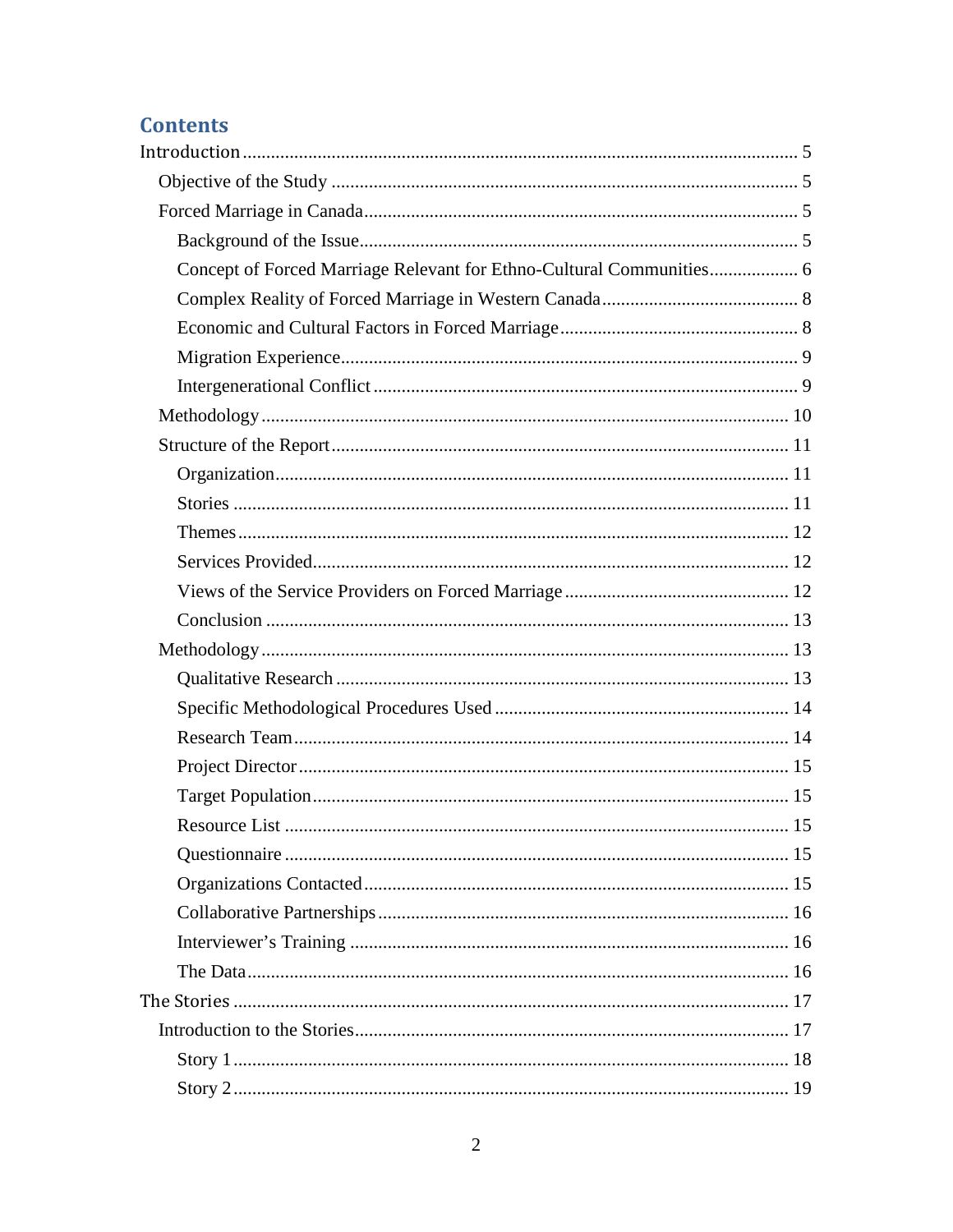| 1.             |  |
|----------------|--|
| a)             |  |
| b)             |  |
| $\mathbf{c})$  |  |
| 2.             |  |
| 3.             |  |
| a)             |  |
| b)             |  |
| $\mathbf{4}$ . |  |
| 5.             |  |
|                |  |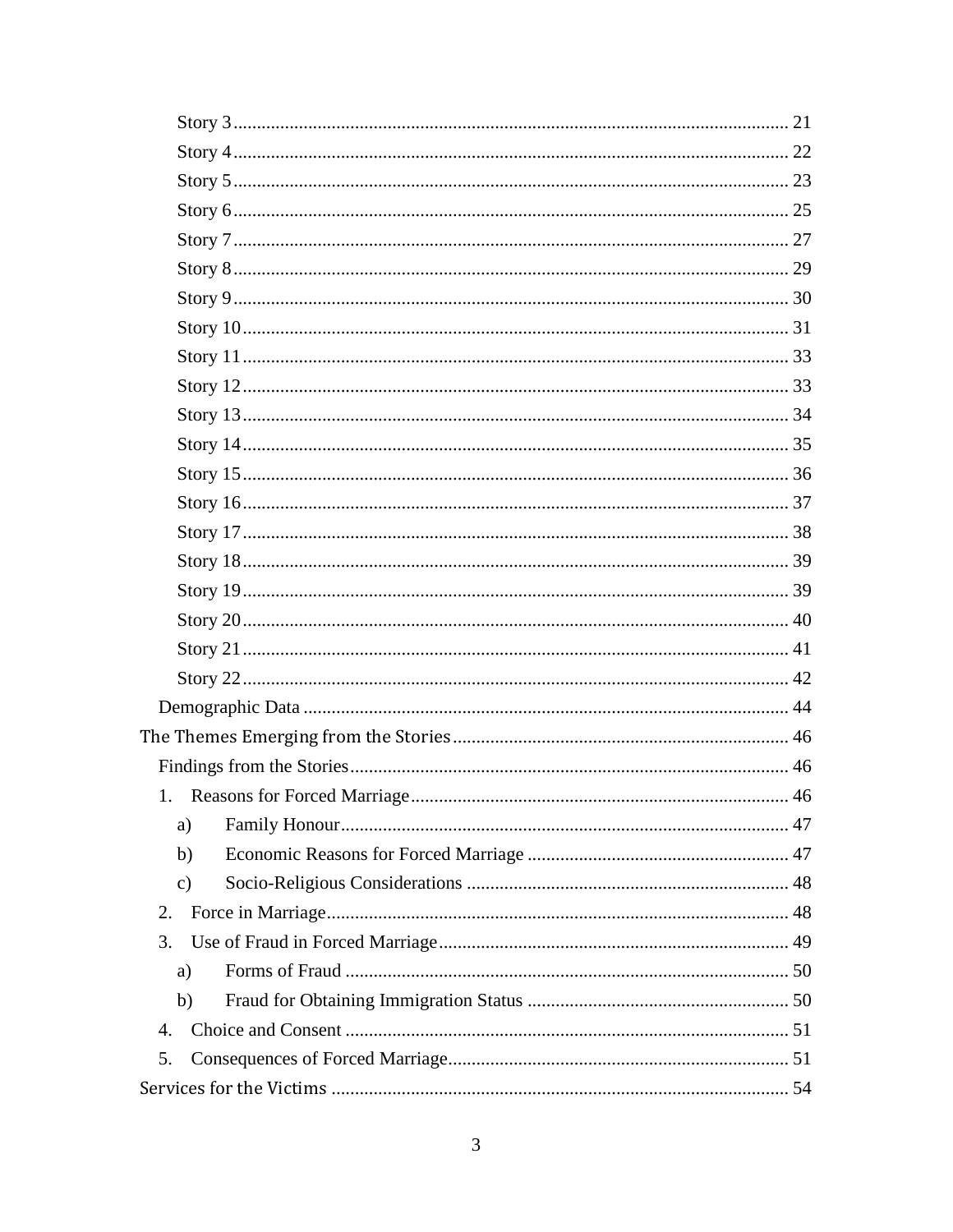| List of Government Agencies Contacted by Service Providers Interviewed: Federal, |  |  |  |
|----------------------------------------------------------------------------------|--|--|--|
|                                                                                  |  |  |  |
|                                                                                  |  |  |  |
|                                                                                  |  |  |  |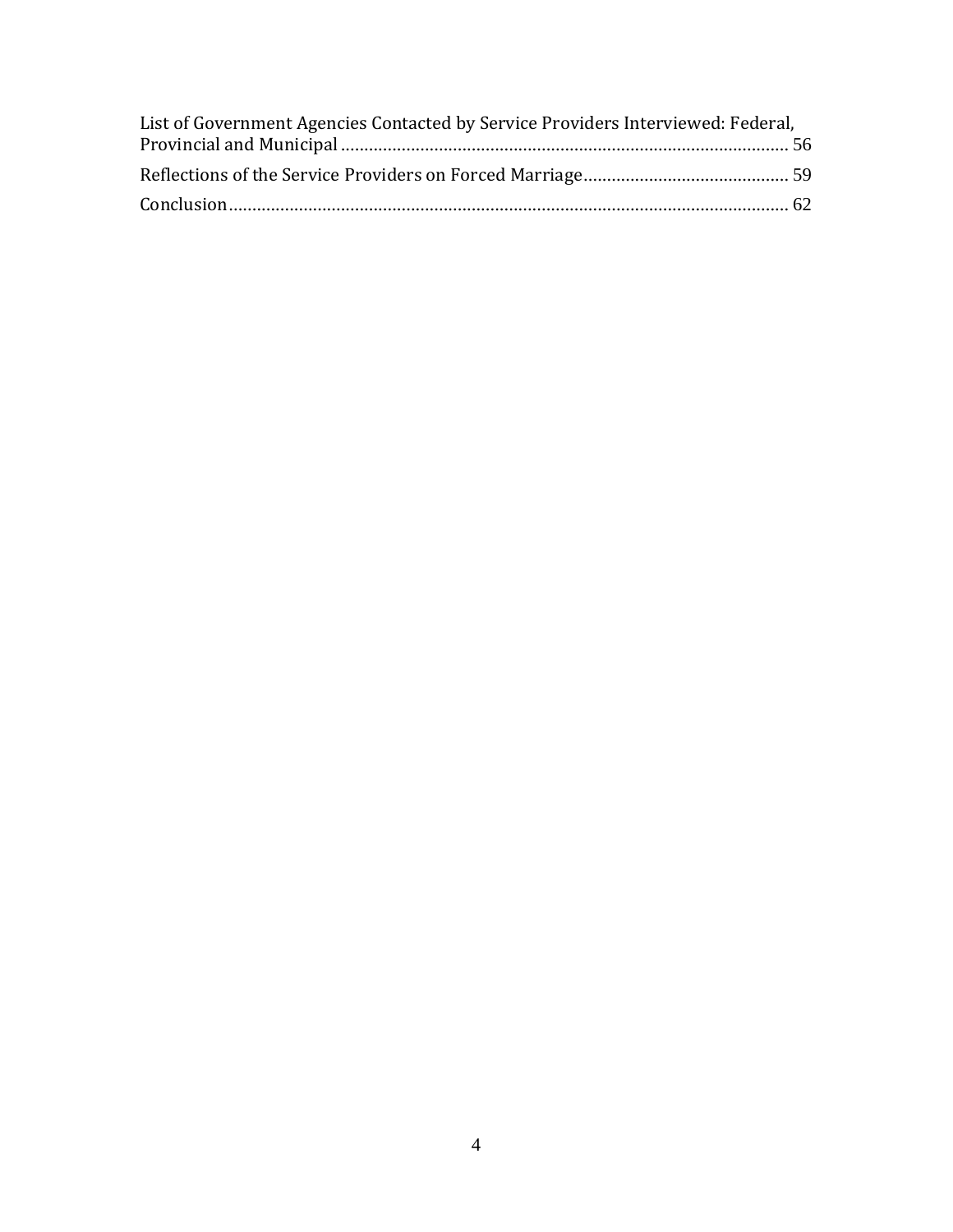# **Introduction**

# <span id="page-5-1"></span><span id="page-5-0"></span>**Objective of the Study**

The objectives of the study are to explore the incidence of forced marriage occurring in Western Canada through the collection of anecdotal data (stories from Alberta and British Columbia) and to document relevant information, including services available for those in forced marriages, which will help with policy and program development.

## <span id="page-5-2"></span>**Forced Marriage in Canada**

#### <span id="page-5-3"></span>**Background of the Issue**

Forced marriage is a little known, complex and largely unreported reality in Canada mainly because it is often shrouded in a wall of silence. There are many reasons for the silence including:

> a) a vague awareness within ethno-cultural communities that it is not an acceptable practice in Canada, although not everyone is aware that it can violate civil and criminal laws in Canada;

b) a silent agreement among many members of the communities that it is the right thing to do "under the circumstances"; and

c) hesitation in reporting for fear that the community may be stigmatized and/or that someone may get into trouble.

Young men and women trapped in such marriages are afraid of being ostracized and/or being censured by the family and community. They worry about tradition, shame, and family honour and are also afraid of creating problems for their parents by bringing the situation to the attention of the authorities. Hence forced marriages go unreported most of the time, and remain a hidden reality.

In addition, until very recently, this issue did not get much attention from Canadian authorities and society. Not much has been done in this area partly because of lack of awareness and possibly also because of concern with offending cultural sensitivities of ethno-cultural communities in Canada. Forced marriage is often confused with arranged marriage and so considered a cultural practice and a private family matter not open to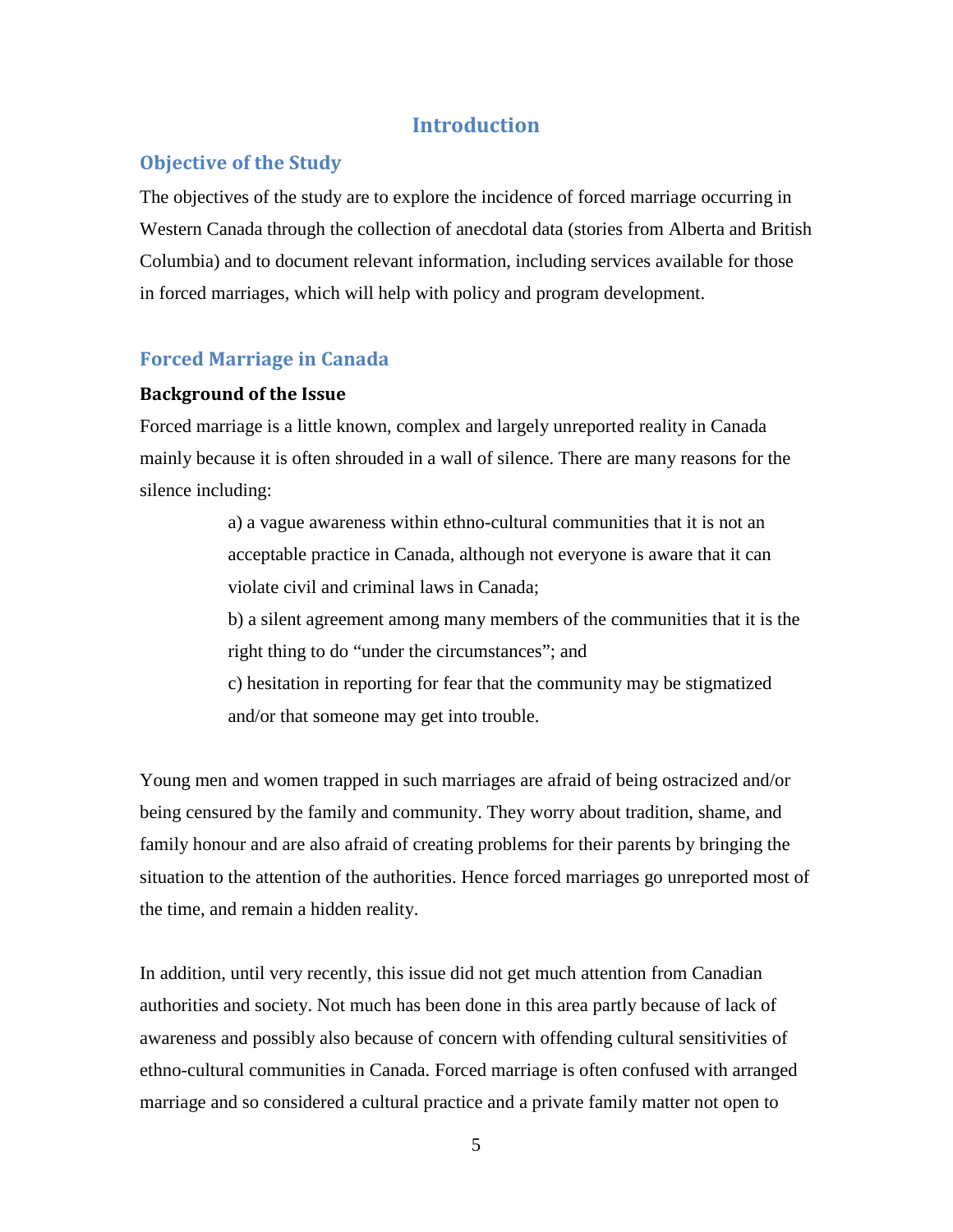public scrutiny. Because of the history of cultural imperialism by western countries, there tends to be a disinclination to say or do anything that may be construed as cultural imperialism. To date only a few cases appear to have come to the attention of the public and authorities. It is very difficult to determine in many cases whether there was parental persuasion or the victim was truly forced. When Canadian-born ethnic minority girls are taken abroad and married off, that marriage remains legally valid in the absence of a court ordered annulment, even though it may be socially unacceptable to many Canadians. Generally only abused women talk about their plight.

This issue of forced marriage is not only an issue in Canada; it is an issue world-wide, found across the boundaries of all cultures, religions, regions and periods of history. The English Common Law on which Canadian marriage law is based has historically contained references to marriages that took place under duress as a ground for annulment. Today, there are reported incidents of forced marriages in all western societies in Europe and North America. This issue is embedded within the larger question of human rights facing all western democracies as they struggle to balance the rights of individual citizens with the rights of ethno-cultural communities with what some see as "cultural preservation". Edwige Rude Antoine in Strasbourg (2005) published a study of forced marriage in 28 European countries mainly within the South Asian, Middle Eastern, and African communities. In addition, the *Annotated Bibliography on Comparative and International Law Relating to Forced Marriage* (Dostrovsky, Nadine et al. 2007) gives a comprehensive account of forced marriage in western, Asian and African countries.

# <span id="page-6-0"></span>**Concept of Forced Marriage Relevant for Ethno-Cultural Communities**

(a) Forced marriage is usually viewed as an issue of the denial of a person's right (especially, but not exclusively, a woman's right) to choose her or his life partner. Recommendation 21 of the UN Committee on the Convention on the Elimination of All Forms of Discrimination Against Women (CEDAW), states that "A woman's right to choose a spouse and enter freely into marriage is central to her life and her dignity and her equality as a human being" without force or coercion.  $\frac{1}{1}$  $\frac{1}{1}$  $\frac{1}{1}$ 

 <sup>1</sup> <http://www.un.org/womenwatch/daw/cedaw/recommendations/recomm.htm>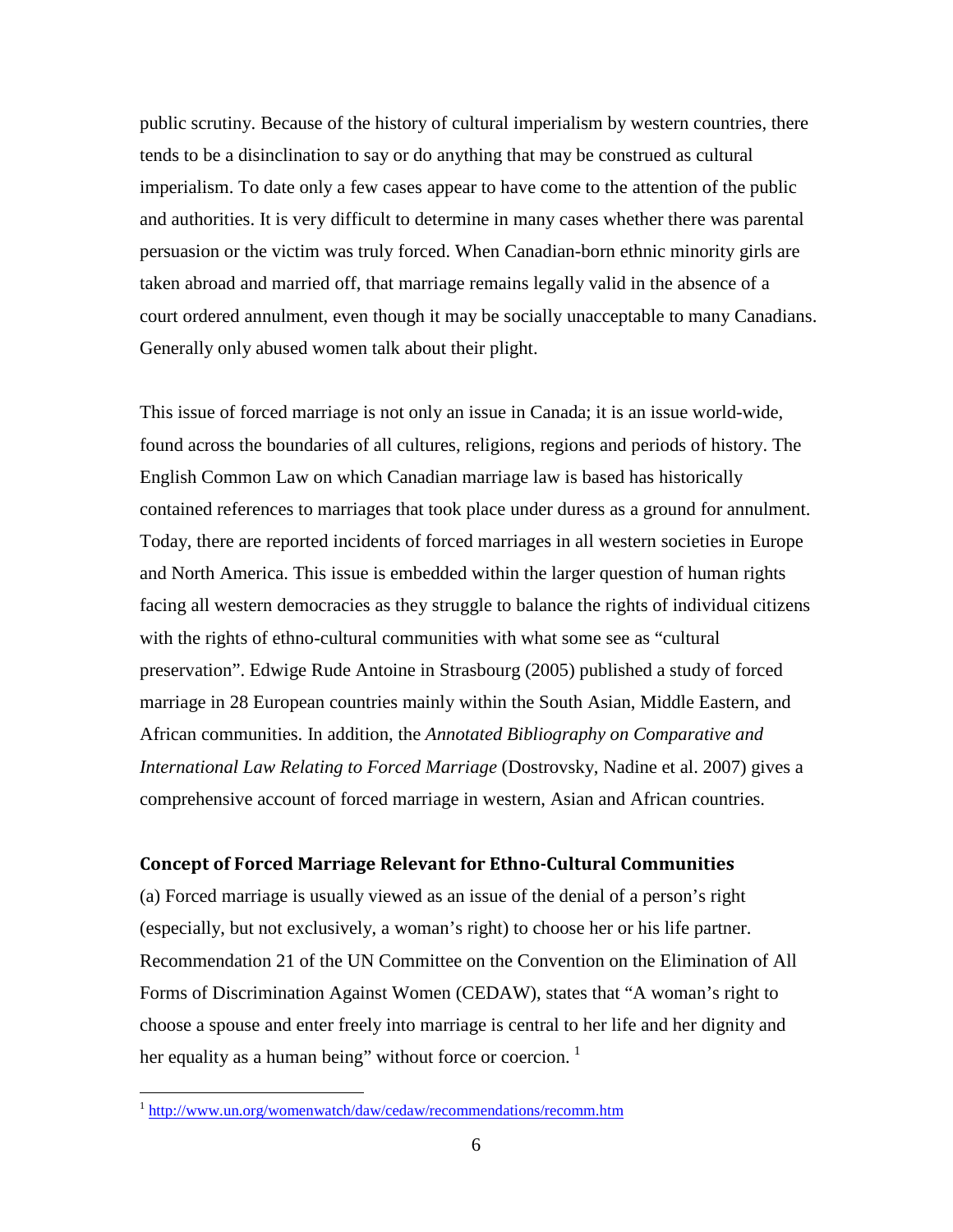However, in South Asian, Middle Eastern and African communities, women do not always have the right to choose their spouses or enter marriage with free and informed consent. In these communities, cultural traditions dictate that marriage be arranged. Partners for young people are almost uniformly chosen by others. Partner selection most often happens in gender segregated, patriarchal and family oriented societies, where the majority of young men and women do not date or socialize and so do not know *how to choose* and *whom to choose*. As they generally know very little about other eligible young people, the only logical option is to enter into an arranged marriage with a person of their family's choice. Nonetheless, the expression "enter freely" remains important and relevant. Young people are conditioned to obey and to accept parental choice. Most of the time they accept to marry obediently out of propriety, knowing very little about their future spouse. They submit to their parents' decision and will, because assertion of personal will is seen as selfish and improper. So the right "to choose" remains to a large extent a theoretical concept, as it does not work in practice in some societies. However, many parents will accommodate objections by their children to a particular marriage partner who is unacceptable to them.

(b) It is essential to understand that an arranged marriage is not a forced marriage because in the case of the former the young person has accepted the choice of their parents and the marriage is therefore consensual. But it is equally important to note that *all* forced marriages began as arranged marriages. It is hard to know in each individual circumstance what was involved in a person's "acceptance" of an arranged marriage. If that marriage turns into a forced marriage, it is often hard to figure out at what point it became a forced marriage. In other words, it may be unclear at what stage force or coercion may have entered into the plans for an arranged marriage to turn it into a forced marriage. Although forced marriage and arranged marriage are not the same, the boundary between them may be ambiguous and fluid. For instance, the arranged marriage of a child-bride to an older man is generally a forced marriage as a child is not legally capable of giving consent. However, in communities where such marriages are the norm, people do not consider them as forced marriage.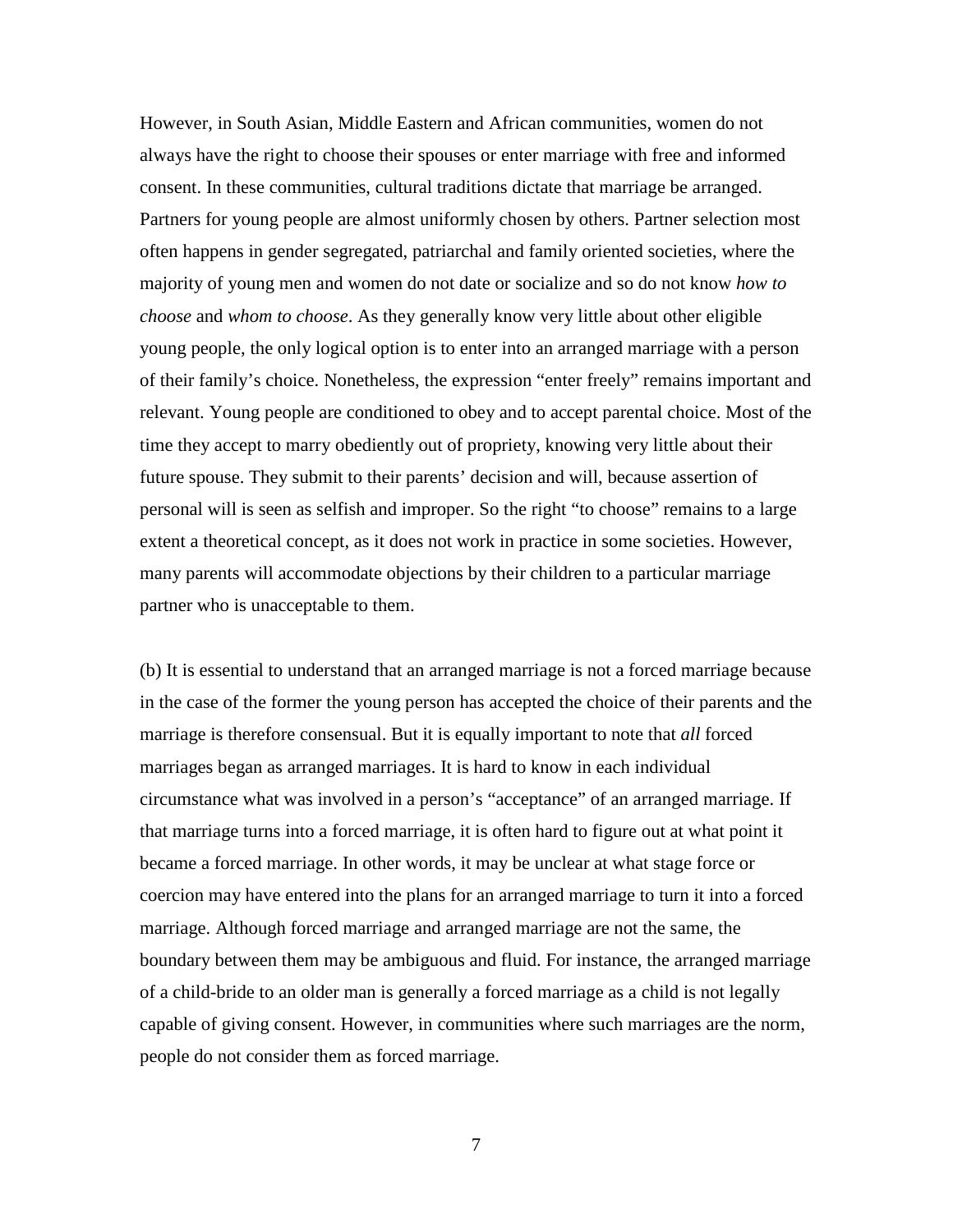(c) No one definition of forced marriage tells the whole story therefore any simple definition of forced marriage is likely not helpful in the context of ethno-cultural communities. It may be necessary to discuss situations beyond the core definition in order to understand forced marriage. Definitions put brackets around a reality leaving a lot beyond its boundaries. Provisionally, however, a forced marriage can be understood as a marriage where one or both spouses did not consent or gave consent under duress or trickery.

#### <span id="page-8-0"></span>**Complex Reality of Forced Marriage in Western Canada**

There are many factors involved in forced marriage. The two main factors that influence forced marriage in Western Canada are economic and cultural factors.

#### <span id="page-8-1"></span>**Economic and Cultural Factors in Forced Marriage**

Forced marriage is rooted in centuries old patriarchal socio-economic systems which are often maintained because they are confused with religion. The belief is so deeply rooted and emotionally charged that it is not easy to unravel all the factors involved. To begin to understand the phenomenon, one has to look into various elements of these systems which give rise to certain traditions and myths, cultures and beliefs that are used to support forced marriage.

#### **1) Cultural factors**

Cultural factors include family loyalty, patriarchal authoritarian family structures, women's subordinate position in society, vested interest in maintaining male privilege and belief that women are a burden and "property" to be disposed of for the family's advantage or family honour. Parents wish to marry off their children within their own racialized, ethnic, religious, socio-economic status and linguistic groups. The fear that their children may not adhere to these constraints in a multi-cultural society drives the parents to force even under-age children to marry someone the parents choose. In some cases, adult children with a different sexual orientation are forced into heterosexual marriages to continue the family line and avoid bringing dishonour upon the family. So,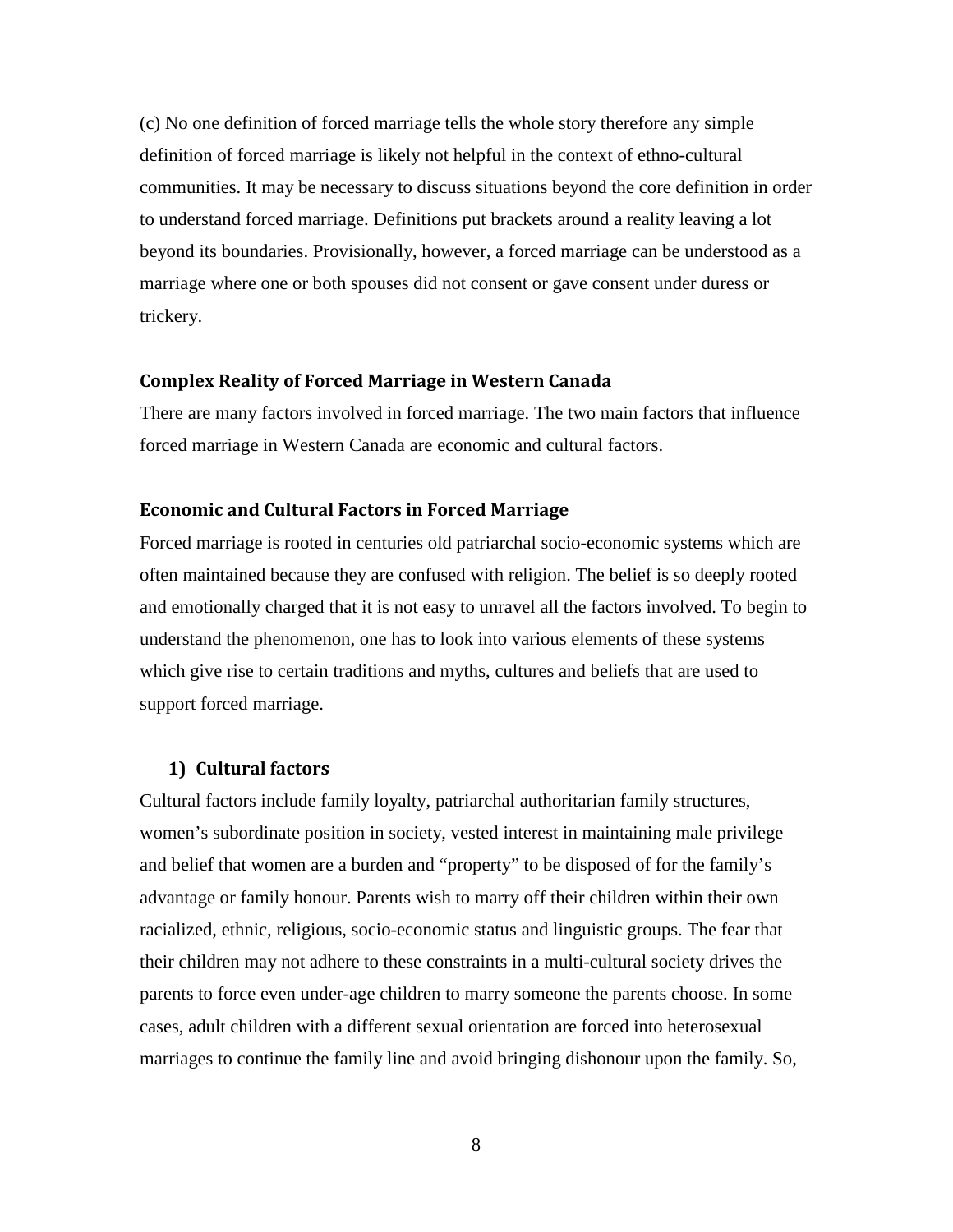parental fear, concern and worries play an equal role with parental power in sometimes forcing their children to marry someone they do not wish to marry.

#### **2) Economic factors**

Another important factor is poverty in Asian and African countries and the desire to escape it through migration to Canada. For example, many families force their daughters into an unwanted marriage with a Canadian citizen for the money they receive from the future sons-in-law. A marriage may also be forced as a means to get immigration for the whole family for economic reasons. In some other cases where the parents of the girls may be approached with a marriage offer that does not include the usual request to pay a dowry or expensive marriage gifts to her in-laws, they may force their daughters to marry an unwanted partner to save money.

#### <span id="page-9-0"></span>**Migration Experience**

When people migrate to Canada, they carry many of their customs, beliefs and traditions with them. Living in Canada, there are other factors that get added to this mix of tradition, custom and beliefs, such as parental fears of assimilation. Parents may worry about the next generation losing their culture and faith and adopting the values of their peers -- by, for example dating, drinking, partying, losing their virginity – resulting in unacceptable choices that would threaten their children's futures and the family's honour. The perceived logical solution of many tradition-bound families, who are caring and loving families, is to choose a suitable spouse for them and to marry them young, willingly or unwillingly, before they reach the age of independent thinking, judging and making choices. Parents consider this to be for their children's own good and long-term happiness.

#### <span id="page-9-1"></span>**Intergenerational Conflict**

When families migrate to Canada, young children are socialized not only in their own traditional culture but also in the culture and values of Canada through their schooling and the influence of their peers. Here they learn about individual choice. Hence, they may not be as willing to accept their parents' choice. But, for many of them, marriages are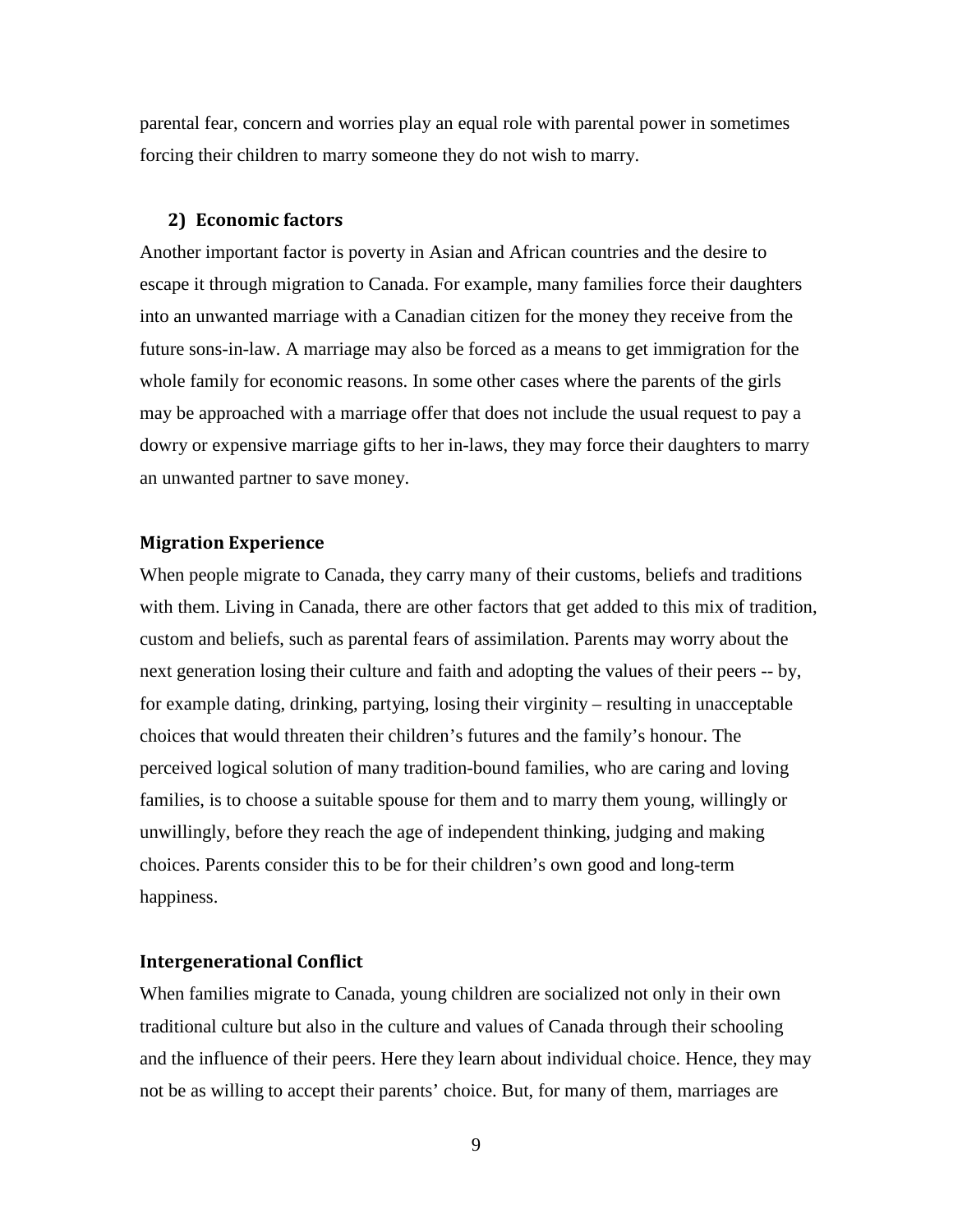arranged according to their ancestral traditions and so conflict will arise. When such marriages are arranged, many of them successfully resist for a number of reasons (exemplified in the stories), but, as the stories also tell, many young women and men either unsuccessfully resist and then face the consequences of a forced marriage or capitulate. The stories also tell how and why and with whom such marriages are arranged and portray the picture of life within a forced marriage.

At the heart of this generational conflict is that, while parents and families remain attached and loyal to their ancestral culture and are sincerely convinced that they act in the best interest of their Canadian children, some young people become aware that individual choice is both a necessary condition of marriage and their right under Canadian law.

These are some of the unexplored structural and cultural factors that need to be taken into account in addressing the issue of forced marriage. They are hard to address. But as long as these factors remain inflexible, it will be very difficult to prevent the occurrence of forced marriage. The stories illustrate all of these issues: parents' concerns for their children, choice, consent, but also force, poverty, greed, and desire for immigration. It is only through education, culturally-appropriate services and supports for parents and for victims, economic empowerment of dependent offspring and strict enforcement of women's and children's rights that these practices can be slowly changed. In the same communities, most people do not force their children to marry against their will and many do not approve of or support arranged marriage. These parents make reasonable accommodations within modern societies and see their children as persons to be guided while exercising autonomous choices, not as possessions to be disposed of at parental will.

# <span id="page-10-0"></span>**Methodology**

Qualitative research methodology with a narrative approach was used in this project. This method was chosen as most suitable for a study about forced marriage because it captures people's experiences and emotions and not just events in their lives. The research was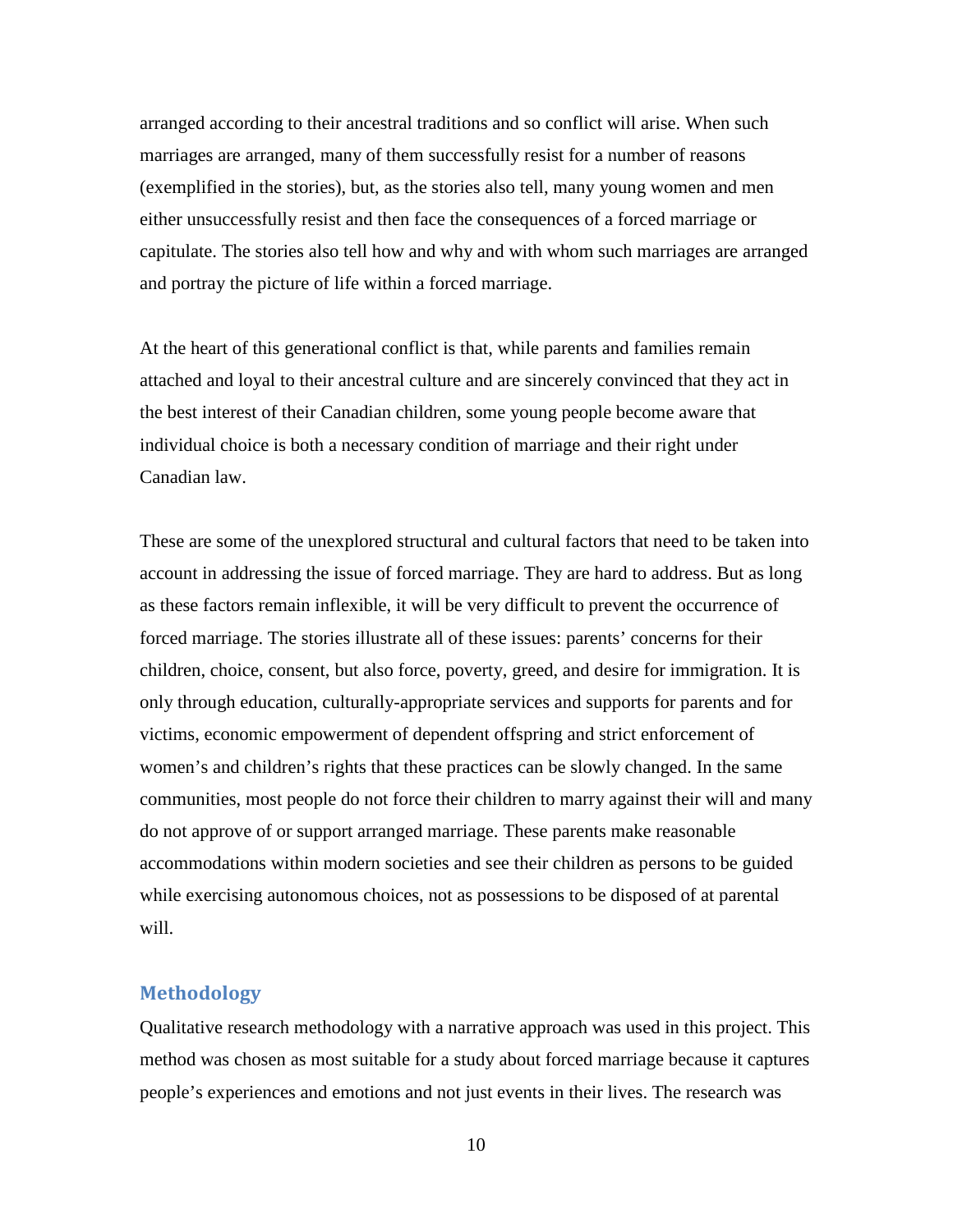conducted by interviewing service providers in order to gather information on forced marriage. No victims were approached because it is a highly sensitive topic. Service providers were identified from a list of organizations in Western Canada. The stories and other data on services provided, on general features of forced marriage and on respondents' views on addressing the issue of forced marriage were collected through questionnaires that were analyzed. This report is prepared from the stories and other information received from service providers.

#### <span id="page-11-0"></span>**Structure of the Report**

#### <span id="page-11-1"></span>**Organization**

The information on forced marriage obtained from the interviews, is organized into three sections in this report.

#### <span id="page-11-2"></span>**Stories**

The first section contains 22 stories of forced marriage collected through interviewing service providers. This section also contains some information on demographic characteristics of the subjects of the stories whenever available, specifically the age, gender, education, ethnicity and country of origin of the victims. As stated above, the data are then presented graphically for ease of reference and are not meant to be taken as statistical representations of forced marriage victims overall.

The stories presented here highlight the issues outlined in this introduction. They depict stories of women and men who were forced to marry under duress and threats. This section includes events that occurred in Western Canada of child marriage, telephone marriage, marriage between cousins, marriage with payment of bride price and overseas marriage. They portray the misery and helplessness of those trapped in forced marriages as well as the courage and independence of the victims, their efforts to escape and the support they receive. There are cases of marriage through fraud and monetary exchange as well as cases of marriage for immigration purposes, and in order to have a "slave" for household work.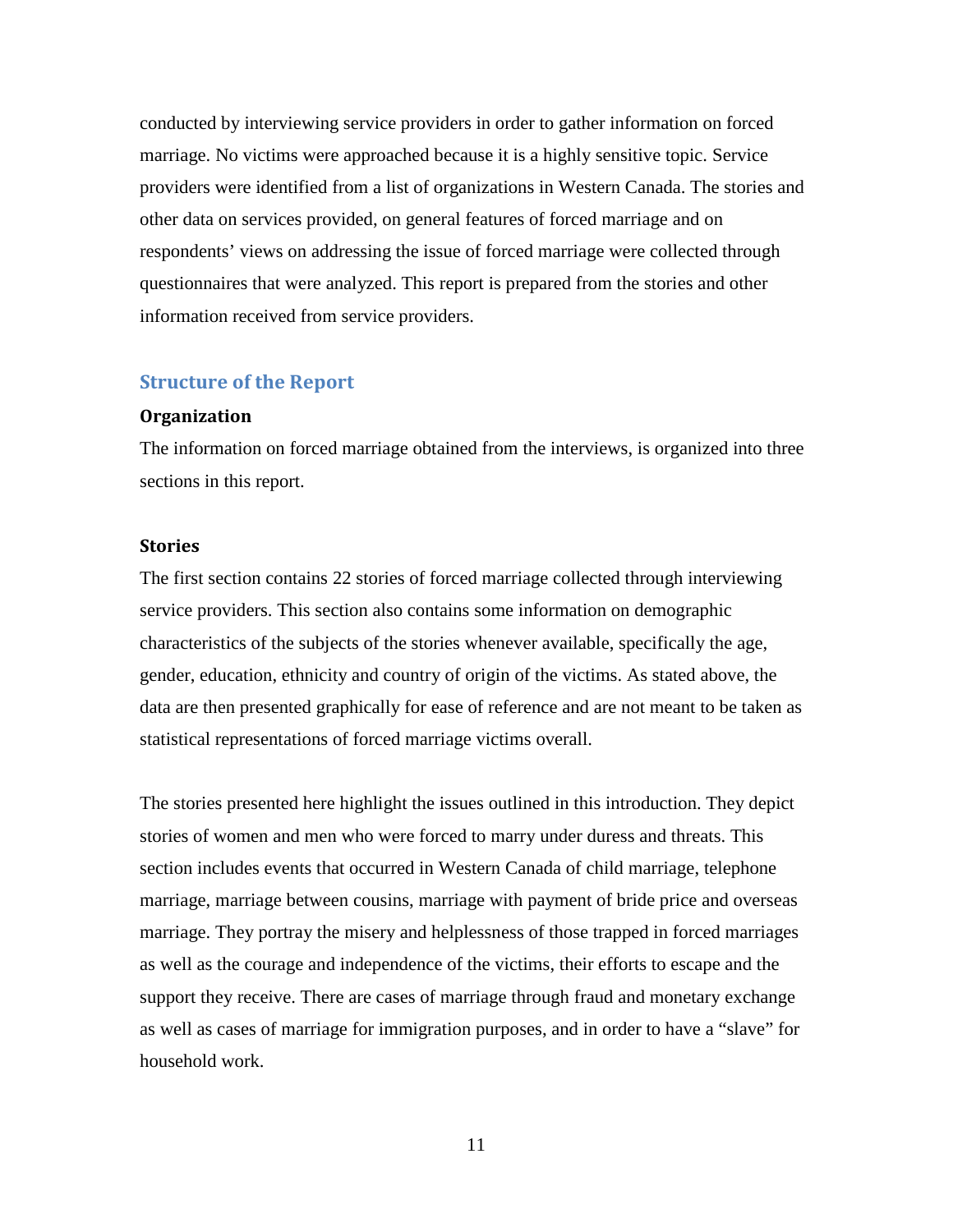The stories are presented as they were related by the service providers; hence, they differ in structure as details were provided by different narrators.

#### <span id="page-12-0"></span>**Themes**

Several common themes emerging from an analysis of the stories are presented in this second section. These form the findings of the research. These themes bring out similarities in reasons, nature and consequences of forced marriage in the stories from three different locations in Western Canada (Edmonton, Calgary and Vancouver). The main themes, common to all the cases, are:

- (a) all the victims come from communities where arranged marriage is the norm,
- (b) the reasons for which forced marriage takes place are comparable,
- (c) the way force and coercion operate in forced marriage is similar,
- (d) elements of fraud and false information are present in forced marriage,
- (e) there is a lack of choice and consent in forced marriage, and
- (f) the consequences of forced marriage and the vulnerability of the victims to violence within marriage are alike.

Hence, we conclude that victims of forced marriage all face similar issues and traumas no matter where they reside in Western Canada or what their background is.

#### <span id="page-12-1"></span>**Services Provided**

This third section outlines the services provided or currently available to victims of forced marriage. It contains an account of services actually rendered to the victims and the services available to them. There is also an account of referrals made to government institutions and NGOs in order to seek help for the victims. Further, this section contains an identification of services that are needed but lacking in Western Canada.

#### <span id="page-12-2"></span>**Views of the Service Providers on Forced Marriage**

This section outlines a number of ideas the service providers offered, about how to address the difficult issue of forced marriage in Western Canada. These may be grouped under six main categories: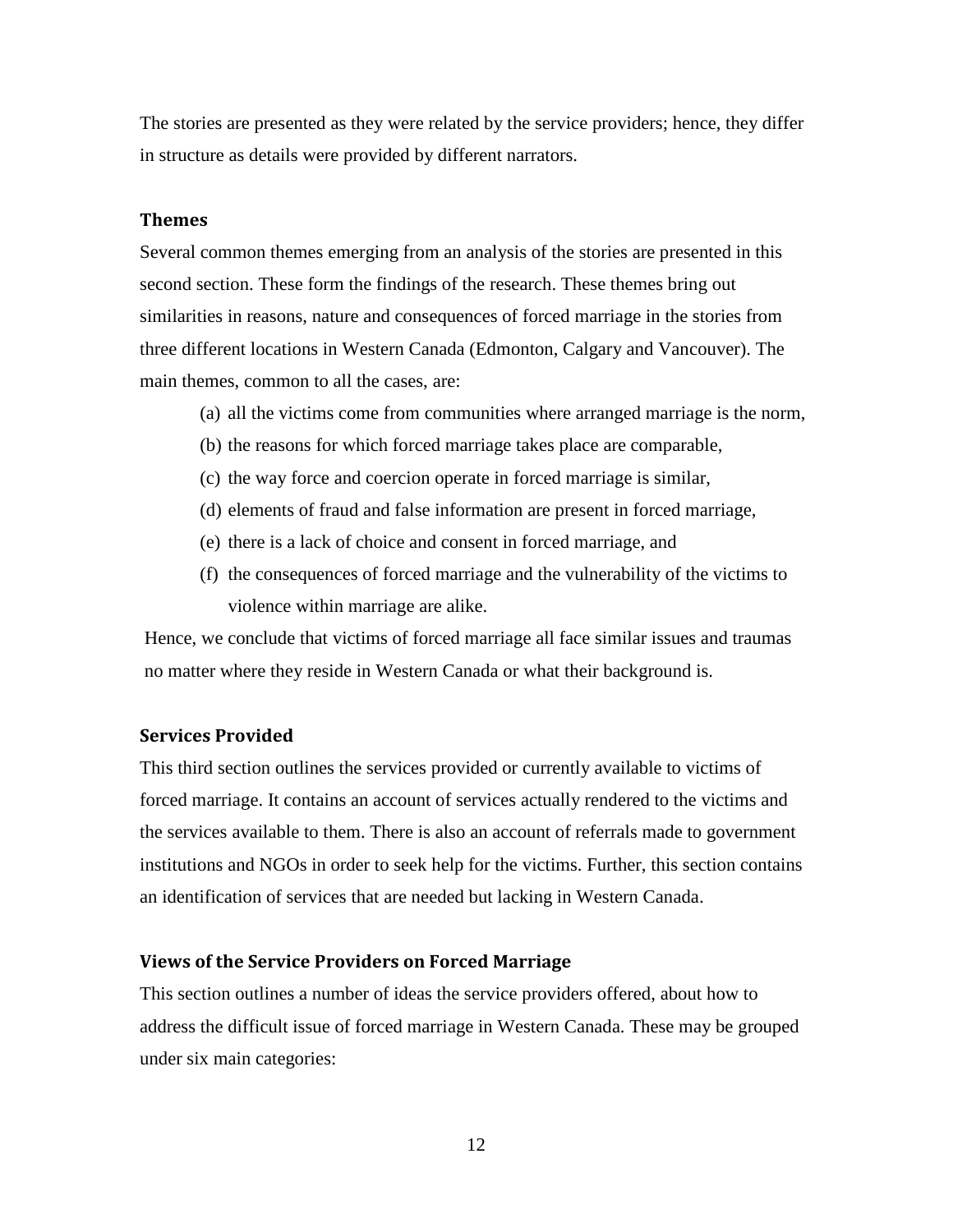- 1. Awareness campaigns, specifically in schools
- 2. Education of communities, service providers and youth
- 3. More resources for the service providers and new services for the victims
- 4. Immigration and sponsorship
- 5. Empowering women
- 6. A balance between individual rights and group rights

While not all of these suggestions may be workable, they are important as indications of what is seen as needed by the service providers who are either frontline workers in the field or who deal with this issue in an educational, legal or medical capacity. They are the ones who are most knowledgeable about the extent of forced marriage in Canada and the consequences of it.

# <span id="page-13-0"></span>**Conclusion**

The four main conclusions are as follows:

- As forced marriage is a hidden reality in Canada at present, extremely limited specific services currently exist for the victims of forced marriage.
- The immigration sponsorship policy provides a powerful incentive for misuse by parents and families to sponsor relatives through forced marriage of Canadians.
- The stories show that women are most vulnerable to and in forced marriages and need to be empowered through relevant policies and programs.
- The conclusion from the responses of service providers is that forced marriage is *not a sporadic* phenomenon in Western Canada and, according to one respondent will likely rise in the next 30 years due to the opportunity of sponsoring relatives.

## <span id="page-13-1"></span>**Methodology**

#### <span id="page-13-2"></span>**Qualitative Research**

The methodology used in this study is qualitative research conducted with narrative inquiry. This approach was chosen because the study of narratives is the study of ways in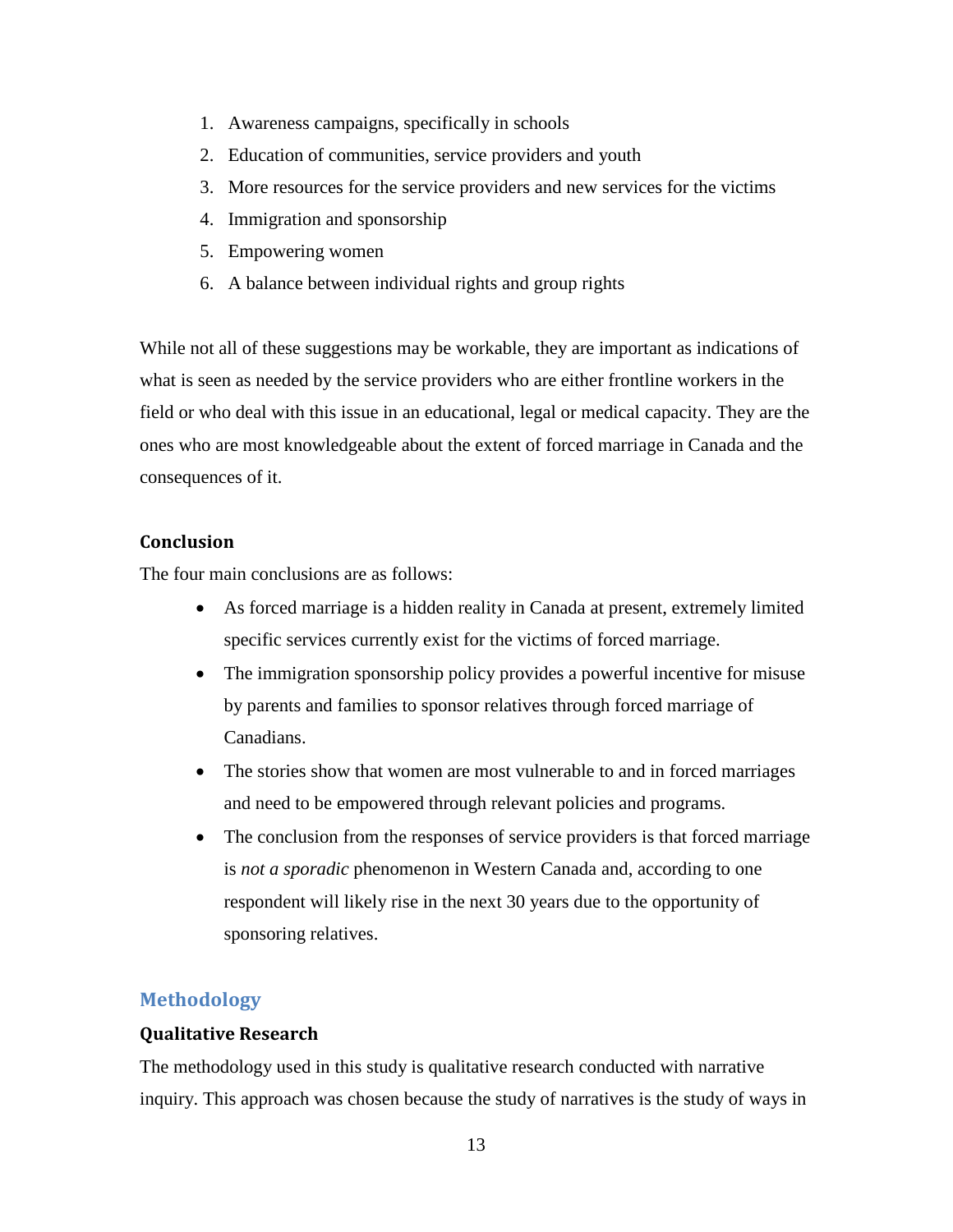which human beings experience their world. Narrative is a powerful tool of knowing and sharing. The narrative approach captures the emotions of joy and pain and turbulence of life and not just events in a person's life. This method is based on the idea that knowledge can be held in stories that can be relayed, stored, and retrieved. Nussbaum claims that the narrative style is uniquely qualified to present to the reader a deeper and richer view of life, which is not available in discursive reasoning. She argues that it can make a person a better juror and a better public thinker.

Hence, a narrative approach was considered to be uniquely suitable for understanding forced marriage in all its complexity; it permits a deeper understanding of the issue and is expected to contribute to a better basis for the development of informed and sensitive policies and programs. The main methodological procedure in this research was to collect stories of forced marriage by interviewing service providers who deal with cases of forced marriage.

Although this study is primarily a qualitative inquiry, some data is also presented graphically to facilitate viewing the findings. This by no means is representative of the extent of the occurrence of forced marriage, because the sample size is too small. However, it is indicative of what people in the field think is a growing trend in the area of forced marriage.

#### <span id="page-14-0"></span>**Specific Methodological Procedures Used**

The following procedures were involved in conducting the current research study:

#### <span id="page-14-1"></span>**Research Team**

A research team was put together for guidance and supervision of the project. It consisted of a sociologist, a chartered psychologist, a biological scientist working in a voluntary organization and a lawyer.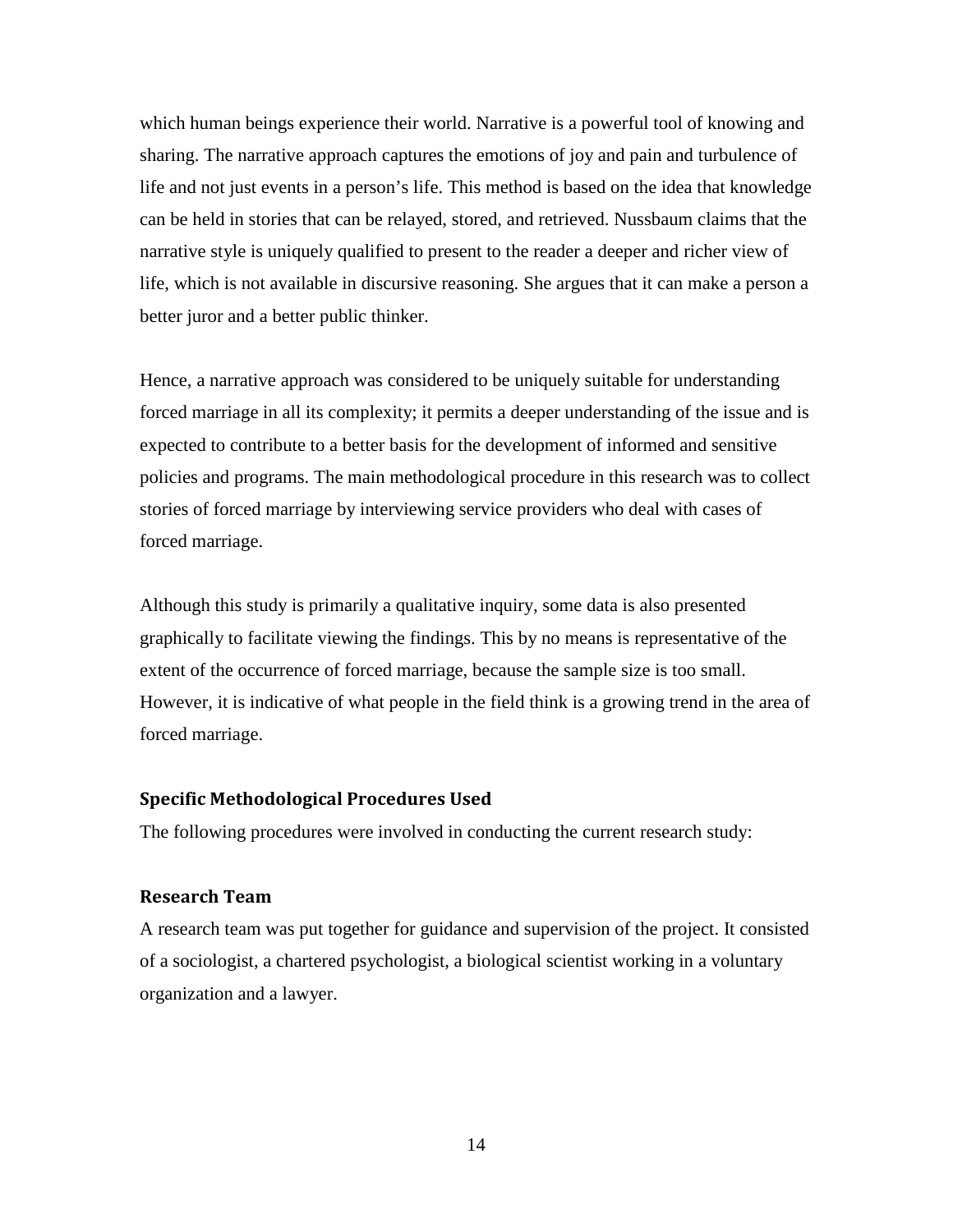#### <span id="page-15-0"></span>**Project Director**

A project director was hired who met the research team and planned all the details of the project.

#### <span id="page-15-1"></span>**Target Population**

The data were collected from the communities where forced marriage is known or suspected to be taking place across the religious and cultural spectrum in Western Canada, viz. South Asian and Middle Eastern communities from rural and urban areas of those countries of origin.

#### <span id="page-15-2"></span>**Resource List**

With assistance from the project research team, the project director prepared a resource list of organizations and government agencies in Alberta and British Columbia for the purpose of making contact with them for identifying and interviewing service providers. The service providers selected were from social services, the legal profession, immigration officials, schools, police, community workers and medical practitioners. Open-ended questionnaires were used for the interviews.

### <span id="page-15-3"></span>**Questionnaire**

A draft questionnaire was prepared according to the guidelines set in the contract. The questionnaire was adapted from another questionnaire prepared earlier for a similar study conducted in Montréal and Toronto. It was reviewed by the project research team and tested in the field on five volunteers. It was submitted to the project authority for input before the questionnaire was finalized.

#### <span id="page-15-4"></span>**Organizations Contacted**

Various governmental and non-governmental agencies that provide services to victims of forced marriage in Western Canada (Alberta and British Columbia) were contacted from the resource list prepared, with a request to identify service providers who deal with cases of forced marriage. Fifty organizations and individuals were identified out of which thirty-two were contacted. Twenty-two of them responded.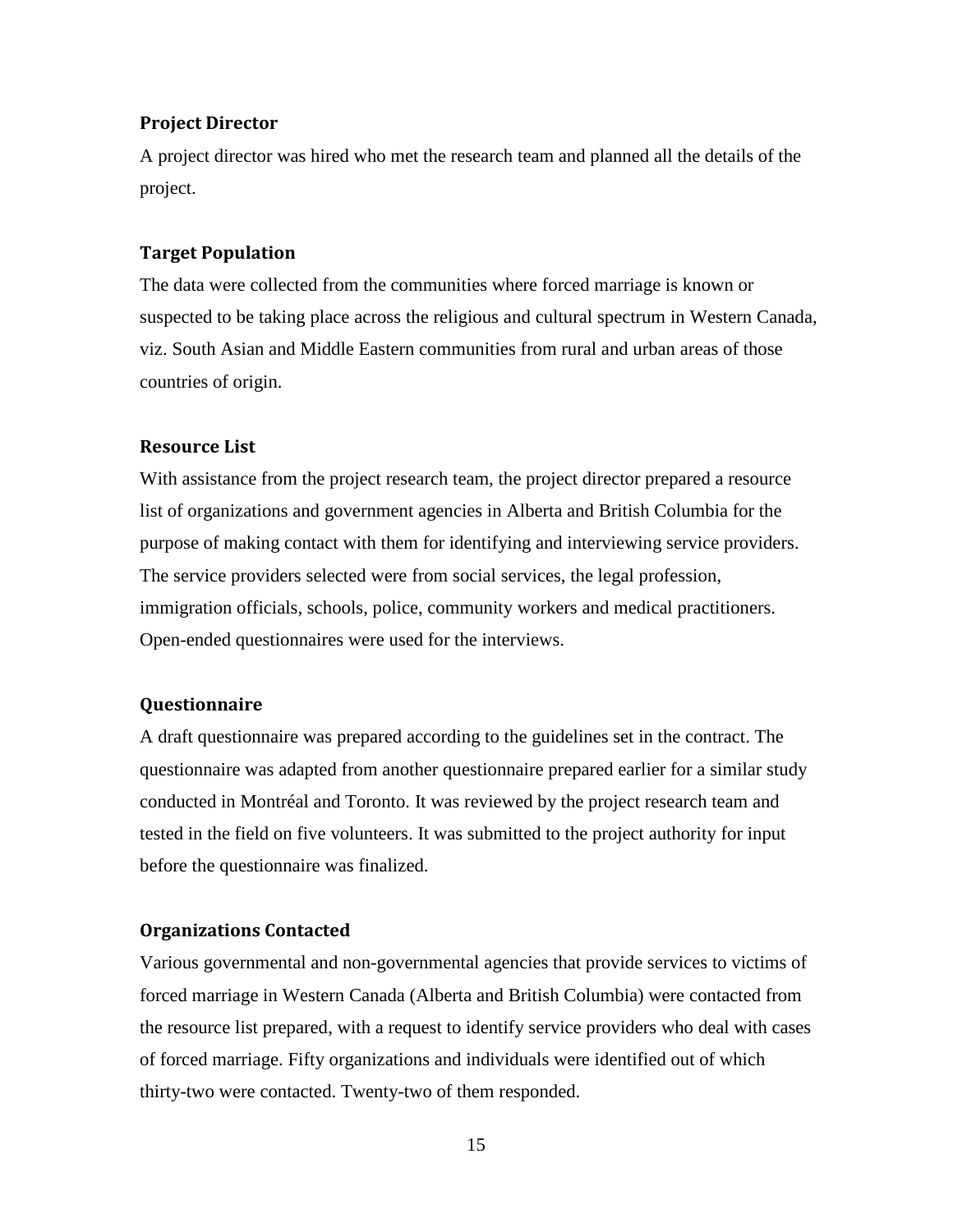#### <span id="page-16-0"></span>**Collaborative Partnerships**

Out of these organizations, an attempt was made to establish collaborative partnerships with two organizations each in Edmonton, Calgary and Vancouver for locating interviewers and training them. In Edmonton, the Inter-Cultural Action Committee for the Advancement of Women and the Welcome Center for Immigrants were willing to collaborate. In Calgary, the Alliance to End Violence and the Alberta Network of Immigrant Women agreed. In Vancouver, the India Mahila Association and the Surrey RCMP Victim Services agreed to collaborate. Partnerships were established with both organizations in each location.

#### <span id="page-16-1"></span>**Interviewer's Training**

Interviewers were hired and trained either by the project director or by the officer of the partner organization. Training guidelines were prepared emphasizing not only interview skills but also how to maintain confidentiality and to show respect for cultural sensitivity. All the names, dates and locations of the interviews were kept confidential to maintain the anonymity of the subject of the stories. All personal information will be destroyed according to project requirements.

The interviews were scheduled in Edmonton and Calgary in the first and second weeks of February 2010. In Vancouver, the interviews were to be done in the second and third week of February. However, the schedule varied depending on the availability and convenience of local interviewees. Data were recorded and organized according to themes emerging from the interviews, immediately following the interviews.

#### <span id="page-16-2"></span>**The Data**

Twenty-two stories of forced marriage were collected. Information on services provided and available to victims of forced marriage was also recorded, as well as suggestions from service providers. The interviews were conducted either in person or through telephone interviews. Only six interviews were recorded on tape, as most respondents did not consent to be recorded. In transposing the stories, attempts were made to be true to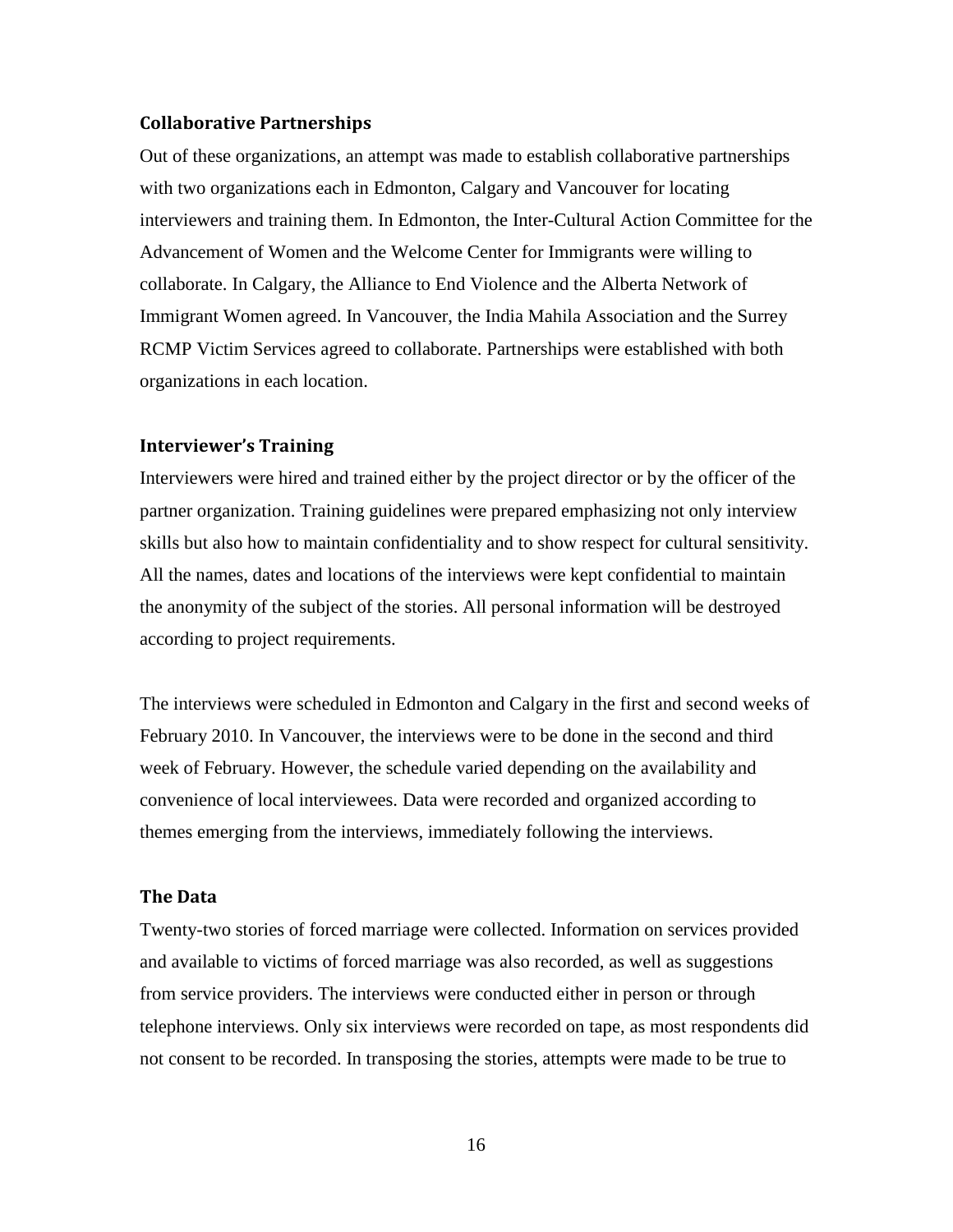the language and structure of the stories as narrated by the respondent. The only changes made were editorial or to shorten some of the stories.

# **The Stories**

## <span id="page-17-1"></span><span id="page-17-0"></span>**Introduction to the Stories**

The stories presented here highlight the issues outlined in the introduction. They are stories of women and men who were forced to marry under duress or threats. These include stories of child marriage, telephone marriage, cousin marriage, marriage with payment of bride price and overseas marriage of young Canadian women and men in Western Canada. They portray the misery and helplessness of those trapped in forced marriages as well as the courage and strength of the victims and those who assist them. There are cases of fraud and monetary exchange as well as cases of marriage for immigration or domestic slavery purposes.

After reading the stories, one learns that the issue of forced marriage is not a theoretical matter, a past historical phenomenon or about events happening in far-away parts of the world. These are stories of individual human beings, suffering in the modern, advanced, democratic society of Canada in the  $21<sup>st</sup>$  century. Each of these stories is true. Only the name, location and professions have been changed to ensure anonymity. These stories carry the voices of the service providers who deal with the consequences of forced marriage. Many service providers told the investigators how affected and enraged they were. One said "we are trained to maintain objectivity and that is hard. We are taught that this is not our journey but someone else's journey. We are here to help them; that we are instrumental in their healing keeps us going."

The stories differ in language, structure, length and the service provider's involvement in the case. The integrity of the stories and of their narrators has been upheld to the highest possible standard.

*Note: Demographic Data has been produced from stories where available and is presented at the end of the following Stories section.*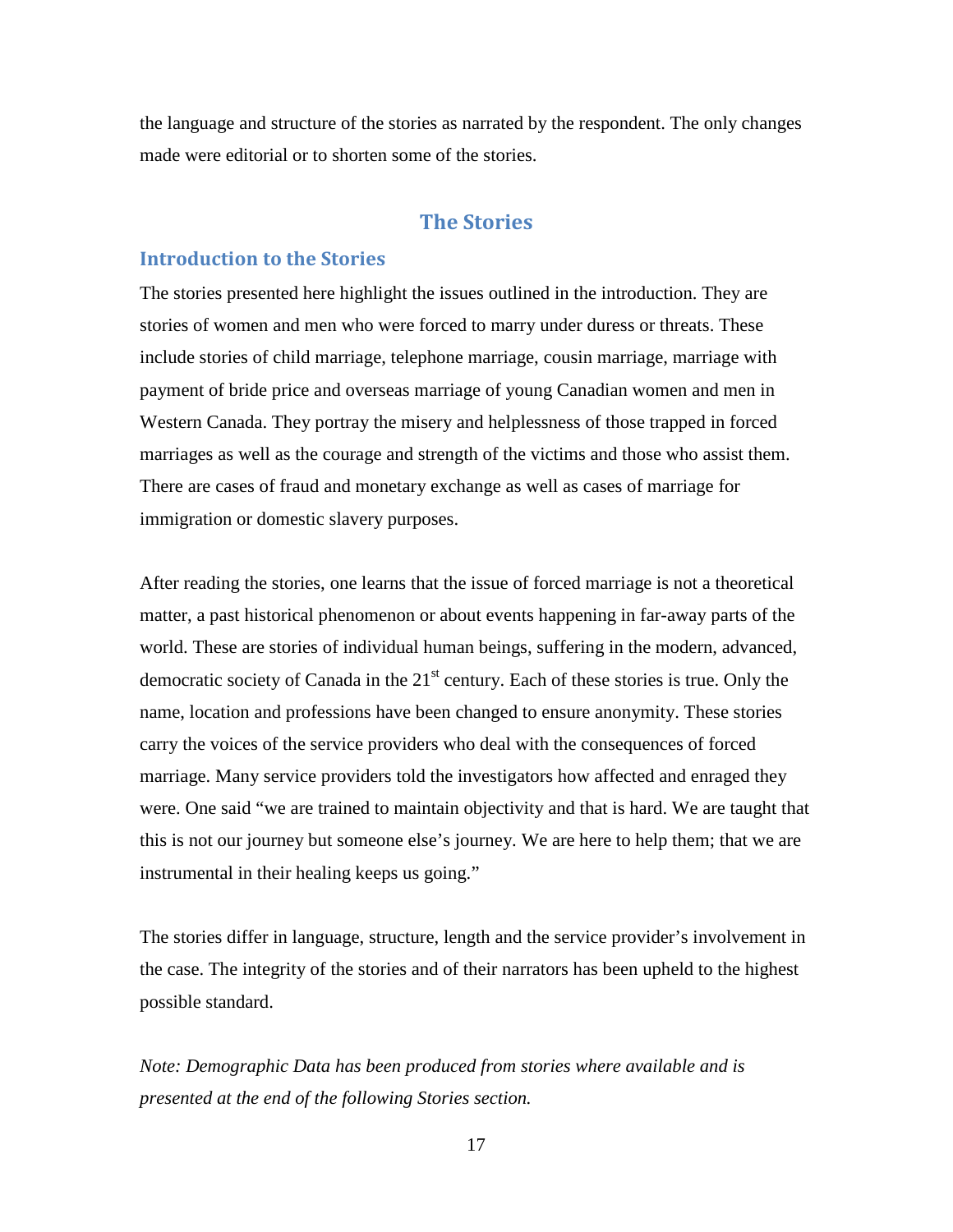#### <span id="page-18-0"></span>**Story 1**

As a settlement counsellor, I come across many cases of problem marriages, including arranged marriages and forced marriages. This is a story which started five years ago. It is a story of cousin marriage of a Canadian man to a girl in Pakistan. His family went to Pakistan to marry him off to his cousin. After the marriage ceremony was held he came back with his family to Canada but the bride and groom did not meet each other at all. Before coming he said to his in-laws that an immigration visa for her is not available so he will call her later. The bride waited for five years to come to Canada. Her family and she were worried and asked why she was not getting the visa. They were told that her husband had applied for an immigration visa and was hoping it would come soon. However, it took five years for her to get the visa and come to Canada. When she came her husband was not willing to have anything to do with her. The very first night he told her that he was not ready to marry her and that his parents forced him and he kept quiet. It was because of respect for his parents' decision and concern for their health. But he is not interested in marriage and there is no future for them. Then he asked her to leave his room. She wanted to talk to him but he refused to talk.

The next day she told her in-laws about this conversation. They told her to try and win him over and he will be OK. They said it was "her moral duty to do so". So she tried to please him and serve him but he rebuffed her. He told her not to bother because he can take care of himself. She kept quiet and tried to save her marriage for four months. When she failed then she told the whole situation to her parents in Pakistan. They advised her to talk to her relatives in Canada. So she talked to them and her uncle and his wife came to her house to discuss this situation with her and her in-laws. Her in-laws were very unhappy about this and asked her to leave their house. She pleaded and said she wanted to stay with them. But they said no, go away. So she went to her uncle's house because she was forced to leave her in-laws' house.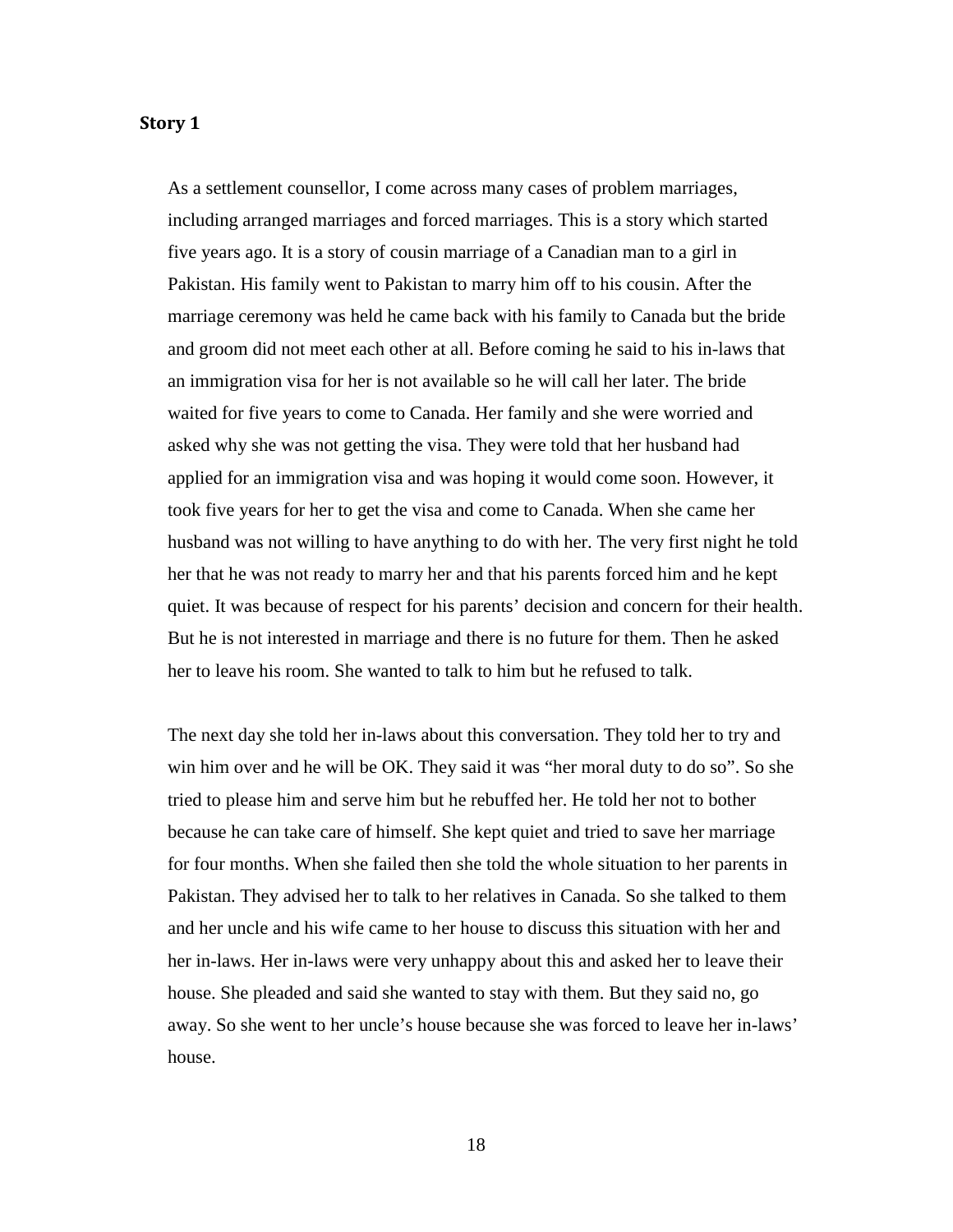It was then that she called me and asked me what help can she get in Canada. Then she came to see me and told me her whole story. I told her about available resources and ways to get help. I referred her to an agency which has more resources and expertise. However my agency continued to work with her and informed her about laws in Canada, human rights, family violence and also about educational opportunities.

She was threatened by her in-laws and was told that her sponsorship will be cancelled. She was very worried but I assured her that they cannot do so. She felt relieved. I also provided her with information about legal aid, options of housing, and social assistance. But she preferred to live in her uncle's home. I advised her to think about joining ESL and other government educational programs.

It was four months ago when she first came to see me. And the last contact was made two weeks ago. At present, she is with her uncle and is going to ESL classes. When she came to me, she was very frightened of her situation and worried about her future. Now she has gained confidence. Recently she contacted me and told me that she is thinking of going to Pakistan for a visit. But she learnt indirectly that her in-laws plan to cancel her immigration sponsorship and hide her immigration papers. But I assured her that all her papers are with the immigration authorities and they cannot do so. At the end of her visit she also said in tears that her own family in Pakistan is saying that she could not win over her husband's heart and that is why her marriage failed.

This study is very important. People will come to know through such studies what can happen to them and their sons and daughters.

### <span id="page-19-0"></span>**Story 2**

I am a medical social worker in a large hospital. I see people who go through trauma, I also see their families. Lately I have been seeing refugees from Somalia.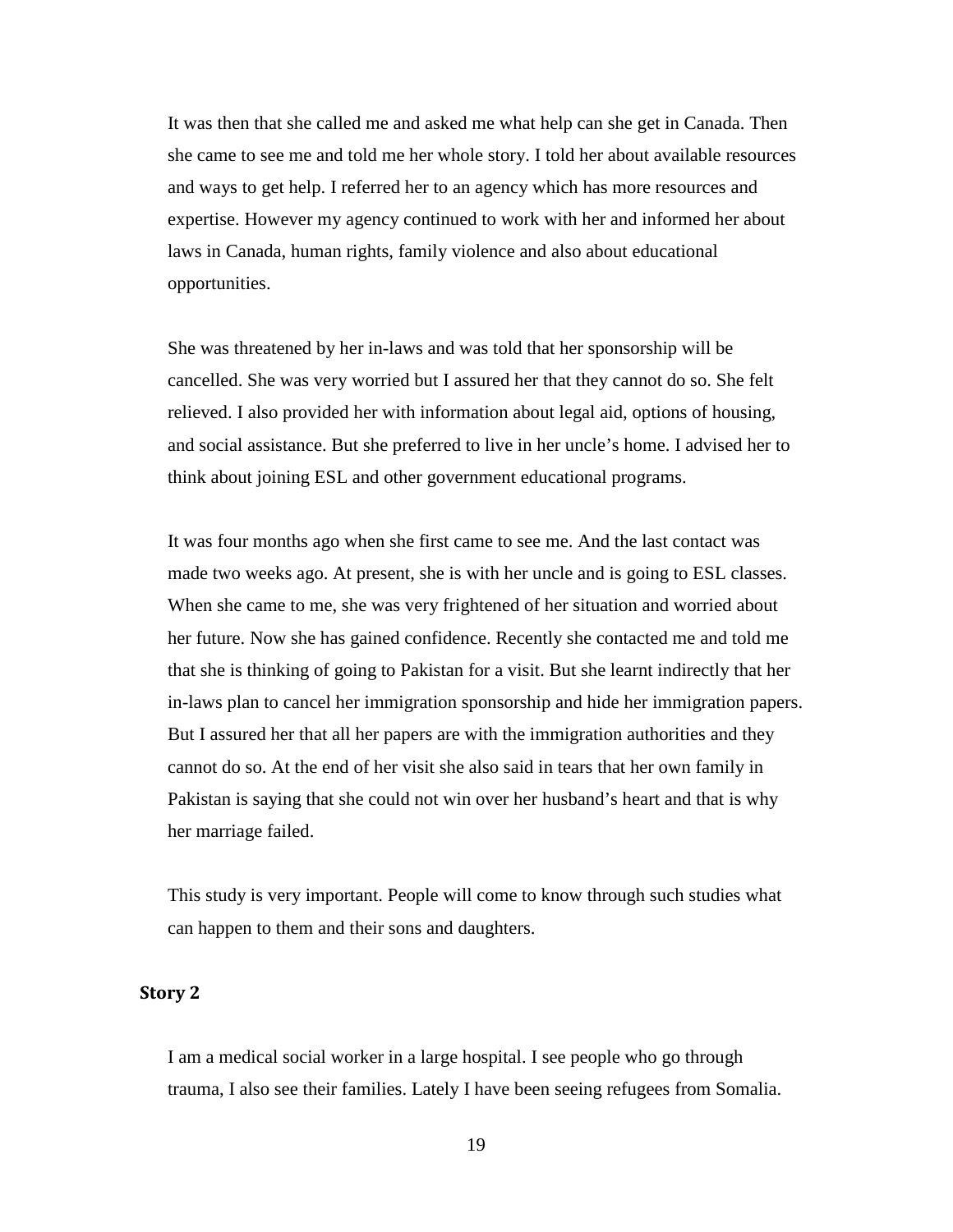When they become comfortable, issues of forced marriage come up. In their culture it is common for forced marriage to be arranged with strangers, sometimes for immigration, or to send them out of the country for better future. Sometimes for money they get from another party by selling their daughters, often into very abusive situations. That covers the kind of cases I see. When the girls open up, they say there is abuse, emotional and physical. They are not happy, they are afraid; they don't know where to turn. This information comes from the family of the patients.

A wife of a patient of mine, when she felt comfortable with me told me about considerable abuse, including verbal and physical abuse in her marriage. She was afraid to seek help because of fear of the community. She felt that she needed to break away from her community if she is to get any help. Forced marriage is the cultural norm in the Somalian community. She was 13 years old when she was married off. I saw her when she was 22 years old. All these years she has gone through great mistreatment. She was treated like a servant serving her husband's extended family not just her husband and child. She was very fearful when she talked to me. She was not allowed to go out or talk to outsiders. She came to the hospital only because her husband had an accident and severe head injury. So she was allowed to come. But that stopped after a couple of weeks. She told me that she has no support in her own family as all of them are in Somalia. She is living this abuse in silence and isolation.

So I tried to refer her to an immigrant serving agency. I talked to a women's group. I also contacted a refugee program of the federal government and they connected me to another organization. When I talked to this organization, they said that she had to come personally in order to get help. I told her to go there and made a referral officially and made an appointment for her. But she did not go to that agency and when I asked her why she did not go, she told me that she is afraid and she is surrounded by her husband's family all the time. Her husband was in the hospital for four months but she did not come to see him after two weeks. I called her home to find out how she is but she was too afraid to talk to me. So at present, I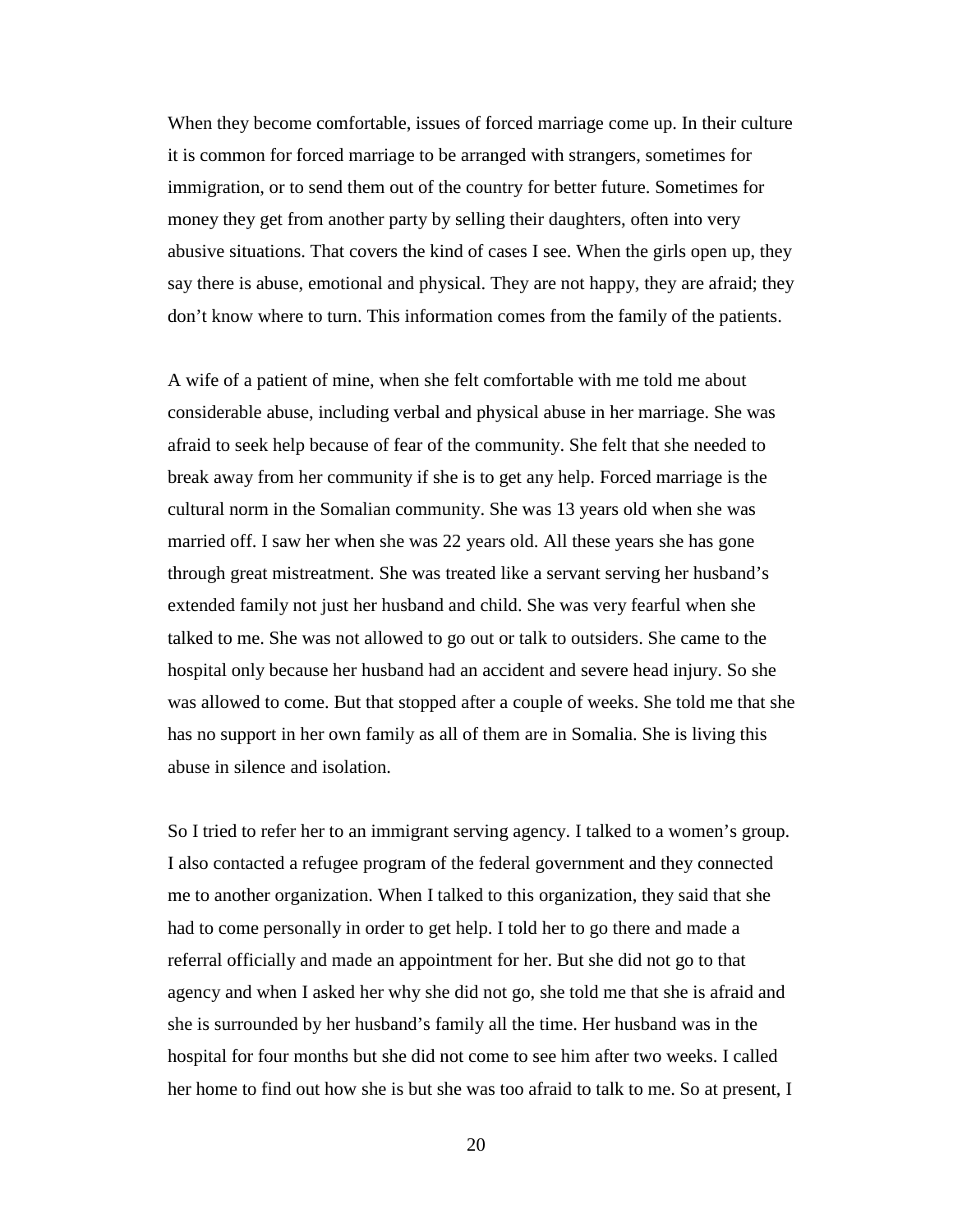have no way of knowing how she is suffering but I know that she is living under overpowering fear and cannot do anything else but obey. So she seems to be trapped in her situation.

### <span id="page-21-0"></span>**Story 3**

I work in the family services department of a women's organization. This is the story of a girl from the Middle East whom I met accidentally. I was in a grocery store when I noticed a young girl wearing dark glasses and trying to read labels on food boxes. She looked like an immigrant from the Middle East. I asked her does she need any help in reading the label, and the way she answered, I knew her English was not good. As I knew her language, I explained the labels to her. I also noticed that she had bruises on her face and arms. I asked her what was wrong and she told me her story.

She was given into marriage to a man from Canada when he went to her home country. She did not want to marry him and come to Canada. But her parents accepted the proposal and the marriage took place and right away she came to Canada. He had given false information about himself and his job to her family. She thought he was rich and had a good job but he lived in low income housing and had a very low paying job. Soon after coming here, he started beating her. He indulged in aggressive sex and also perverted forms of sex. He would hit her, pull her hair and then have sex. She was locked in when he left home. She went shopping only with him. The day I met her she could come out because she had told her husband that she needed some groceries to cook food for him and his friends. As she came out of her apartment her neighbour also came out of her house and she asked the girl what was wrong. She (the neighbour) had heard her cries and his shouts. But she (the client) was so afraid that she told her neighbour that nothing was wrong.

So I gave her my card with my work address and phone number and asked her to memorize it and give it back to me. I watched her from a distance that she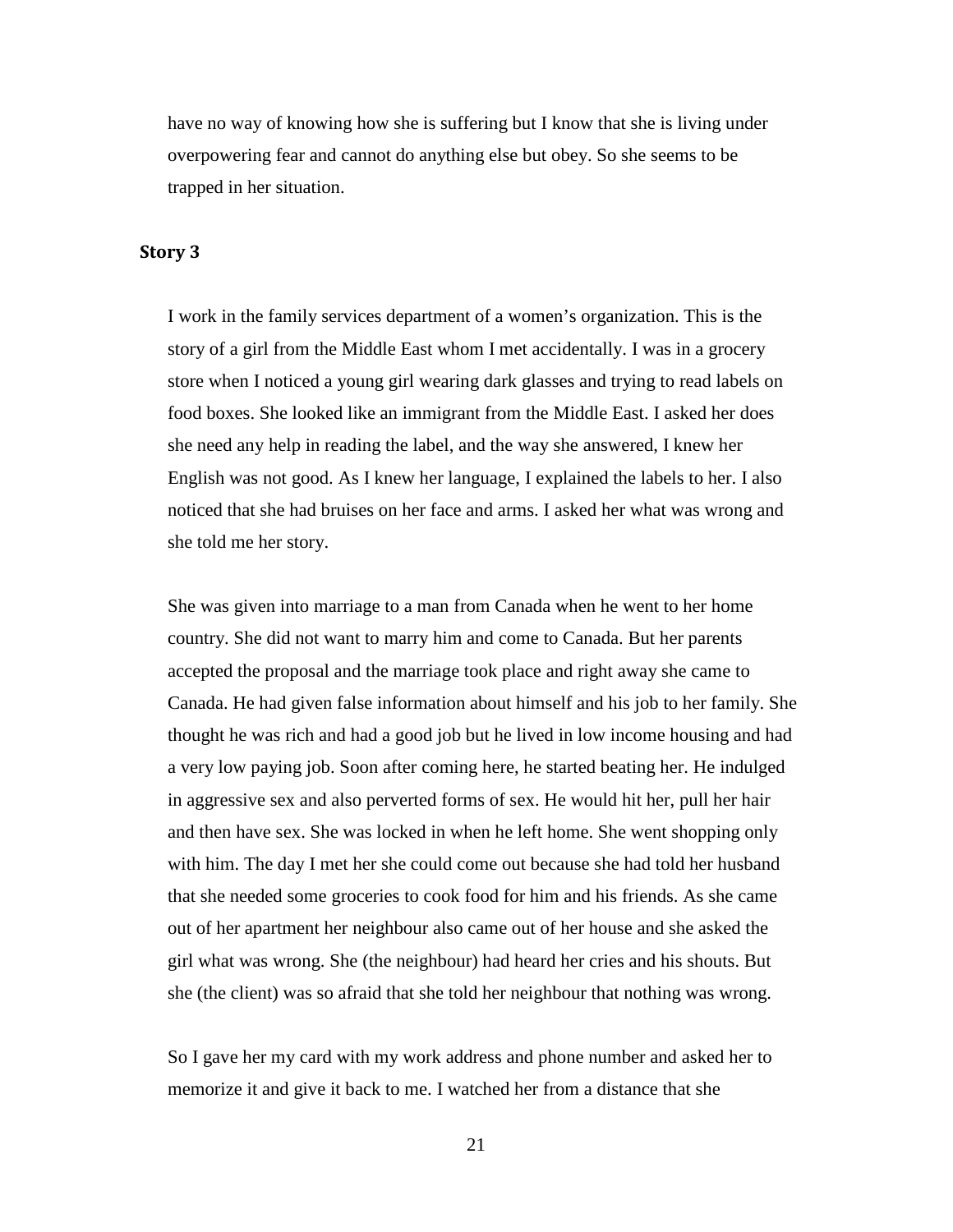memorized it and left the card on the shelf and walked away. Then I picked up the card and went home. After ten days, she was brought to my workplace by the police. I learnt that her husband wanted to sell her body to his friends to get money for drugs. She resisted, there was a beating and the neighbour heard and called the police. So she escaped with her neighbour's help and told the police to bring her here. We provided her with some necessities of life, translated her statement for the police and then I went with her and the police to the shelter. We also supported her emotionally by telling her "what you are doing is right, you stood for yourself and escaped from an abusive situation, you have no reason to be ashamed and to regret." What we could not do at that time was to allay her expressed fear of her husband and community. There she stayed for two weeks and then the police flew her to the East. Before going she said she wanted to come and see me. The police brought her here. Again I phoned her relatives in the East to make sure that she would not face any abuse. My agency gave her some stuff that she needed. She wanted me to go with her to the airport but the police said no because her husband's friends may be there watching and so we said goodbye and she went with the police. She was taken into the airport through a special entrance and the police flew with her to the East to make sure that she reached her destination.

After two years she got her divorce because of the police involvement and witnesses, otherwise her husband was not going to give her a divorce. She phones me once in a while. And now she told us that she is married and she is a mother now. But she also told me that she was accused of adultery by her in-laws, and her own family blamed her for not making her marriage a success. It is because the onus of making a marriage work is always on a woman's shoulders.

#### <span id="page-22-0"></span>**Story 4**

As a community worker, I know of and help my community in cases of family conflicts. This is the story of the forced marriage of a girl in our community in Canada. She was going to school with a young man from a different faith. I don't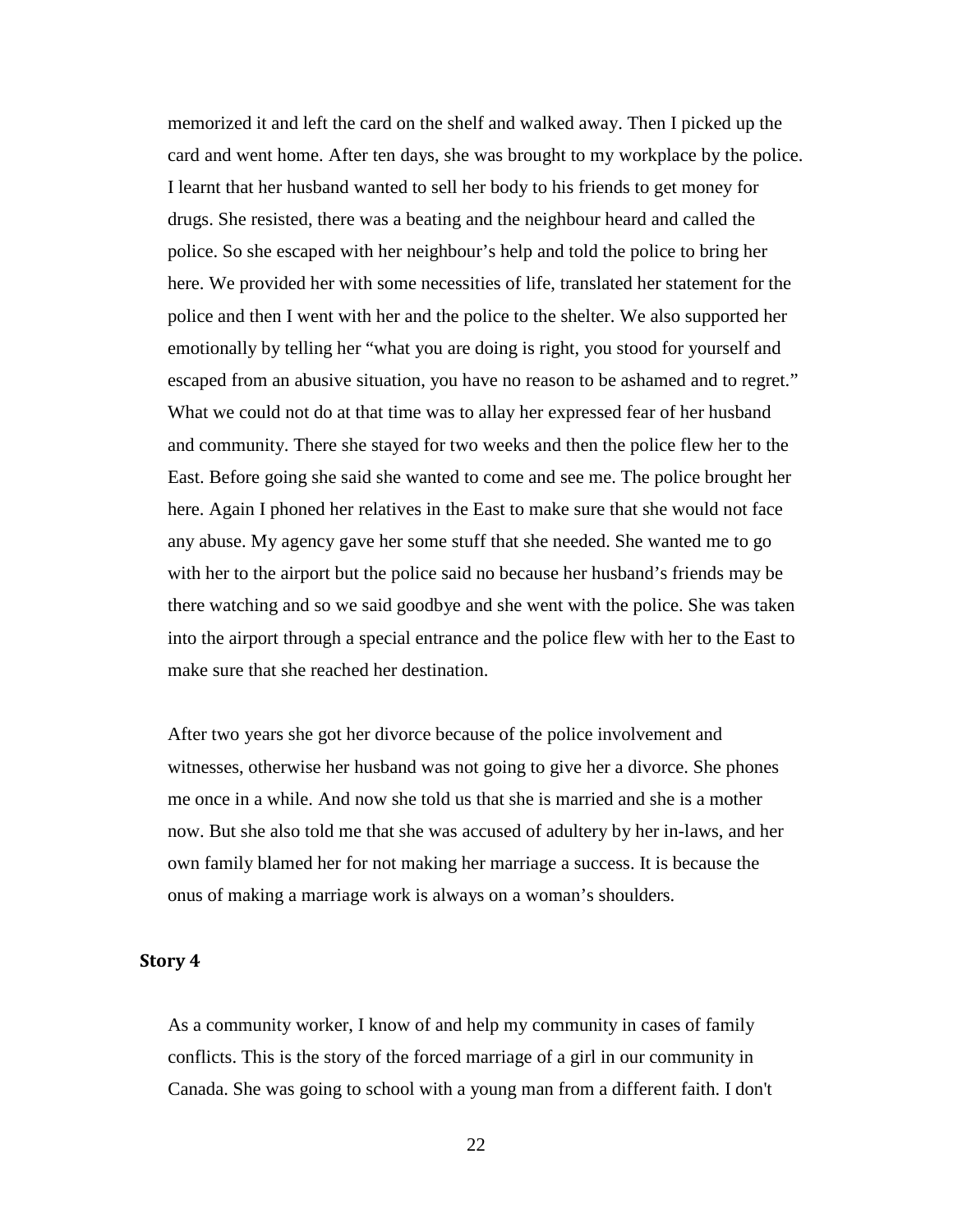know about the girl's parents but the boy's family knew about this relationship. The girl used to visit him at his house as well as visit his sister. Everything was going well. I don't know how her parents found out but one day they followed the girl to his house. The girl noticed them and tried to run away. The parents called the boy out and started to beat him up. The neighbours noticed and called the police. The police came. The police didn't charge anybody but took the girl and did not let her go home for the security reasons. For 3-4 days the parents did not know where the girl was. I tried to talk to them to trust their daughter's choice, but they did not heed me. During that time they were sending messages to her boyfriend's parents and once they even went to his house to say that once they find the girl they will marry her to their son, so the girl came home. But, a few days after she came home they said "why don't we go to India. Your grandmother is old. We should go visit her." So the girl went. This was a game they were playing. In India their relatives had already arranged her marriage and soon after she arrived there, they forced her to marry a young man in India. She could not come back to Canada because she was not allowed until she got pregnant with her husband.

#### <span id="page-23-0"></span>**Story 5**

I was approached by a young man who was contemplating suicide as he did not want to continue navigating the conflict between his desires and his responsibilities. The young man was recently married to a girl from India but was also involved with a girl born and bred in Canada from a different culture to his.

The marriage came about through a series of interconnected events, expectations and family responsibilities. The young man's sister was married to a man from India 4 years previously and she had one child - a girl - by the marriage. The brother-in-law had sponsored his parents and siblings but now wanted to sponsor his married brother and family. However, due to the financial undertaking already taken he could not show sufficient income to meet the family sponsorship requirements. The brother-in-law demanded from his wife's family that they marry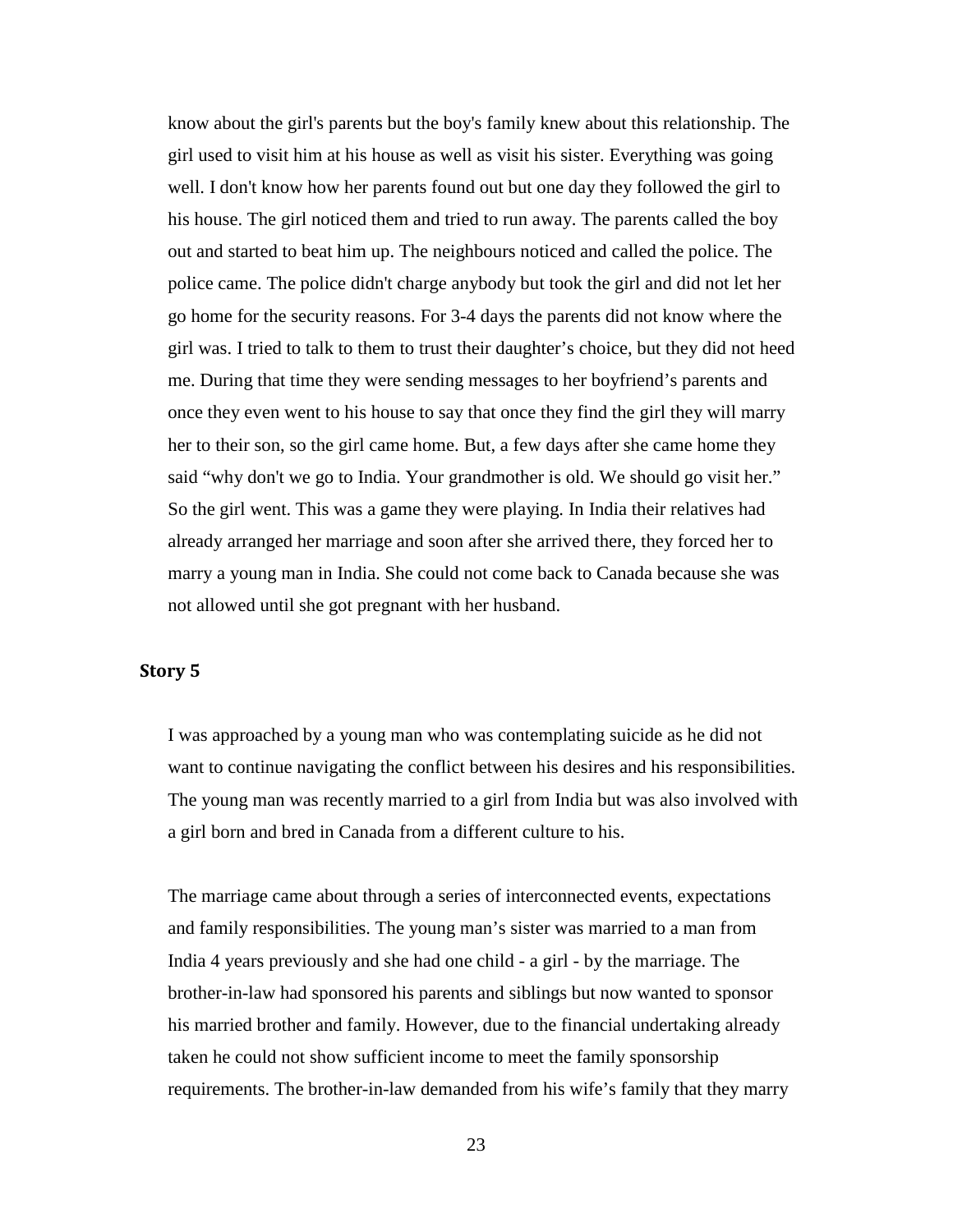their son (the young man who approached me) to his niece (which would then allow her to sponsor her parents and siblings). He also threatened that if this marriage did not occur then he would divorce their daughter (the young man's sister) and disown his daughter. The young man and the family were faced with several dilemmas:

- 1. A divorced daughter with a child would be stigmatised in the community. She was young but her future life would be bleak.
- 2. The young man was in love with a girl and they were making plans to marry and settle.
- 3. The family was Hindu and had a long-standing tradition of never giving a daughter in marriage to a family and then taking that family's daughter in marriage into their family. (This principle has in fact been followed by most Hindus and has helped to not only support an ever-increasing genetic pool but is the basis of attempting to ensure that the leveraging and coercion element in family dynamics can be avoided.)

However, at the end of the day the young man was "persuaded" to support his sister's and his niece's well-being and future by marrying his brother-in-law's niece. This was a marriage of convenience that was arranged through coercion and it was performed with the young man and his father going to India with the brother-in-law; the *rokah* (engagement) happened on Day 1; the *mahian* (pre-wedding celebration) happened on Day 2; the wedding occurred on Day 3; the boy and girl went on a "honeymoon" Days 4 and 5; Day 6 the brother-in-law and the young man went to the Embassy to lodge all the papers including pictures that were taken at every occasion and on Day 7 the boy returned to Canada.

The young man returned to Canada; tried to break up with his "girl-friend"; his wife joined him 6 months later. At the point the young man came through to me he was at point of finishing his life because he was married to someone whom he had no feelings for but was responsible for not only her, but his brother-in-law's demands that he start the sponsoring papers for his wife's family - otherwise the brother-in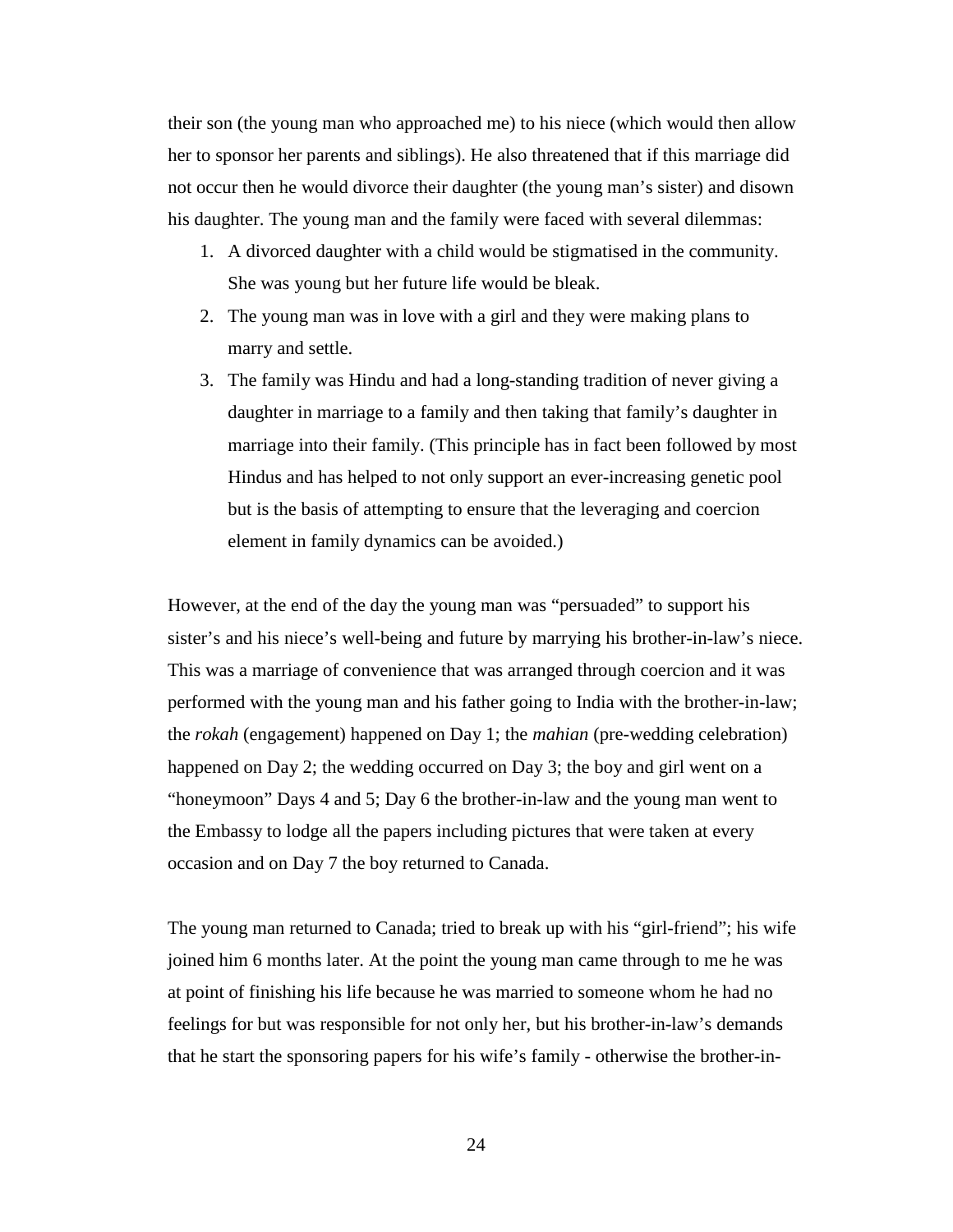law would divorce his sister. In fact there was a fair amount of physical abuse being directed against the sister by the brother-in-law.

The young man did not know how he could continue to cope with the trauma of what was happening to his sister; his niece his wife and his feelings for his girlfriend.

The young man did not commit suicide. He chose to support his sister by staying with his wife and sponsoring her family and is now so embittered and angry that he uses violence against his wife and then the cycle of coercion and leveraging begins again.

#### <span id="page-25-0"></span>**Story 6**

I am a chartered psychologist and volunteering as a counsellor to a women's organization in Alberta. This is a story of a 19 year old run-away girl who was in a youth shelter and they referred the girl to my organization and asked us to help her.

She came to me and told me her story. She is from BC where her parents live. She said they were going to marry her to a stranger but she wanted to continue her studies after high school. But one condition that the man's family made was she cannot study after marriage. But that was not the main reason that she ran away. Her story is much more complicated. Her elder sister was married to a man from India. The marriage took place in her parents' village in India and then the couple came back to Canada. After some time, her mother-in-law came and stayed with the couple. She was very controlling and abusive to the daughter-in-law. For example, she told her son, "Your wife was talking to a man in English because I may not understand what she was saying. I picked up the other phone and it was a man's voice." Her husband believed his mother and beat his wife. The mother-in-law kept on talking against her and the husband started to distrust his wife, controlled her movements and started checking her odometer, letters and phone calls and forbade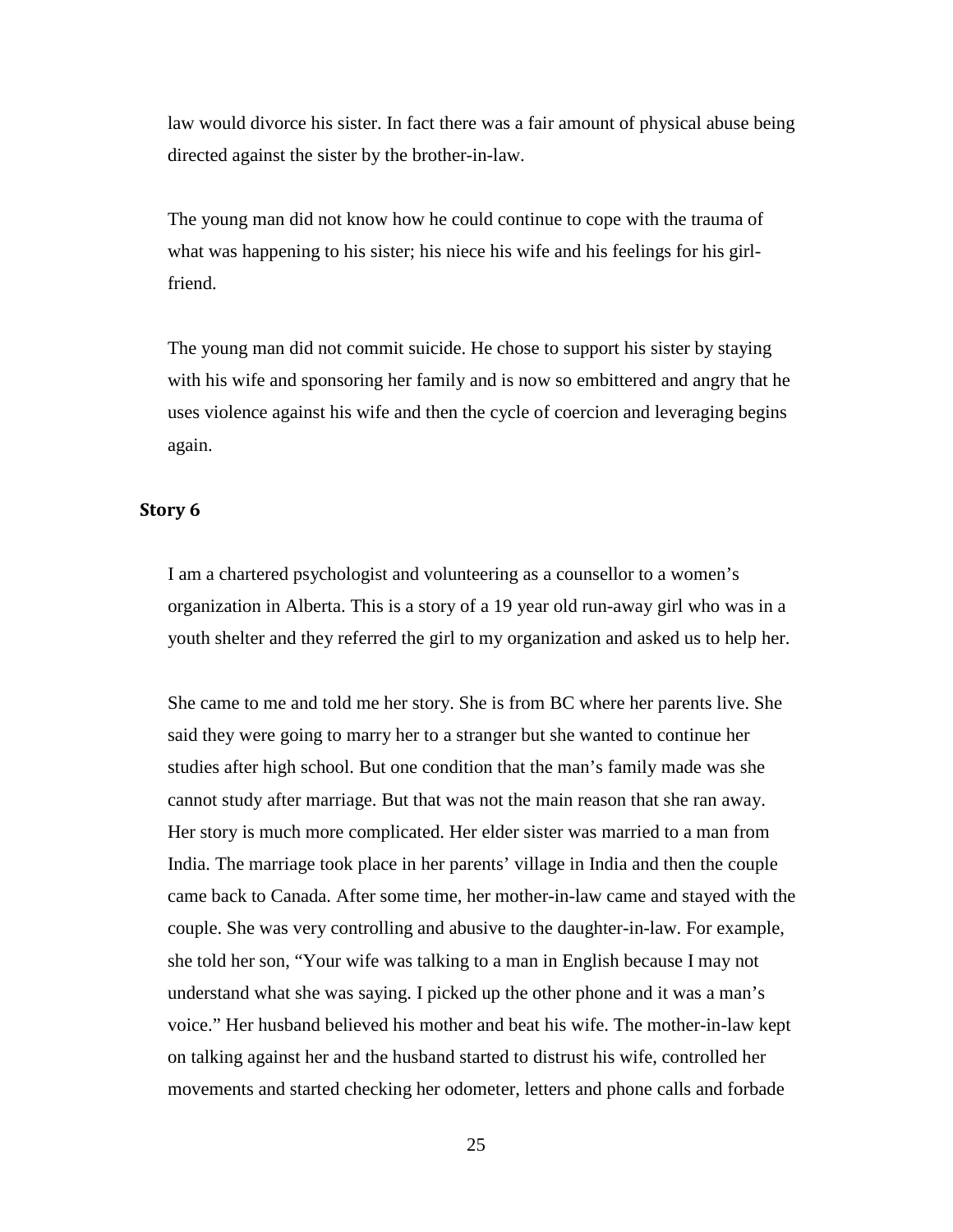her to talk to any relatives. She was very unhappy. Then her sisters-in-law brought another marriage proposal that her second sister should be married to her sister's husband's cousin. But the married sister did not approve because the family was so abusive. She said that my sister will not be happy marrying into a family which does not care for and respect the brides who come into the family. Her husband's family came to know about this objection and became physically violent to her. They deprived her of money and were verbally abusive all the time. Then her family tried to mediate. But the husband's parents told her family that their first daughter was very disobedient, does not respect her in-laws, and is very spoiled. She has to be disciplined. If they marry their second daughter into our family then, seeing her, the older sister will become more obedient and the abuse will stop. "Discipline is not to be called abuse. This is the way White people talk. "

So her family decided to give the second daughter into marriage to the second cousin of their son-in-law. The new couple did not have problems for two years. Then the second daughter's parents in-law started pressuring her family to get the third daughter, that is the girl who came to me for help, married to their younger son who will then get his immigration. As the family hesitated, her second sister was also subjected to verbal abuse and humiliation and other forms of emotional manipulation. So this girl suddenly realized that she will be also forced to marry in that family to save her second sister from abuse. At that point she decided to run away to Alberta and cut off her relations with her family temporarily. So when she came here we gave her moral and emotional support. I found her to be courageous and independent thinking at the age of 19. We asked her what she wanted us to do for her. She said she wanted us to arrange a host family for her to live with and also she wants help in getting a student loan. We arranged a place for her to stay and sent her to an education counsellor who helped her with getting a student loan. She has finished her training and is now working.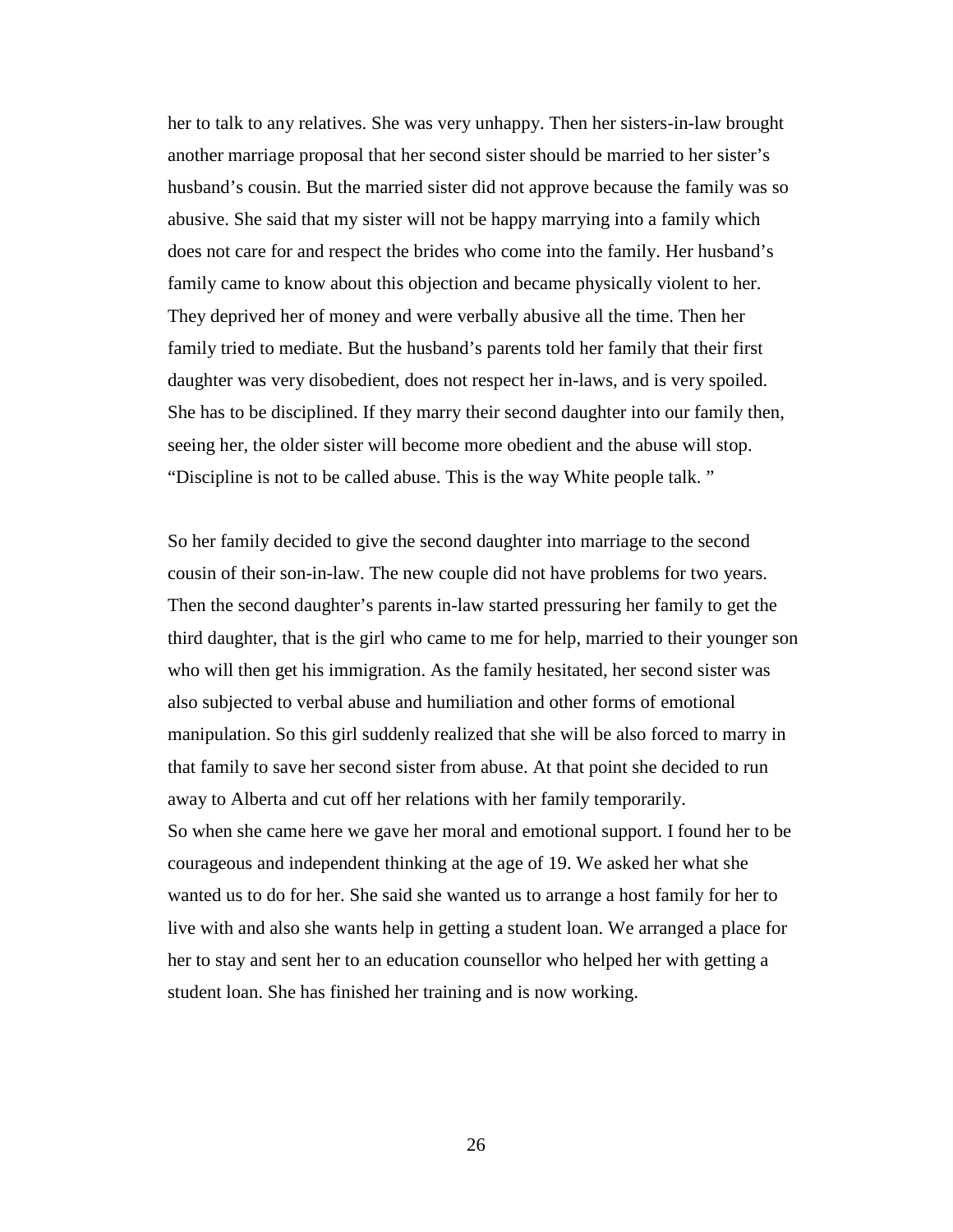#### <span id="page-27-0"></span>**Story 7**

As a consultant to a women's service organization, this case that I will talk about, was referred to me by a lawyer. She sent me her client, a woman, with a written brief on her case and asked whether our organization will write a letter explaining why her client should not be deported to her home country. So I interviewed the client and wrote a letter explaining the circumstances under which she was brought to Canada. We explained that she was an innocent victim.

Her story was that she came from the Punjab. Her mother died when she was 10 years old then her father remarried. Her stepmother considered her a burden, an extra mouth to feed. Moreover she would have to be given a dowry at the time of her marriage. As she grew older, she became fond of a neighbourhood young man but she knew he would not marry her without a dowry. When she was 18, the proposal of a 45-year-old Canadian widower, a truck driver with two children, came for her marriage. She was not willing to marry him. Her parents forced her to agree to it. They argued that if she does not marry then she was going to work as a maid in someone's home and may be treated as a concubine. So very unhappily she agreed to this marriage.

After marriage as she was in transit, she learned that without her knowledge she was being smuggled into Canada with a false passport and visa. Before the plane touched down in B.C. her husband told her to do the following. She was to go to immigration and tell them that she was travelling alone and has lost her papers and she should show them her ticket. So she asked him what will happen to her. He said they will arrest her and then may let her go. If she says that she came with her husband, he will deny it. He said he will tell them that he does not know who she is. When she went to immigration, she was arrested as an illegal alien. A police woman who knew her language was brought in as an interpreter to interview her properly. She said to the policewoman that she is travelling alone to meet her aunt who will pick her up from a Gurudwara (Sikh temple). So if they will send her there the aunt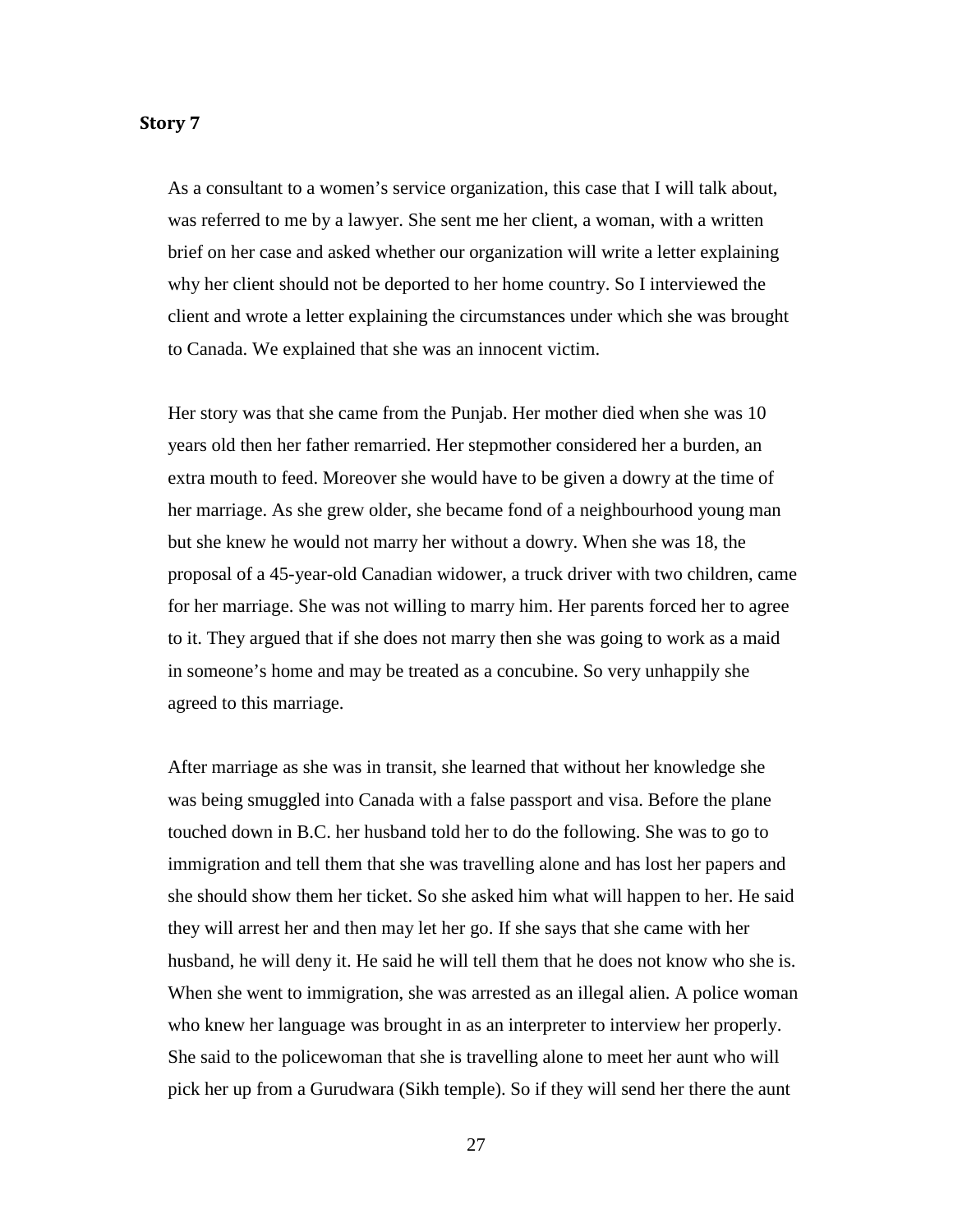will meet her there. So the interpreter took pity on her and paid her bill. She was freed on bail and went to Gurudwara where her mother-in-law picked her up and then it was as if she disappeared and escaped the bail. When she went to her husband's home she discovered that he works in the USA and lives with another woman. She was brought to Canada to work for his family and his children. Whenever he visited Canada he slept with her and she had a son. Most of the time, she was treated cruelly, scolded and humiliated. Her mother-in-law and husband threatened her that if she tried to escape she will be deported as illegal.

When her son was five years old she met a woman in the Gurudwara, who came from Alberta and became friends with her. Gradually she told her story to this woman who became very sympathetic to her plight and wanted to help her. So one day she left home to go to the Gurudwara with her son and never went back. Her friend took her to Alberta and gave her a job in their motel as a housekeeper. But her husband's family kept looking for her and finally learned that she is living in Alberta. They reported her to immigration but her friend, the motel owner, engaged a lawyer to defend her. This lawyer asked my organization to act as a cultural interpreter and let the court and the judge know what will happen to her and her son if they are deported to India.

I wrote that her son, if he goes to his father's family in Canada, will be at high risk of neglect and abuse because of his mother's escape. If he is sent to India with his mother, he will not be able to get proper education as his mother could not afford to send him to a school with English medium. The boy only knows English. He will be destined to remain uneducated and unskilled and will be poor all his life. The mother, as a separated wife and unskilled woman, will be under the stigma of leaving her husband and will have to work as a maid servant somewhere and may be forced to give sexual favours. This is the argument that my organization put forth.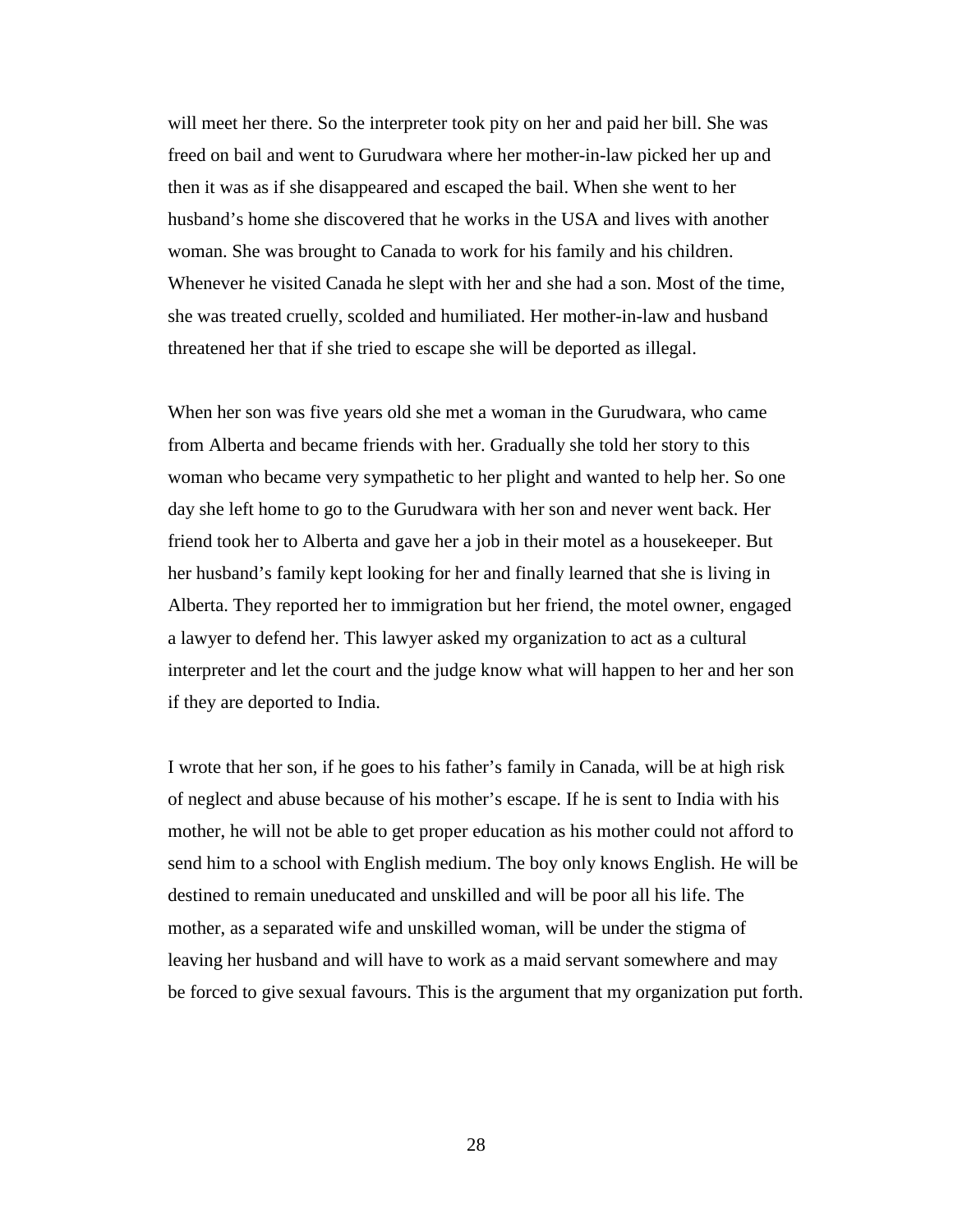The lawyer fought the case and then let us know that she won the case and mother and son stayed in Canada. Her son is a bright student in an elementary school and has a chance to be a productive citizen of Canada.

#### <span id="page-29-0"></span>**Story 8**

Our social influence (pressure) not intentionally, can lead to manipulation in marriage of young people. This is the story of a young man who was persuaded, gently, to marry a girl from back home in India when he was not willing to marry her. It is very common in South Asian communities to arrange the marriage of adult children with young men and women back at home. I became aware of the situation after the emergency services were called.

This young man is a Canadian citizen. His marriage was arranged in India through the help of family and community members there. It was performed in the traditional religious manner with involvement of the community, like any typical traditional marriage. After the ceremony, the young man came back to Canada and sponsored his wife. He maintained contact with her all the time while she was waiting for immigration. He was committed to this marriage though the marriage was arranged under pressure from his family. His family was very supportive. They have a good standing in the community. The bride came after she got her immigration. Within a matter of a few weeks she called 911 and reported that she was facing spousal abuse and family abuse. When 911 responded, the police heard both sides of the story and assistance was offered to both. After a few days, she made another call to 911 and reported escalation of abuse. After the second call, further assistance and resources were offered to all those involved in the situation. Following the desire and interest of the girl, she was assisted to leave the family and was connected with other resources. The main objective was to ensure her safety. Once her safety was ensured, then she was provided with further resources needed during this transition stage.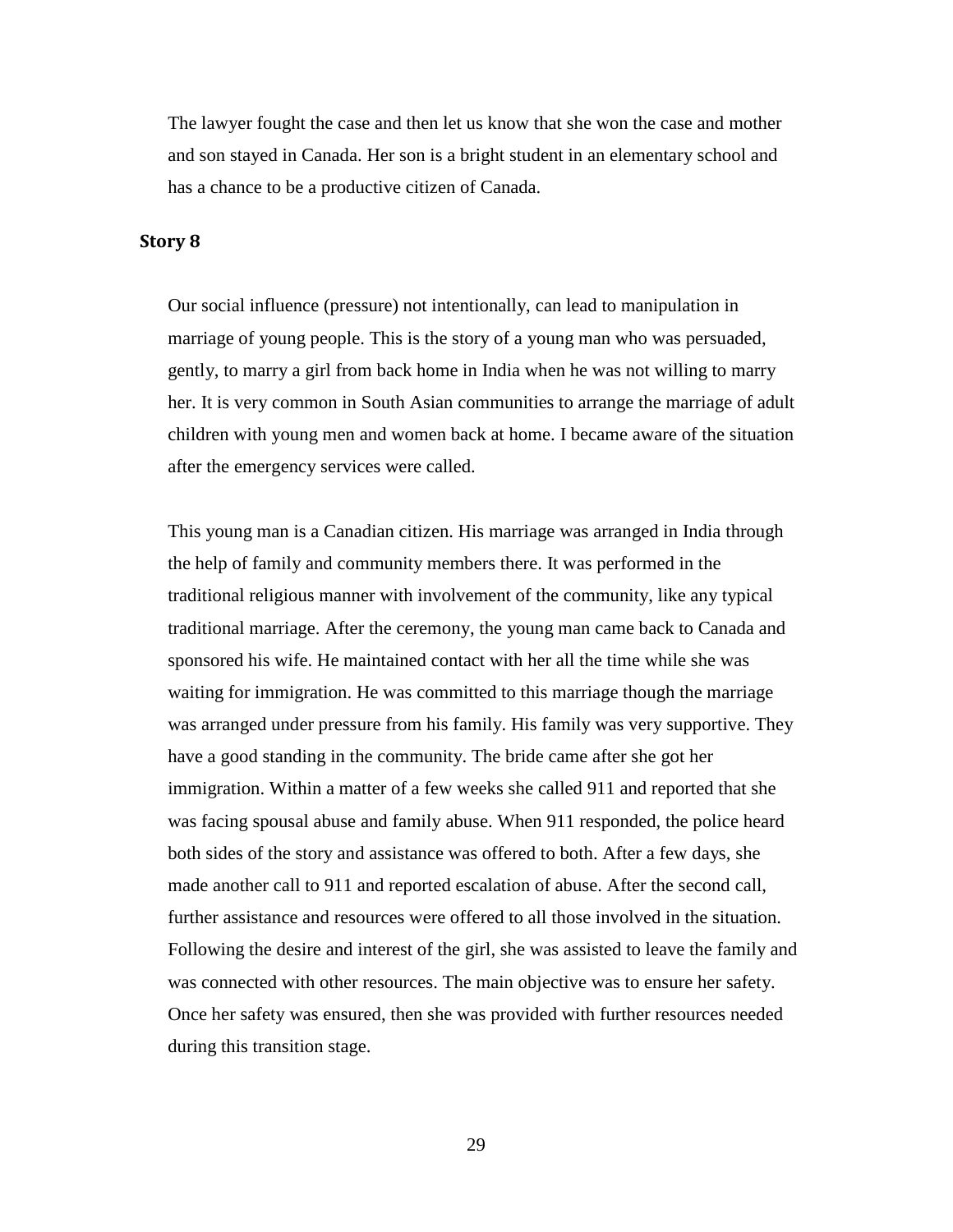An elaborate assessment of the situation was made by the police and social workers in the police domestic abuse unit. It came to the knowledge of service providers that the girl had no intention of committing and honouring her marriage. The surmise is that she was also married under duress and may have a boyfriend back at home. She had planned and prepared for her escape at the earliest possible opportunity immediately after becoming an immigrant. She used the laws and resources in Canada in her favour to gain her objective. In this case, the young man was the victim because he suffered from emotional, psychological and financial abuse. He also suffered from the social stigma of having his wife leave him.

## <span id="page-30-0"></span>**Story 9**

I worked with the case of a lady (from India) who was not married and who was in her 30s. Her brother found it difficult to find her a spouse. Eventually he found a man from Alberta who was quite older, in his early 60s. She was forced to marry him. However, once she arrived in Canada she found out that the man was an alcoholic and had not told her that he had older children so there was a lot of abuse and other problems between them, so much so that she even went to a shelter at one point.

The reasons behind her marriage were financial. The girl's family was very poor and when her brothers heard of the man from Alberta who had a good job and was well off they used that as means to pressure her into the marriage. But her life was hard because the man's adult children would not accept her. Usually financial reasons are the basis for arranged marriages, where one individual would be well off and the other individual's family sees that as a way to help them out of their financial difficulty. In the majority of cases, women are the ones whose families are in need of help and they get forced into a marriage and come to live where her future husband is.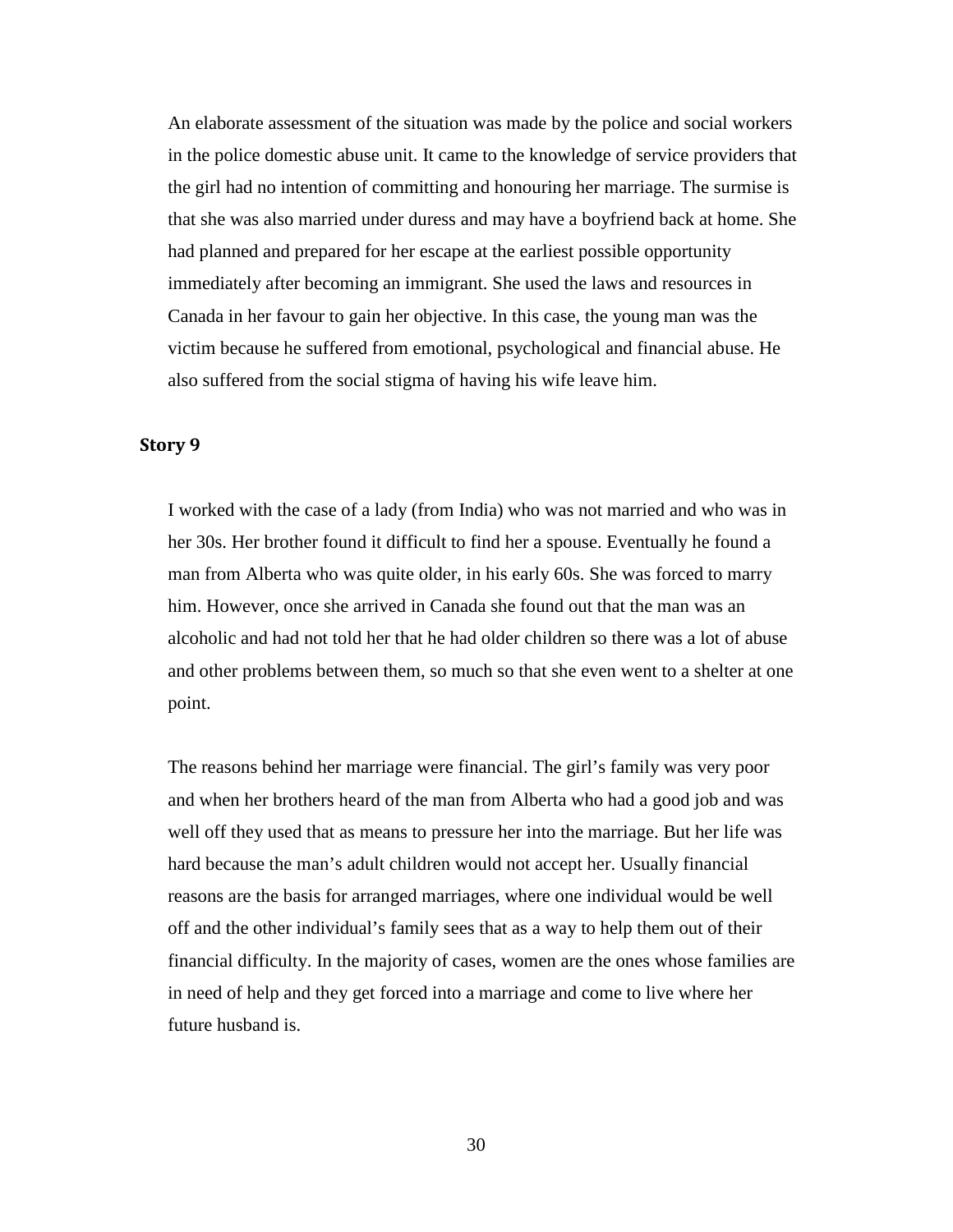I found a pattern of emotional abuse and trauma surrounding such marriages. The woman (who came from India to Canada) was financially deprived, and not allowed to go out because he did not want her to go into society and learn about her rights. Some women are not even allowed to go out and meet anybody, often there is violence, and it was not until the police found out that these women began to be allowed out. In some cases, it was the neighbours who called the police. Some of the women became aware of their rights by watching TV or talking to others and they then called the police themselves. Some cases have now been resolved; where families changed their ways of life (the couple worked on the problems and resolved the issues themselves). In some cases women left home but many go back to their husbands due to pressure from their own families.

#### <span id="page-31-0"></span>**Story 10**

I was involved in a situation where a woman came and confided in me about her situation, she wasn't my client, she just wanted some help.

The reason why she came and confided in me was because she was in an arranged marriage which she did not want and her husband and in-laws were abusing her. It was a situation of violence. Individuals who come from rural India or from a traditional Indian family, not only come and live with their husbands but with his family too, so if you marry the youngest son you live with his extended family. In this case, the person was being abused by all these members. She was in her 20s (mid 20s), she had been married for about 2 years. At first she never did leave home and just took the abuse. She was actually quite educated and began to take courses at a school but prior to this she only had grade 12 (high school education). She was pressured by her in-laws and husband to go get a job and then she decided to go to school and was even volunteering. She had landed immigrant status and was waiting for her citizenship. That was another thing that the family had over her, because they had sponsored her, she was a sponsored bride and was threatened that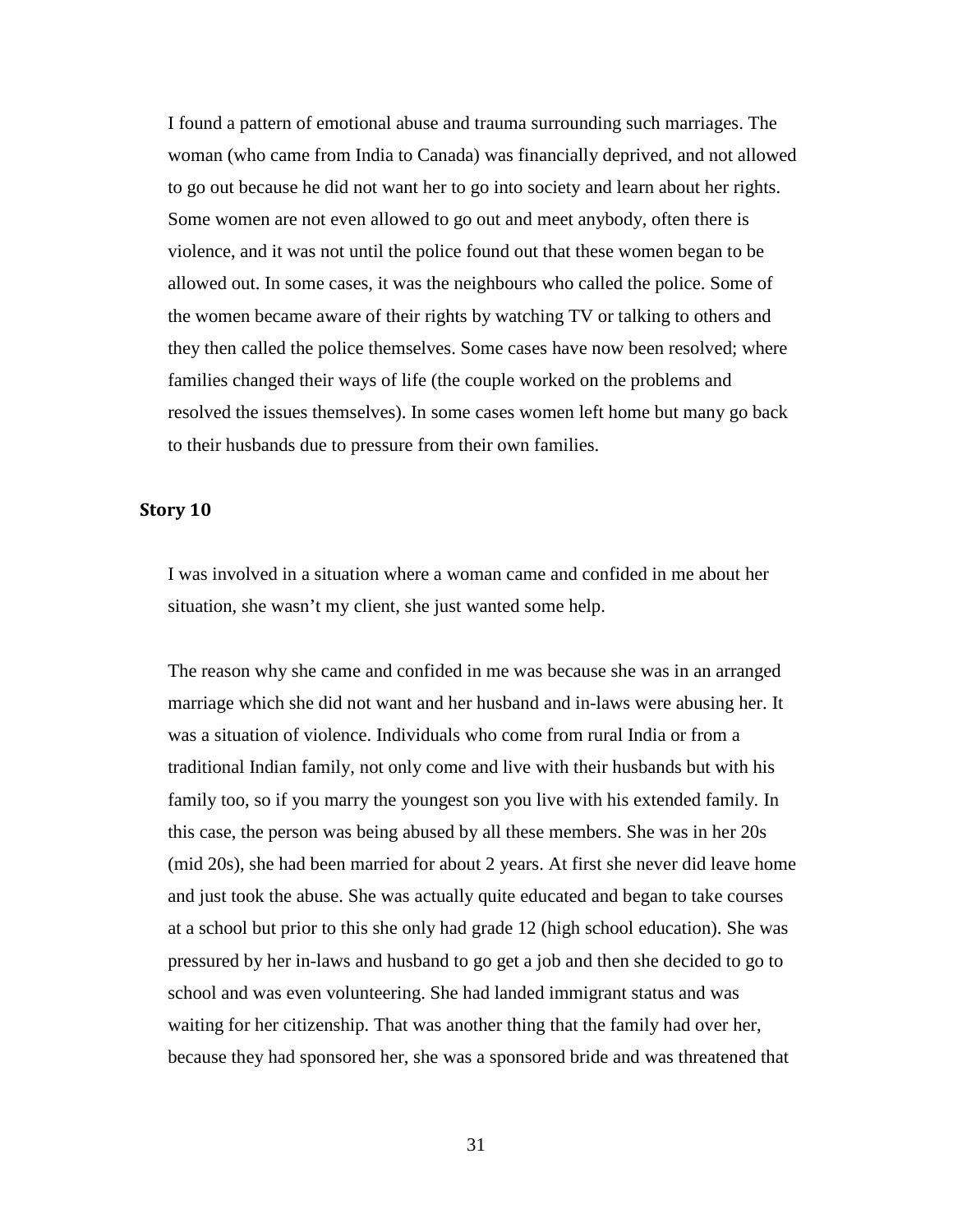if she did anything they did not like that they would pull the sponsorship and send her back home.

People from rural areas (who tend to be more traditional) find it a big deal if the daughter or son is able to marry someone from Canada. Then that would mean a better life for the rest of her family, i.e. that eventually the rest of the family can come to Canada or at least can get some financial support. If she qualifies (gets her citizenship status) then she can begin to bring her family over. This is the main reason for girls agreeing to an arranged marriage unwillingly. This woman obviously did not think she will encounter an abusive situation. She agreed thinking about getting a better life for herself and her family. In this specific case the girl was a very simple girl and the husband was very 'Westernized'.

After marriage, there was domestic violence and the individual was basically trapped. She couldn't go back home because most brides who come out here and then decide to go back home probably cannot because there is a huge stigma. Parents do not want their daughters to come back home in that kind of situation because of family honour. The family honour is paramount so she would probably not tell her family back home but try to find resources here in Canada. She had heard of a girl who had gone back home and her family rejected her because of family honour; the family would have been ostracized if they had accepted her. So, women in these situations do not try to go back home and just take the abuse and remain in these marriages. Many of the women end up committing suicide or if the situation is really desperate they would find resources here to help them like the police or a shelter. It is very shameful for a traditional Indian girl to have a relationship before marriage; the fear is that she might have premarital sex or even get pregnant. In that case, they would not hesitate to have her killed, known as an honour killing (again this occurs in traditional families). *Honour killings have also occurred here in Canada.* In the present case she did eventually leave him; she was able to educate herself, then enter a profession. When she did leave she was able to go to a shelter and brought her child with her. The husband was not particularly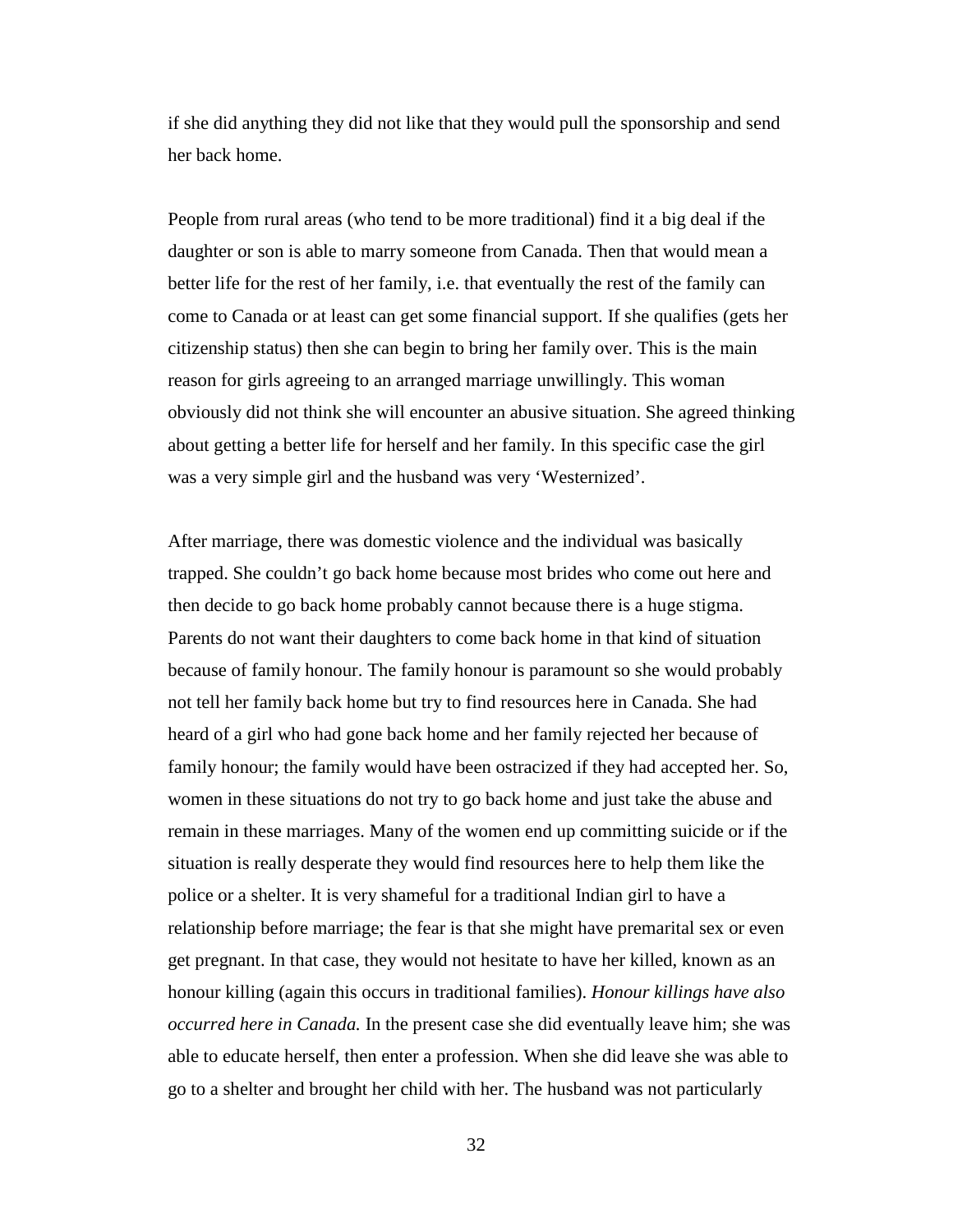interested because the child was a girl and daughters are considered a liability. She did well for herself and her daughter on her own.

This is the case in communities that are very traditional; there are communities that are progressive and educated who will allow their children to choose their own spouse.

#### <span id="page-33-0"></span>**Story 11**

This is the story of a woman from India who was in her early 30s with no education. She came from a South Asian background and is a Canadian citizen. She was forced to marry an older man - 25 years older than her, because he lived in Canada. Her family thought by doing this she would be able to sponsor them.

In her marriage, she suffered emotional and physical abuse from all members of her husband's family. They did not want her to get pregnant because they thought it would dilute the inheritance so when she found out she was pregnant they gave her herbs to induce an abortion. But now she has left him.

In this culture, children are taught to obey their parents and not think for themselves. Therefore they are not able to make their own decisions based on what is best for themselves, they make decisions based on what other people will think. If you do not respect yourself no one else will respect you.

#### <span id="page-33-1"></span>**Story 12**

A girl from a Middle Eastern origin came to see me. She told me she was nearing her nineteenth birthday, had only finished high school, and was a Canadian citizen. Her parents told her that she had to get married. She could marry "person x" who is a Canadian citizen and was living in Canada or the "person y" who was not a Canadian citizen and who lived overseas. She was made to feel that she had no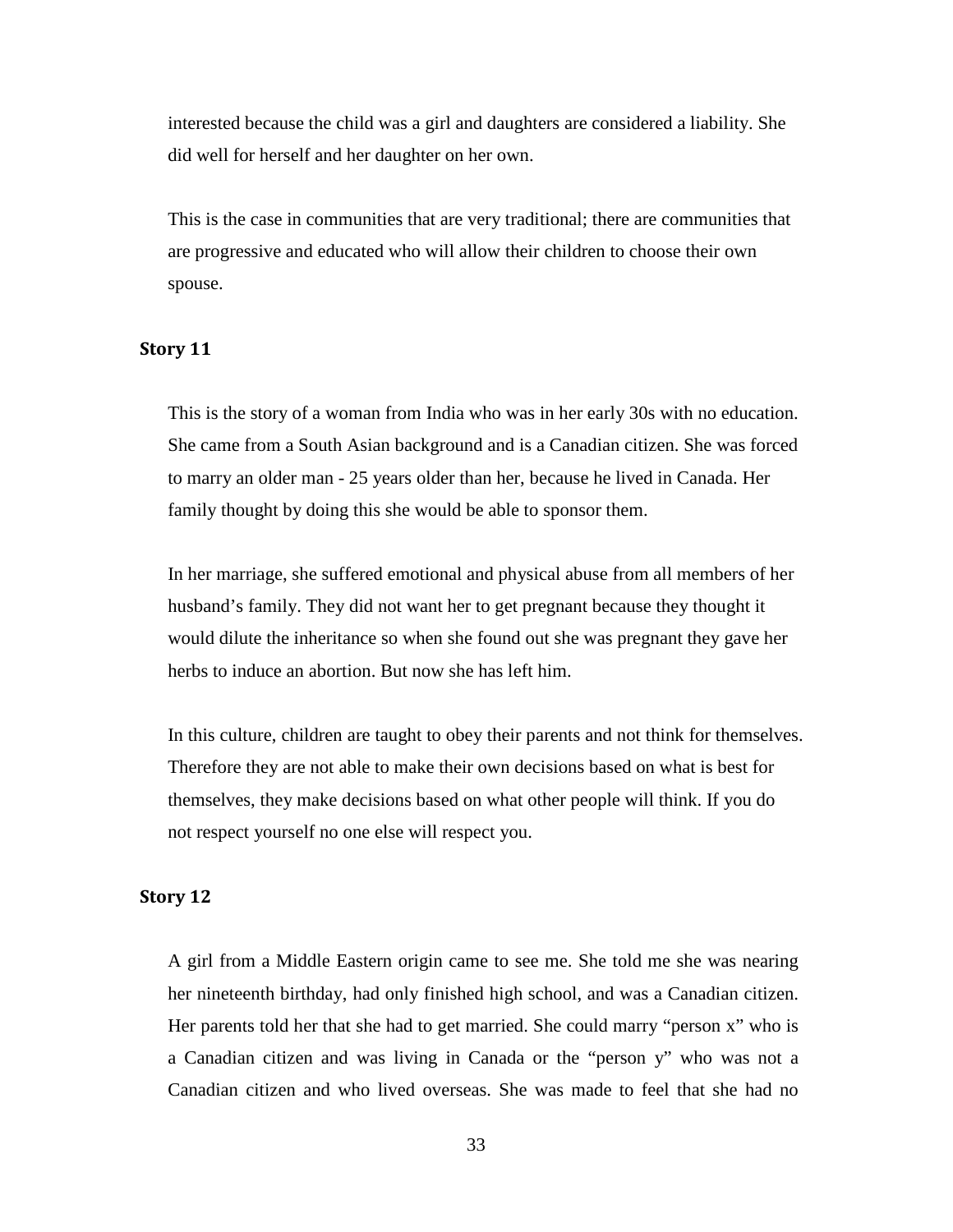other choice but to make a decision between the two her parents had chosen. So she was forced to choose to marry the one living in Canada. Unfortunately she ended up in a very abusive marriage.

It was a very typical wedding with all the trimmings of a large wedding. Before the wedding, she was taken aside and asked if the marriage was forced, and as she did not wish to embarrass her parents, nor did she understand what it meant to be forced, so she said no.

It was a rough time. She said she was forced to do things she had never done, She could do nothing right, and began to lose her confidence, and her self-esteem. She did not know how to handle the abuse. She said she did not know who could help her.

Later on she learned that her sisters also had marriages that they did not want. She said "No one was on my side when I said I did not want to marry either one of the suggested men", and added, this is how girls are married off in her country.

#### <span id="page-34-0"></span>**Story 13**

The girl whose story I will tell you is from Lebanon. She was 18 years old, just out of high school and she wanted to go to University. She grew up in Canada. In Lebanon everyone knows from your last name who you are, from what village and what status in society you have. Her husband was from a well-known family and when his parents asked for her hand, her father felt very good. Her father had always admired the family of the groom to be. She was pressured and manipulated to think that this was the best for her. She heard, constantly, comments like "what is education- husband is better", "if you go to University you will be too old and no one would want to marry you." And so she got married. It was a traditional marriage. They went to the mosque and afterward there was a reception for five hundred people. Her husband is not from Canada. She got pregnant right after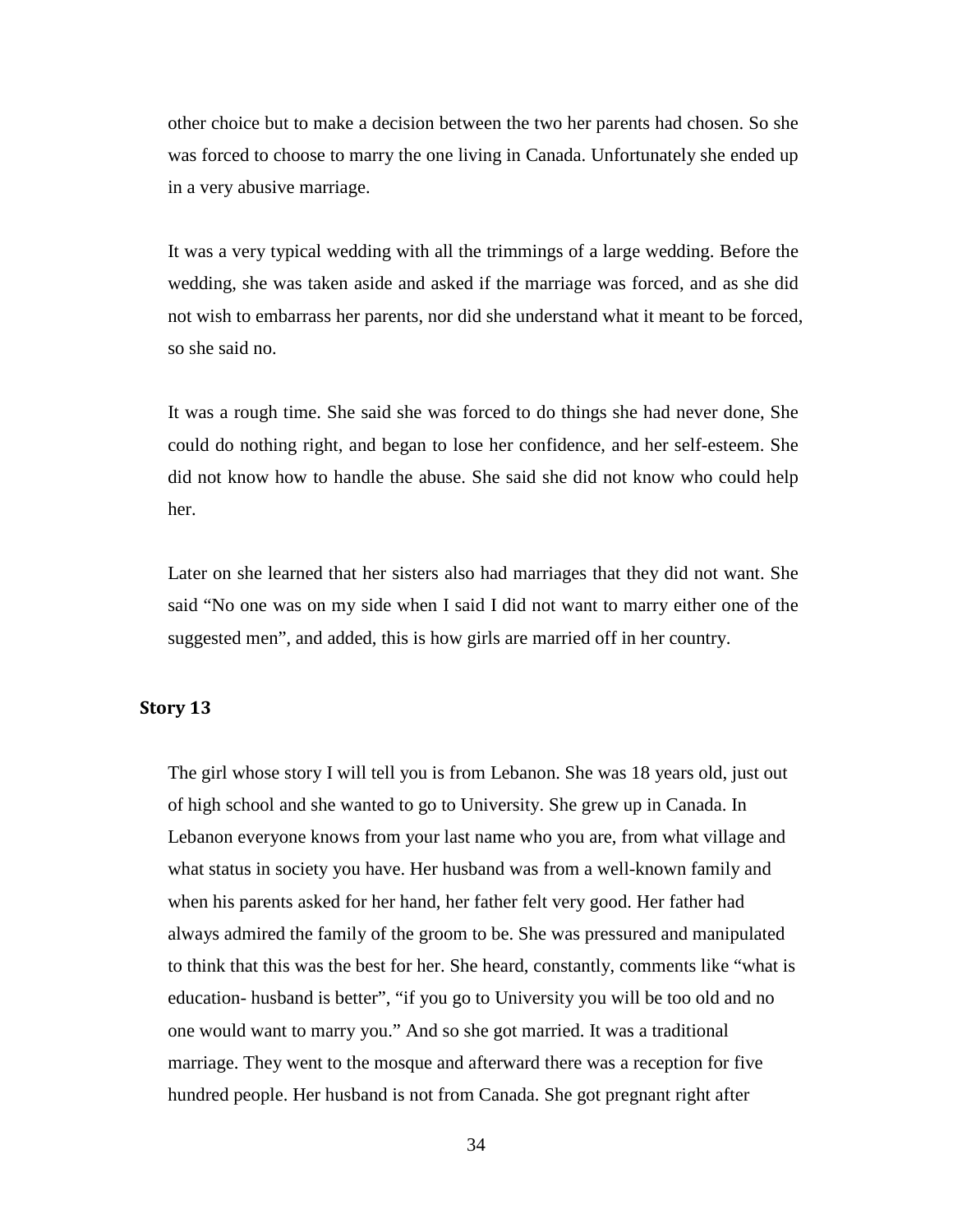marriage and it made the marriage harder and it grew worse. There was a lot of miscommunication between them. She jumped to conclusions blamed his family and he would blame hers. It was as if she wanted him to leave her. It is much easier for the man to leave the girl in her religion and culture than for the girl to divorce her husband. But her husband was open-minded, he was supportive of going for counselling. He compromised and tried to understand the state of her emotions during her pregnancy. After a few years of a lot of hard work things got better and they agreed to make the marriage work for the kids. She has three kids now.

## <span id="page-35-0"></span>**Story 14**

I will relate the story of a young girl from Lebanon. She is 20 years old, has a university degree. She is a landed immigrant from the Middle East. Her husband had lived here for ten years, he went back home because he wanted to get married. The families arranged it. She was pressured to marry him. She did not know him but agreed because she thought he was a good guy. She moved to Canada after the wedding, and then her husband started to control her. His family started telling her what she could and could not do. They said if you do not listen to us we will deport you, you do not know the law here and we do. Nine months later she had a baby. Things got worse after that.

She was emotionally abused until she could no longer take it. She is now in a shelter with her eight month old baby, hiding from her in-laws waiting for a family member to come and help her out.

Marriage is hard and it's a mystery. If it's not successful, not everyone can get a divorce.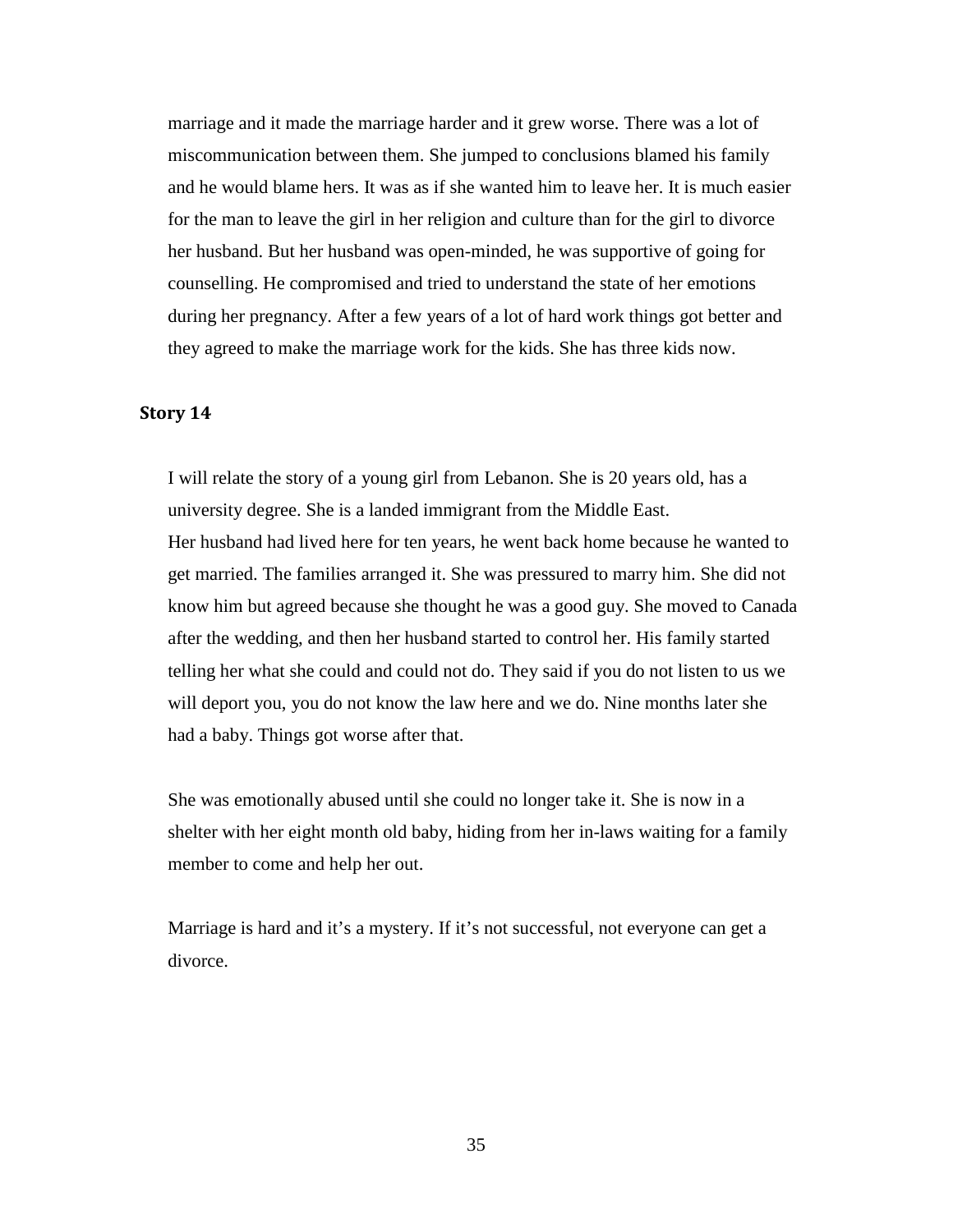#### <span id="page-36-0"></span>**Story 15**

I work in an organization that deals with cases of family violence. The client did not approach my organization directly. Her family acquaintance approached the organization for a food referral. This acquaintance further asked us if there were any financial support that we could give as she had a woman (client) living with her who had no income. I met with the woman (my client) separately. Client did not speak English, her first language was Arabic. I spoke with the client about her living arrangement. She said she was living with this family friend who was helping her. She and her husband had separated. We booked a second appointment to meet and complete a needs assessment. Upon the second meeting client disclosed that she had left her husband and that he did not provide any financial support. I asked the client if she had any family in Canada and she disclosed she did not. She was living with a family friend whom she did not know very well. In the third meeting the client disclosed that her husband had abused her and that he was involved in extramarital affairs. He had locked her up in their home with her then infant child. Client escaped from the house by climbing out of a window. I then referred the client to an outreach shelter worker. Both the worker and I met with the client several times after.

After several meetings with the client, she disclosed that she had not met her husband prior to her father deciding to marry her to this man. As he was from Canada, her father believed that he could provide a better life for her. When asked why she did not refuse the marriage she disclosed that she could not as her father and family would not support her in that decision and that she felt that she did not have an option as this was their cultural norm. I did not ask the client about the details of the ceremony aside from that fact that she had the wedding in Iraq. Client suffered physical, financial, emotional and sexual abuse by the husband whom she married. She was financially and emotionally abused by the family acquaintance that she was staying with. Client's child also displayed signs of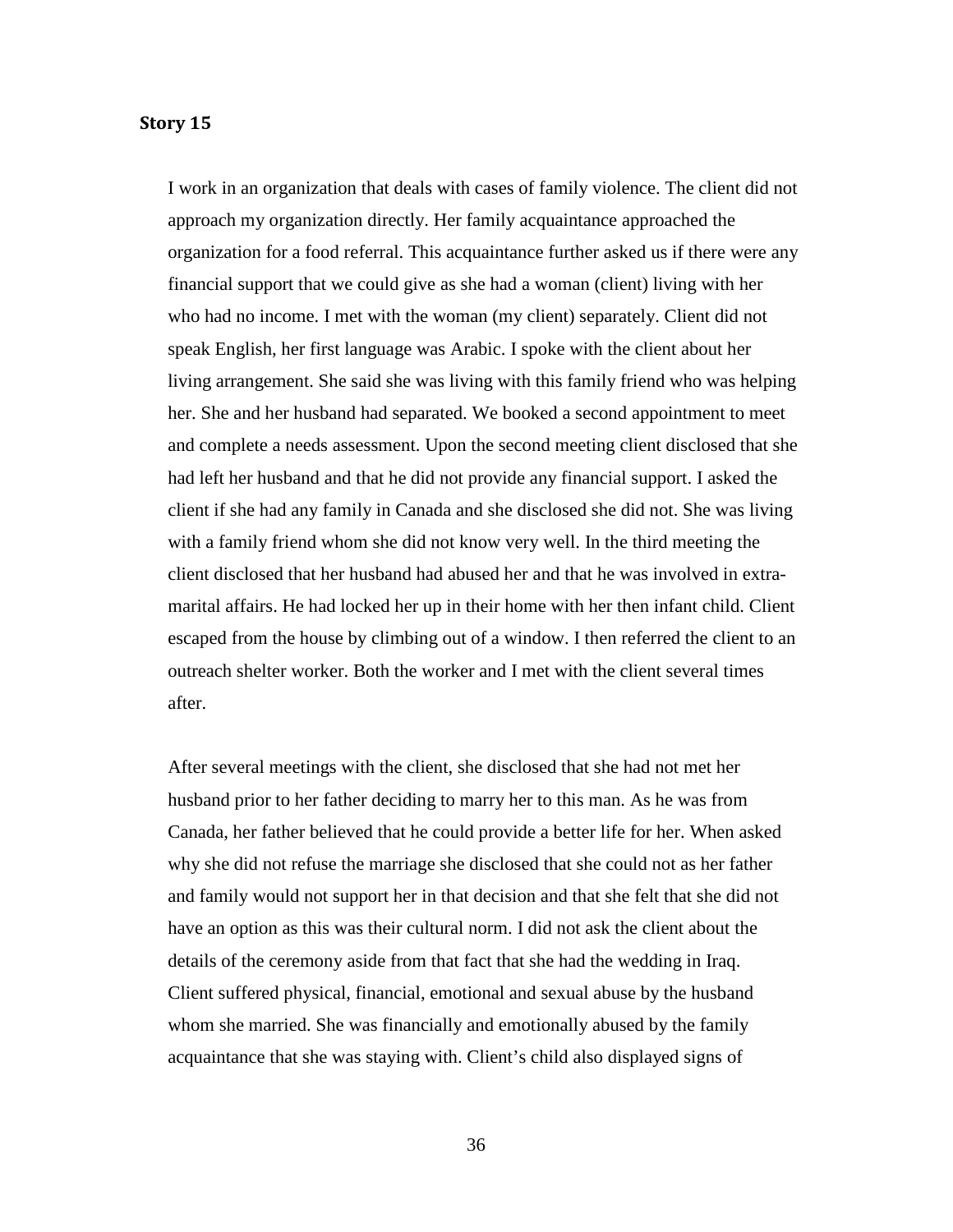emotional stress. As of 2 years ago, Client was in sustainable housing. She had divorced her husband and was enrolled in ESL classes and was also working.

#### <span id="page-37-0"></span>**Story 16**

The victim was a 32 year old woman living in a South Asian country when her first husband (father of her 2 teenage daughters) died. The victim's children were very young when death occurred. The victim raised the children on her own until they were teenagers.

The victim was forced to marry, by her family, a relative in Canada as it was felt the victim needed someone to care for her and that her new husband would need care as well. The proposed husband in Canada was more than 30 years older than the victim. Despite the age difference, family members advised that it was the best solution for the victim and that her daughters would have a better life in Canada. Shortly after arriving in Canada the victim felt strain in the marriage and wanted to separate. Her new husband began behaving oddly and spent a lot of time on the internet. The victim was required to work and suffered a lot of abuse at home from her new husband. The victim advised her new husband that she wanted to move out and wanted separation. The victim soon found a basement suite and began the process of collecting furniture. The morning the victim and her daughters were to move her new husband killed her daughters and attempted to murder the victim. The victim suffered serious injuries and witnessed one of her daughters' murder.

The victim is now staying at a shelter; this place has made an exception to allow the victim to stay longer given her lack of support in Canada (victim has only one extended family member in Canada) and her emotional trauma. She continues to suffer as the case proceeds in court. It is important to understand that in certain cultures/countries, arranged/forced marriages are the norm and everyone is expected to go through it. Such a marriage is preferred/valued over "love marriages" where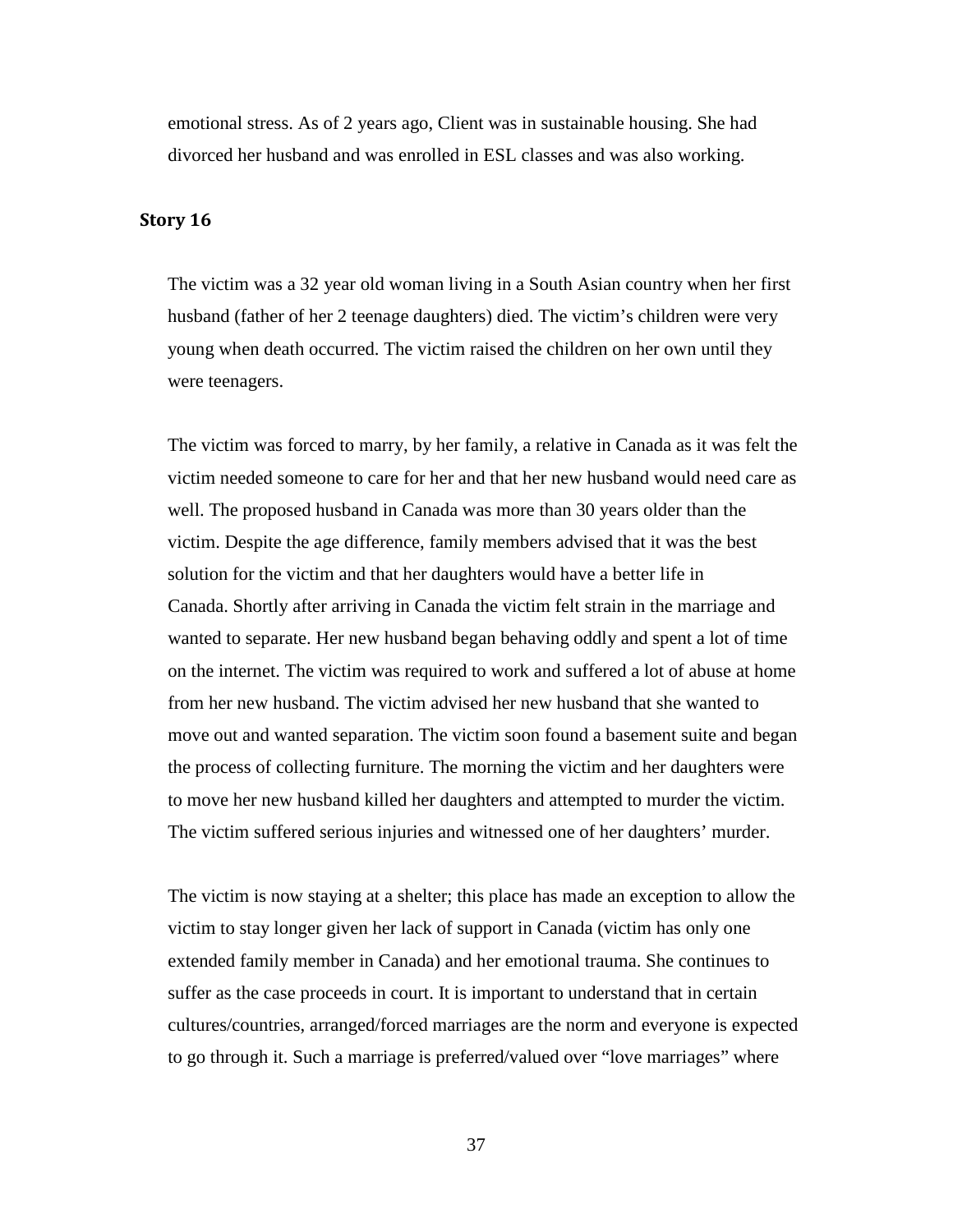two people get to know each other, decide they are compatible, and choose to marry each other.

As this is a high profile case, we tried to seek help for her from many different sources and the response from the government agencies was as quick as possible. We contacted our local MLA. The MLA's involvement assisted this client in sponsoring her family from India to attend the funerals and to keep the victim supported. Canadian Immigration was also helpful in approving the extension of my client's family's visa.

Help also came from other agencies. I saw my client one month ago and assistance is still currently being provided by: Hospital (for Psychiatric Care), Counselling Centre, Outreach workers for the client to attend various appointments, Multicultural workers for Language Barriers, Legal Aid Lawyer for Family Court Matters, Mental Health Workers, Crown Counsel, Police, Immigrant Services. My client is now conscious and has somewhat more ability for limited speech (her throat was slashed) and has some mobility (suffered broken bones) which is more than what she had initially after the attack.

#### <span id="page-38-0"></span>**Story 17**

This is the story of a client of mine who was sponsored to Canada with a deal. My client was 20 years old and immigrated to Canada on a family class application. Part of the deal of sponsoring her and her family was that she would return to India and marry a man in her brother-in-law's family and sponsor him. She had concerns about this man because she had heard that he abused alcohol and he was a lot older that her. She did not want to marry him but was forced into this marriage. When we met the client she said they had been married for 3 years and it had been a very abusive relationship. She was separating from him and she accessed our agencies for help with family law issues.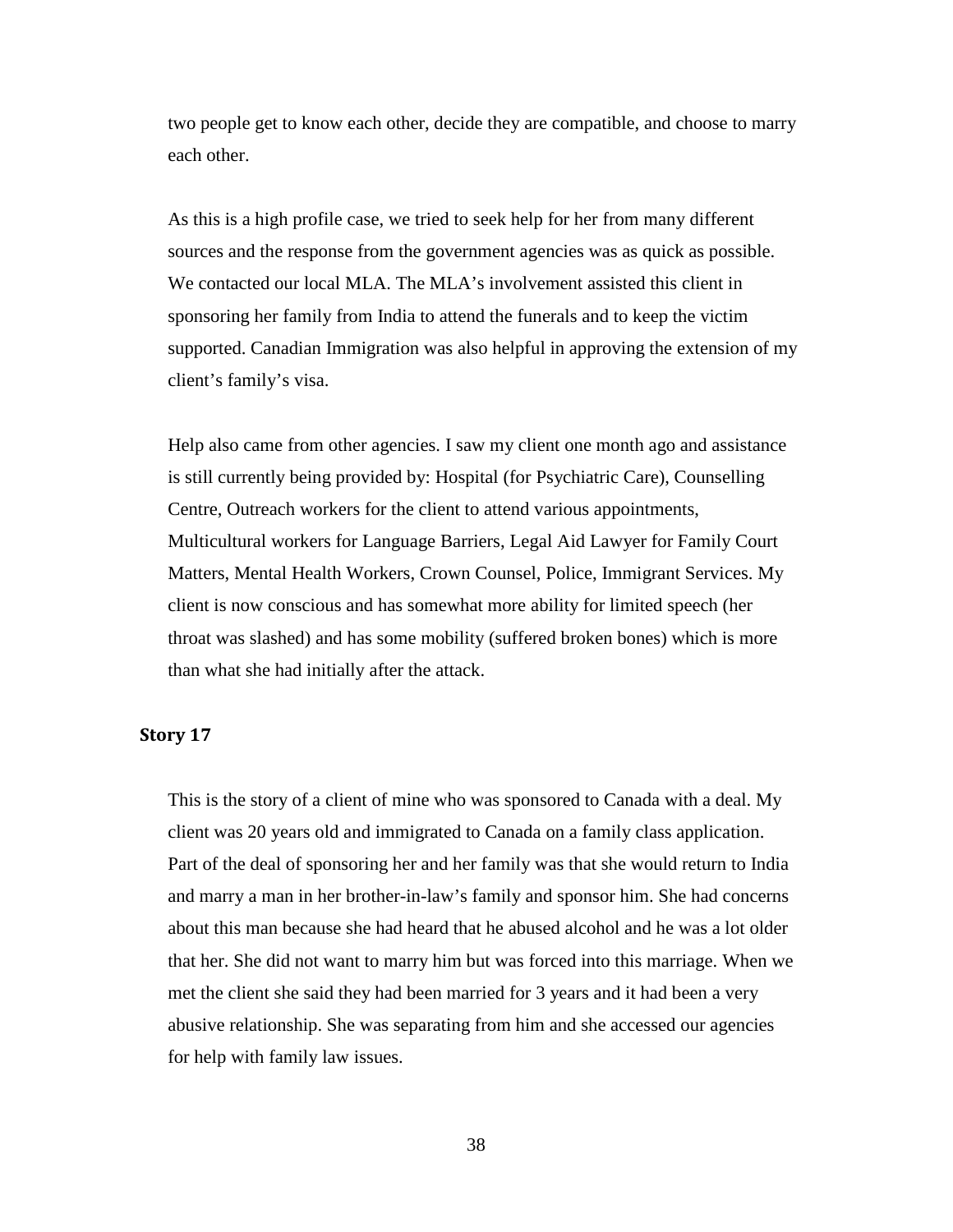The relationship was abusive and at the time of the marriage the client was stuck between her needs and those of her family.

#### <span id="page-39-0"></span>**Story 18**

This is the story of a 22-year-old girl living in B.C. She has done her high school in Canada. She was in a relationship with a young man and her mother knew about this relationship. The family did not like it at all and quickly arranged her marriage without her consent and pressured her and married her off in the traditional manner.

The girl was very distraught at the marriage and told her husband that she did not want him to touch her at all. She stayed in this marriage only for two weeks while she planned her escape. She called the man she was having a relationship with and walked out of the marriage. Her family disowned her. And her lover's family wanted to have nothing to do with her because they did not want a divorced woman as their daughter-in-law. So she had to turn to other people for support. Her father's friend supported her and arranged her wedding to the man she loved. The marriage took place and they started living together. For a long time, she suffered from the consequences of her first marriage and was deeply affected by the loss of contact with her family. Today she is a happily married woman, married to the man of her choice and has children.

#### <span id="page-39-1"></span>**Story 19**

This case came to me from a 24-year-old woman who had lived through forced marriage. She was born in England but moved to Canada and became a Canadian citizen. She had a single mother who arranged her marriage when the young woman was not willing to get married. But under the pressure of parental obligation to marry her daughter, the mother pressured her daughter to obey her, accept her choice and uphold family honour.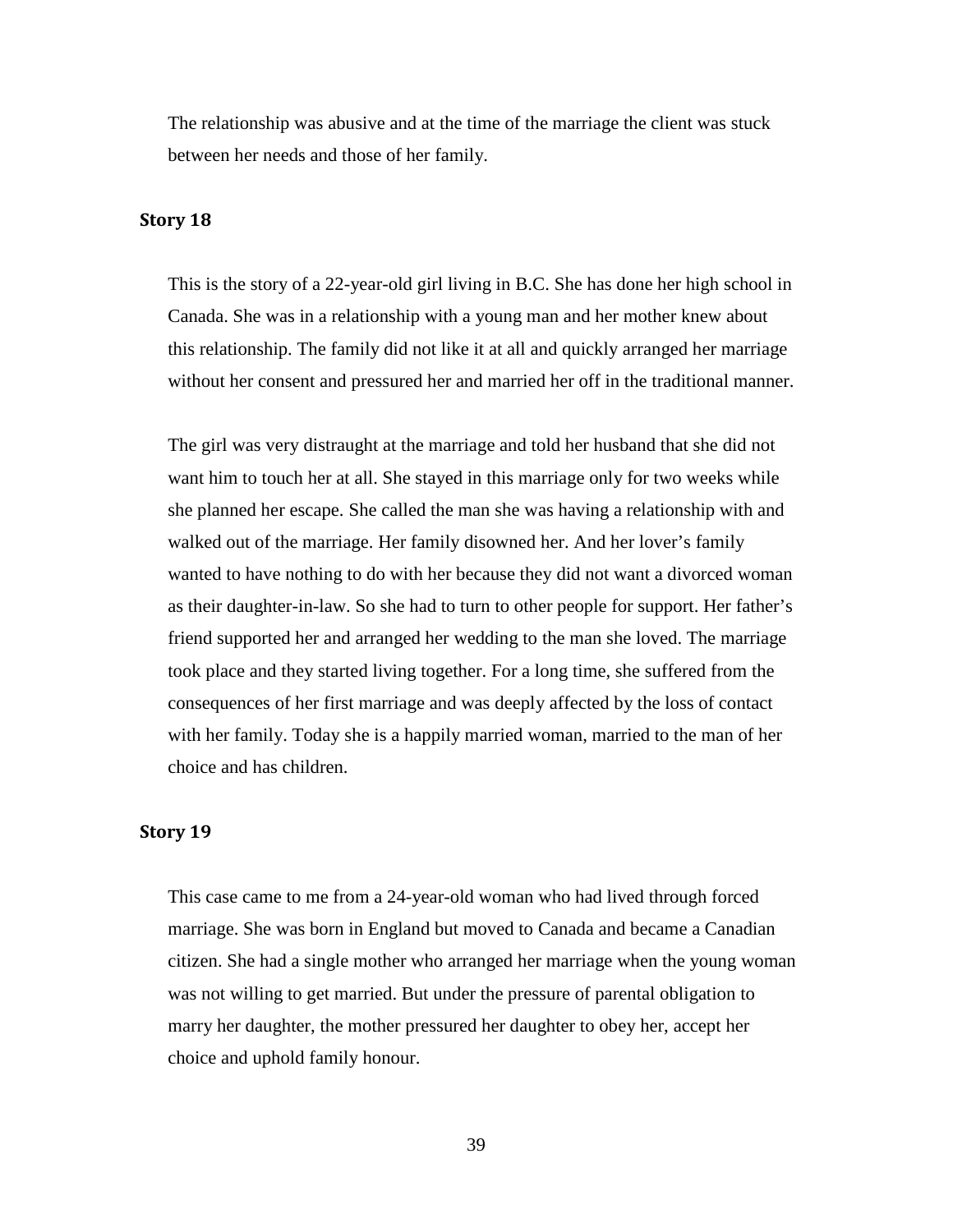The young woman kept begging her mother not to marry her but it was of no use. She was married according to traditional customs. After the marriage, she did not want to have any relation with her husband. She told him that she does not know him at all and cannot have any relations with him. She stayed in her mother's house with her husband for two years but could never get adjusted in this marriage. She was very unhappy and asked her husband for a divorce, luckily avoiding any violence. She is 35-year-old today and is still a single woman with no desire to marry at all. She has lived her life alone.

#### <span id="page-40-0"></span>**Story 20**

This is a story of a girl who was 16 years old at the time of her marriage. She just finished Grade 10. She is a Canadian of South Asian origin.

She was taken to India for, she was told, a vacation. And there she was married at the age of 16. Her mother took her to India and left her with her grandparents who were asked to arrange her marriage. Although she refused to get married, still she was married off. It was an emotional trauma for her with total alienation from her home and family and her country that is Canada. She was living in a country that was totally foreign to her. She wanted to go back to Canada but the only way she was allowed to come back was after marriage. The main reason for forcing her to marry was that she was of marriageable age and if parents did not marry her off then the fear was that she may choose someone inappropriate (from another culture). She was married in a traditional ceremony; after 2 years she came back to Canada and stayed in the marriage until there was additional trauma in her life. Her daughter was murdered. She could not cope with the existing continuing stress of her marriage as well as coping with her grief. It was then that she walked out of the marriage and never looked back.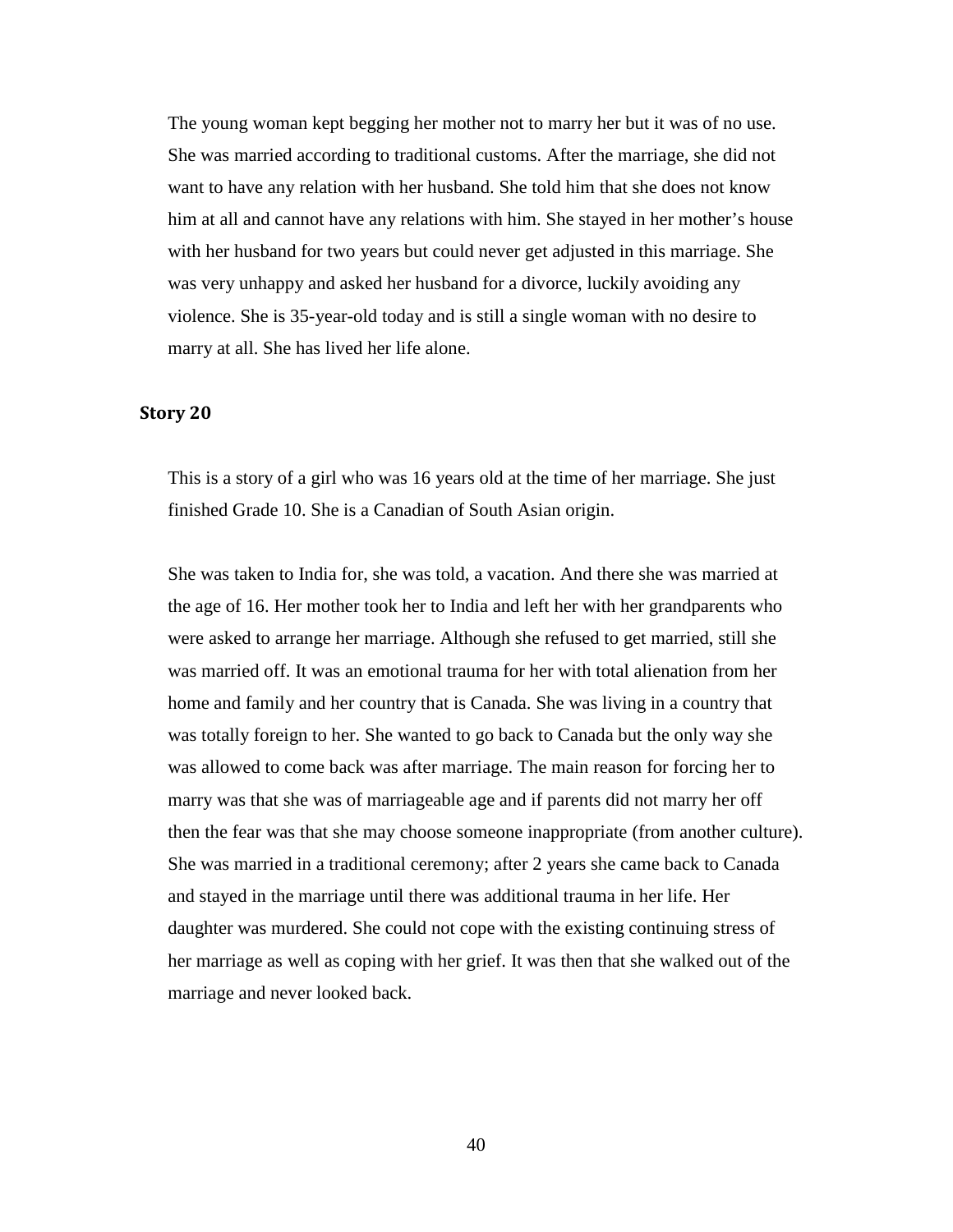#### <span id="page-41-0"></span>**Story 21**

A young man was in grade 12 but was not doing well in his studies. He also got involved with bad company. His parents were worried about his behaviour and tried their best to discipline him through advice and counselling but they did not see any results. The family was very unhappy. Then his father thought of one solution: marry him off and he will straighten up with the responsibility of having a wife and children. As he turned 18, the father, over the telephone, negotiated his marriage to a distant cousin of his in Pakistan. His mother did not want him to marry because he was so young, but his father insisted, and she had no say in the matter. The young man was not willing but he was pressured to marry though he had not seen or heard anything about the girl. So in the end he capitulated to please his father and agreed to get married. The marriage took place according to Islamic ceremonies over the telephone. One priest came to his home in British Columbia, Canada while another priest was in the girl's home in Pakistan. Over the telephone, the two priests conducted the ceremony and declared them married. After a few months, he sponsored his wife who came to Canada within the year.

The young man's mother came to see me, in my capacity as a volunteer director in a women's organization. After three years of their marriage, she told me that they are having problems and asked whether I would agree to talk to them and help them come to some understanding. I agreed to meet them and both came to see me. During the conversation I figured that the wife was very controlling and, by her own confession, had a problem with her uncontrollable anger. I also learned that her family was interested mainly in getting as much money from a Canadian son-in-law as they could and were also interested in getting immigration status, which was the main reason for marrying off their daughter in Canada. The young man himself had a bad temper but there was no physical abuse. The problems escalated because of her uncontrollable anger and his changing response between giving in to her demands and also getting angry at her. Though he was forced to marry her, he said that he is trying his best for the honour of his family since he married in the family.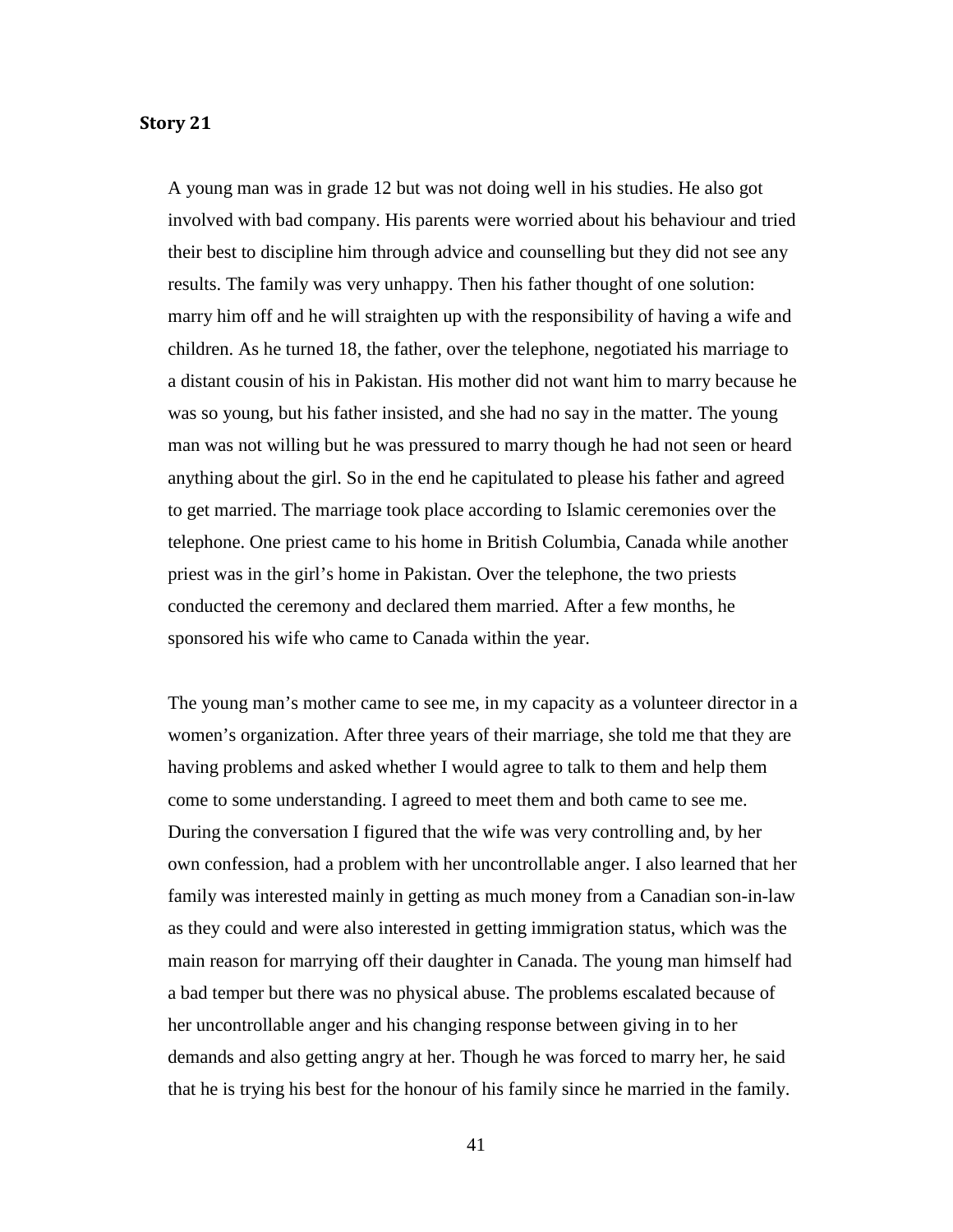After two years, and a child, he couldn't take it anymore and left home to "find peace". His parents were very upset and tried their best to help their daughter-in-law, who was abusive to them also over the years. After a few months, she also moved out. The young man told me that he cares for her and will do all he can to help her but he cannot live with her.

On his mother's request, I arranged for them to meet at least once, a marriage counsellor and community elders hoping that mediation would be possible; but that effort failed. For a long time, she didn't let him see the child. He asked me to help him to find a lawyer so that he could have access to the child. Before helping him, I had to make sure that he is still supporting his wife and child, which he was. Then, I got him an appointment with a lawyer and a counsellor. Now, he can see his child according to the agreement and is thinking of getting a divorce. Last that I saw him, he told me that he is not happy but at least he said he does not live in fear of harassment all the time and has some peace.

#### <span id="page-42-0"></span>**Story 22**

As a school teacher in BC I meet many women with problems with their children, and try to help them with suggestions and advice. Sometimes it helps solve their problems.

A few months ago a women I know slightly, came and asked to talk to me privately. She told me her story and asked for my advice.

She went to Pakistan with her children. There, her two brothers asked for her daughter's hand in marriage for the son of one of the brothers. Her daughter was 10 years old and the boy was 13. At first she did not take it seriously and tried to dodge the issue saying that she is very young when she is older we will see. But they insisted and emotionally blackmailed her by saying that our mother is old, she may die anytime. And she wants to see her grandchildren married. So there was a lot of loving pressure on her. And finally, as the girl's guardian she gave her consent to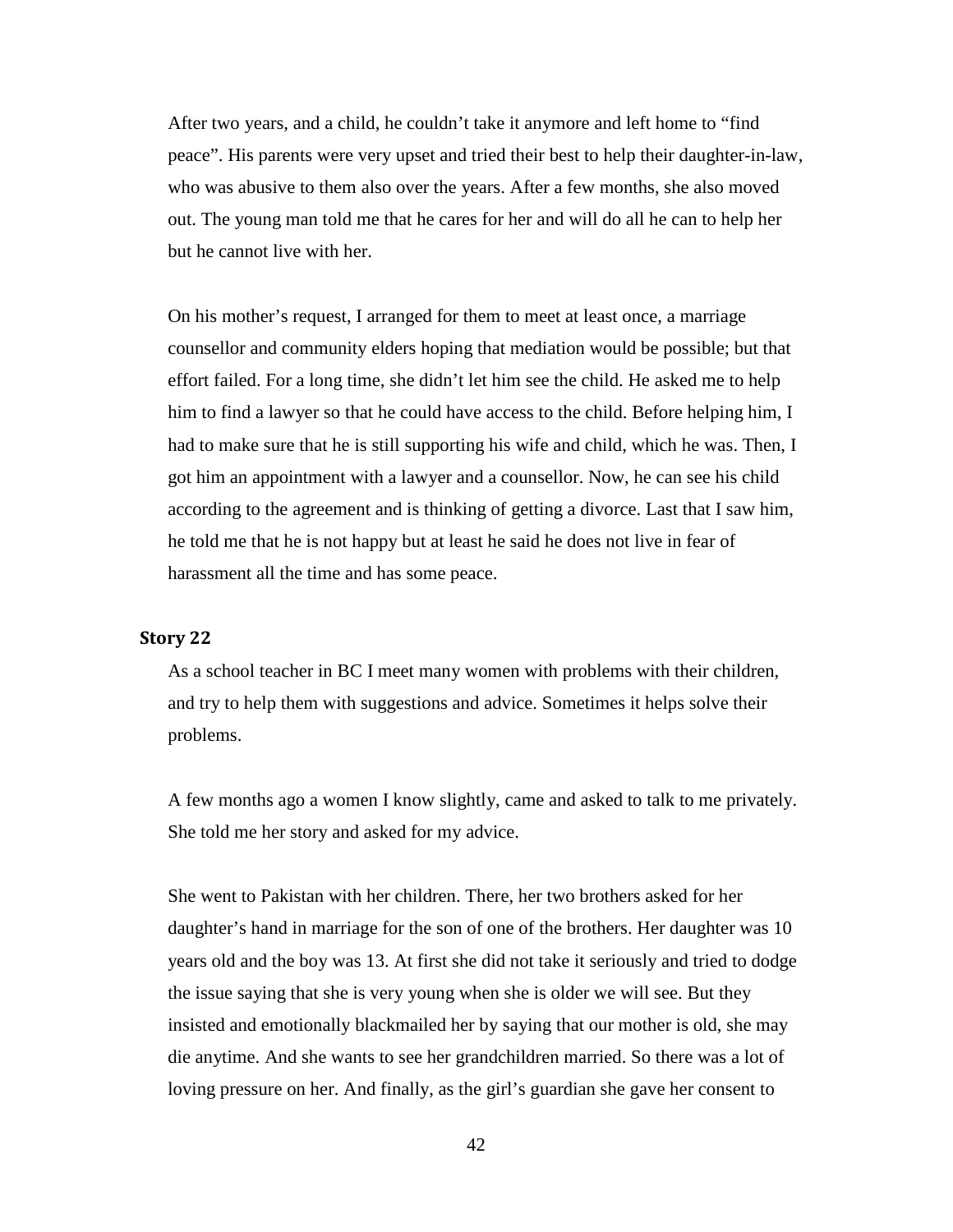Nikah (legally contracted Muslim marriage) but not Rukhast (sending the girl to live with husband and in-laws). As you know in our South Asian and Middle Eastern cultures very often the marriage can take place in two stages. First stage is legal contract and second is cohabitation.

The 10 year old was married with traditional customs and festivities with hundreds of guests. She got jewellery, cloths, sweets and money. As a bride she was very pleased to be center of attention and with all that she got. And all the relatives were happy. Lots of pictures were taken and a video was made.

After the legal ceremony the family came back to BC with gifts and traditional sweets. Meanwhile the child had missed school so she went back to school. Other children asked why she was absent. She said that she went and got married. She also had the pictures of the wedding which she showed to the children. She also wondered when she will have another wedding like another birthday party. So children talked about it in their homes and also teachers came to know about this. And they were very concerned; they phoned the mother and asked her what is going on. At that time the mother got worried she told the teachers that it was not a wedding just a proposal for her and a little celebration. She knew that it will not be looked upon favourably in Canada. She scolded the daughter and asked why she said that you got married. The reply was that because "I did get married." The mother strictly forbade her to talk about it, to anyone.

The mother came to see me to ask me what she should do. I know about this form of marriage that occurs with a guardian's consent; it has acceptance in Asian and Middle Eastern communities even in Canada. So I advised her that either she should have the marriage annulled by an Imam (priest) or treat it as an engagement. And I said that when the children grow up then they can decide whether they will accept this marriage or not. She was shocked to hear me say so because she said that is totally impossible. They are married and will remain married. Then I realized that it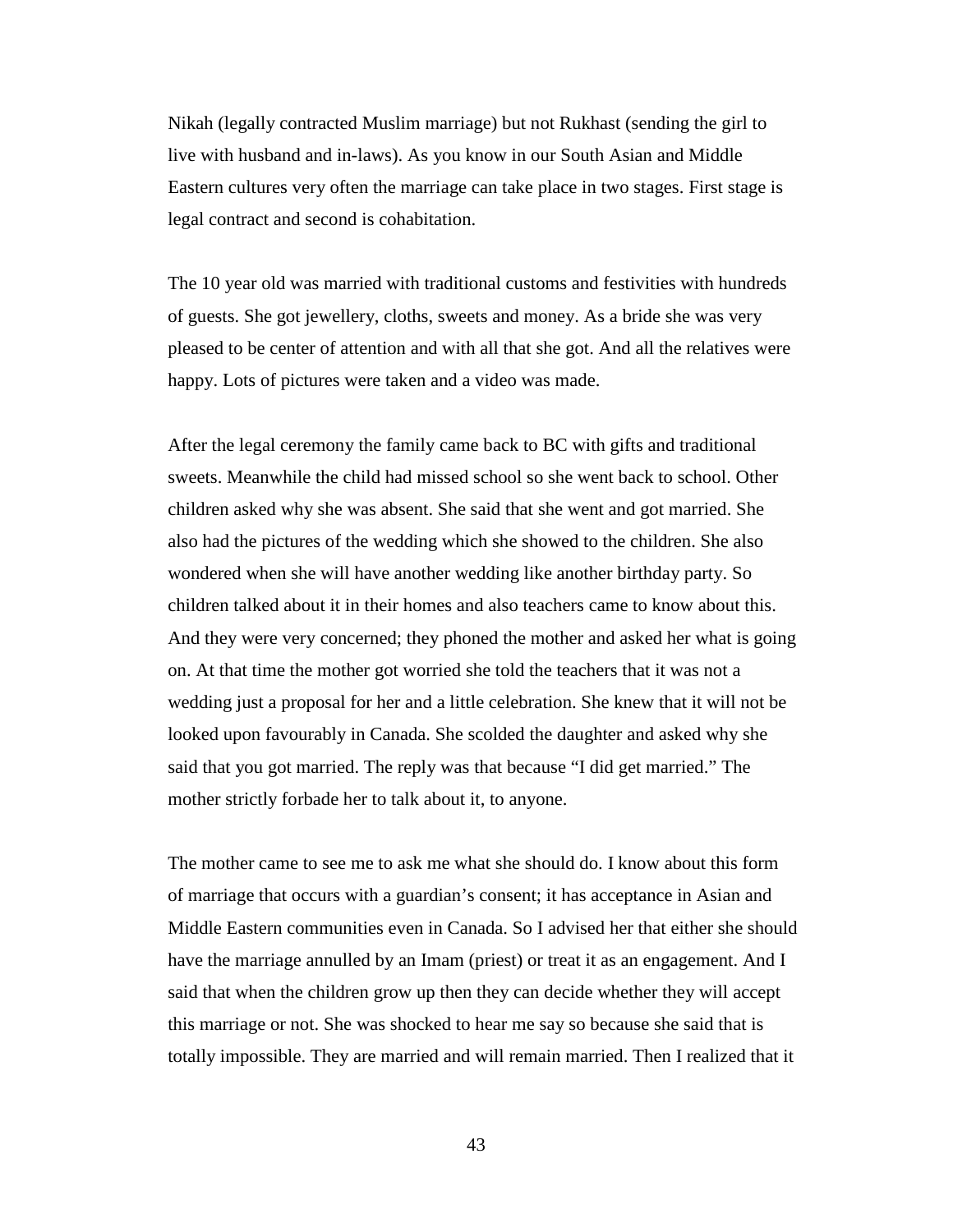is nowhere in the horizon of thought of many parents that reaching adulthood their children could even think of opposing such a marriage.

# <span id="page-44-0"></span>**Demographic Data**

The following demographic data indicate the age, education, gender and country of origin of the victims. The ages of the victims vary from 10 to 32. Most of the victims are either high school graduates or only have a few years of high school education. There are a disproportionately larger number of women forced into marriages than men. The majority of victims, in this small sample, come from India and Pakistan, and then from Middle Eastern countries. These graphs are presented only for visual understanding of the demographic characteristics of the victims whose stories are depicted in this study. They are not statistically representative of forced marriages.

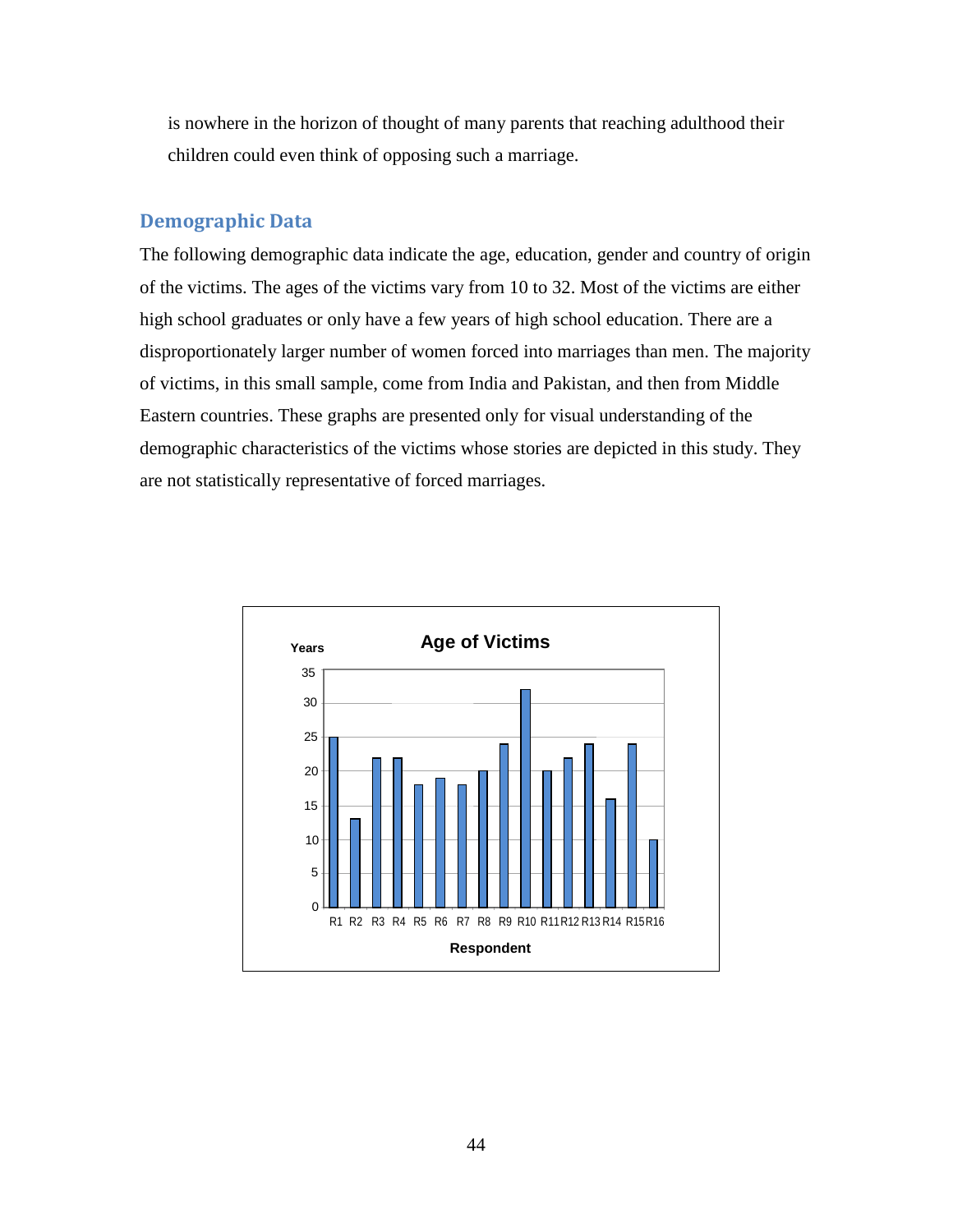**Education of Victims**



```
Gender of Virctims
```
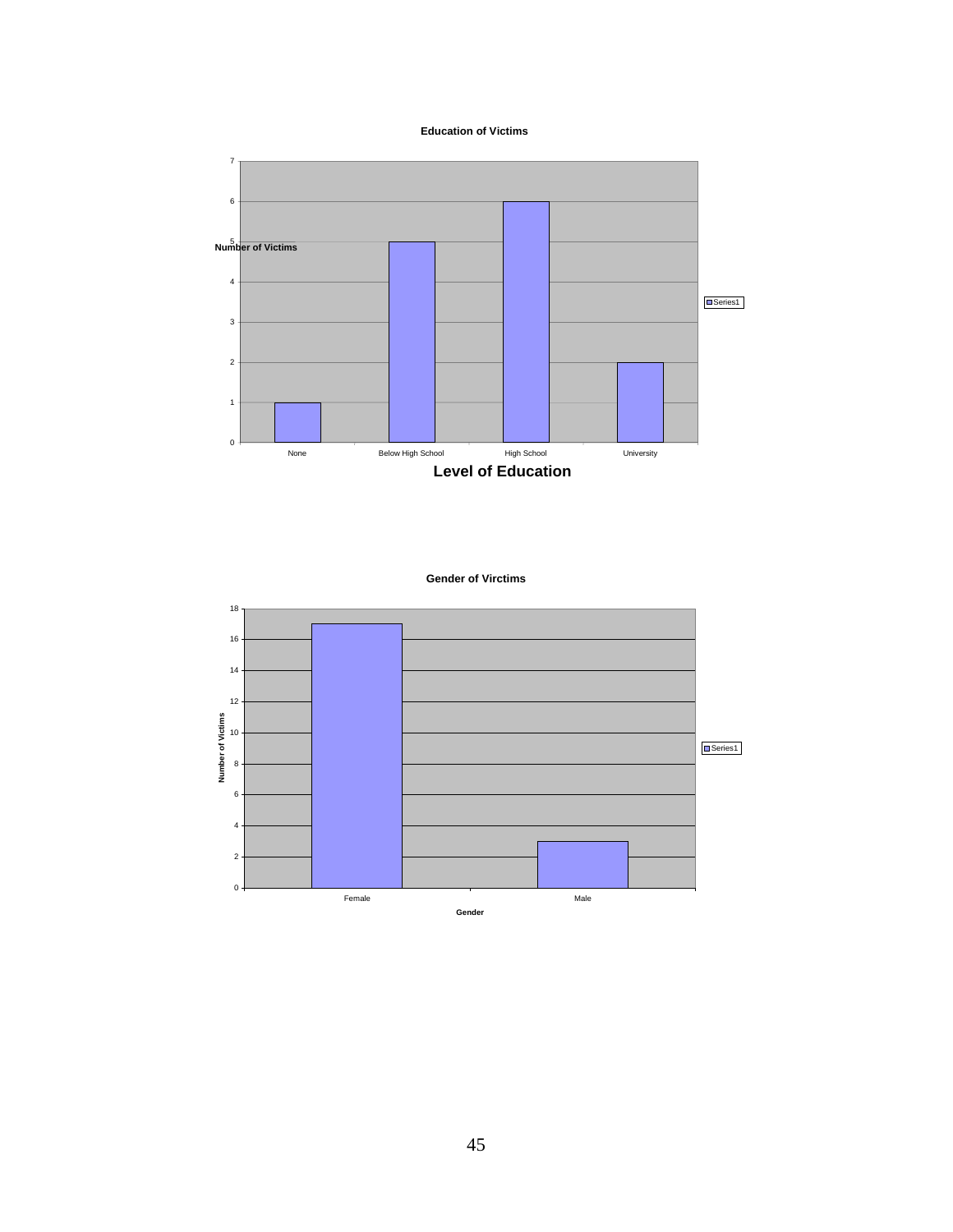**Country of Origin of Victims**



# **The Themes Emerging from the Stories**

## <span id="page-46-1"></span><span id="page-46-0"></span>**Findings from the Stories**

From an overview of all the stories a set of themes has emerged out of which five main themes are selected and presented here. These form the findings of this investigation from the stories. Although these themes do not portray the richness and complexity of these stories, they do point out certain common features in the occurrence of forced marriage in three Western Canada locations, where the data were collected.

# <span id="page-46-2"></span>**1. Reasons for Forced Marriage**

In all the stories the reasons given for forced marriage are very similar. Forced marriage takes place for a number of reasons including: economic considerations, socio-religious considerations, family-related factors such as structure of the family, and a concept of family honour (izzat). In addition, forced marriage occurs in Canada to obtain immigration status through sponsorships as well as to preserve cultural heritage. The reasons given in the stories of forced marriage fall within one or more of these categories.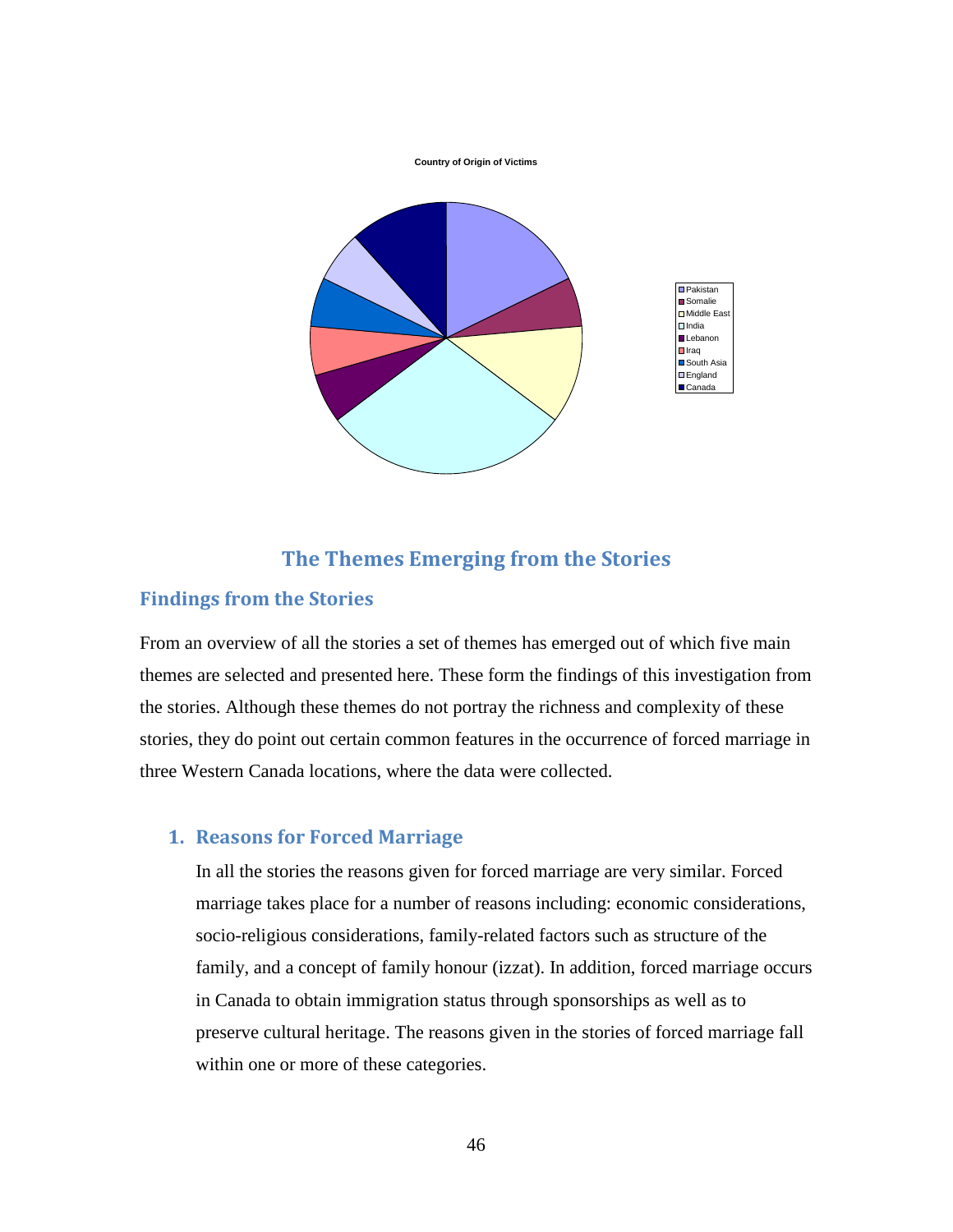#### <span id="page-47-0"></span>**a) Family Honour**

Family honour among tradition-bound authoritarian families is a powerful motive to force both sons and daughters to marry a particular person or to marry into a particular family and to remain in that marriage. Family honour is threatened if for example, one does not keep the promise of a childhood betrothal or, among Muslims, if the custom of marriage among cousins is not honoured. Adult children who have a different sexual orientation may be forced to enter a marriage chosen by their parents to cover up their "deviant tendencies" which, if exposed, will dishonour the family.

#### <span id="page-47-1"></span>**b) Economic Reasons for Forced Marriage**

Marriage decisions for young men or women are very often dominated by financial considerations. Partners for them are chosen from well-off families with the motive of getting financial rewards and/or links with influential people which will also bring financial gain. If the young people do not agree they are often pressured and forced into obedience and acceptance of the proposed marriage partner.

Poverty is found to be another reason for forced marriage of girls especially to a Canadian citizen. One respondent said "they think that dollars are strewn on the streets of Canada." Many stories reflect situations of girls overseas forced to marry a Canadian because the chosen husband will provide money to their poverty-ridden families and parents are comforted by the knowledge that they have married their daughter into economic security. They are also forced to marry older men in Canada who agree to forego the demand for a dowry from the girl's family. On the other hand, men in South Asian and Middle Eastern countries are known to pay money to the family of a Canadian girl on the understanding that they will be sponsored for immigration regardless of whether the Canadian wants to marry the man. Not all families who seek sons or daughters-in-law in Canada for immigration are poor. They do it to be sponsored by a Canadian often through forced marriage of their children.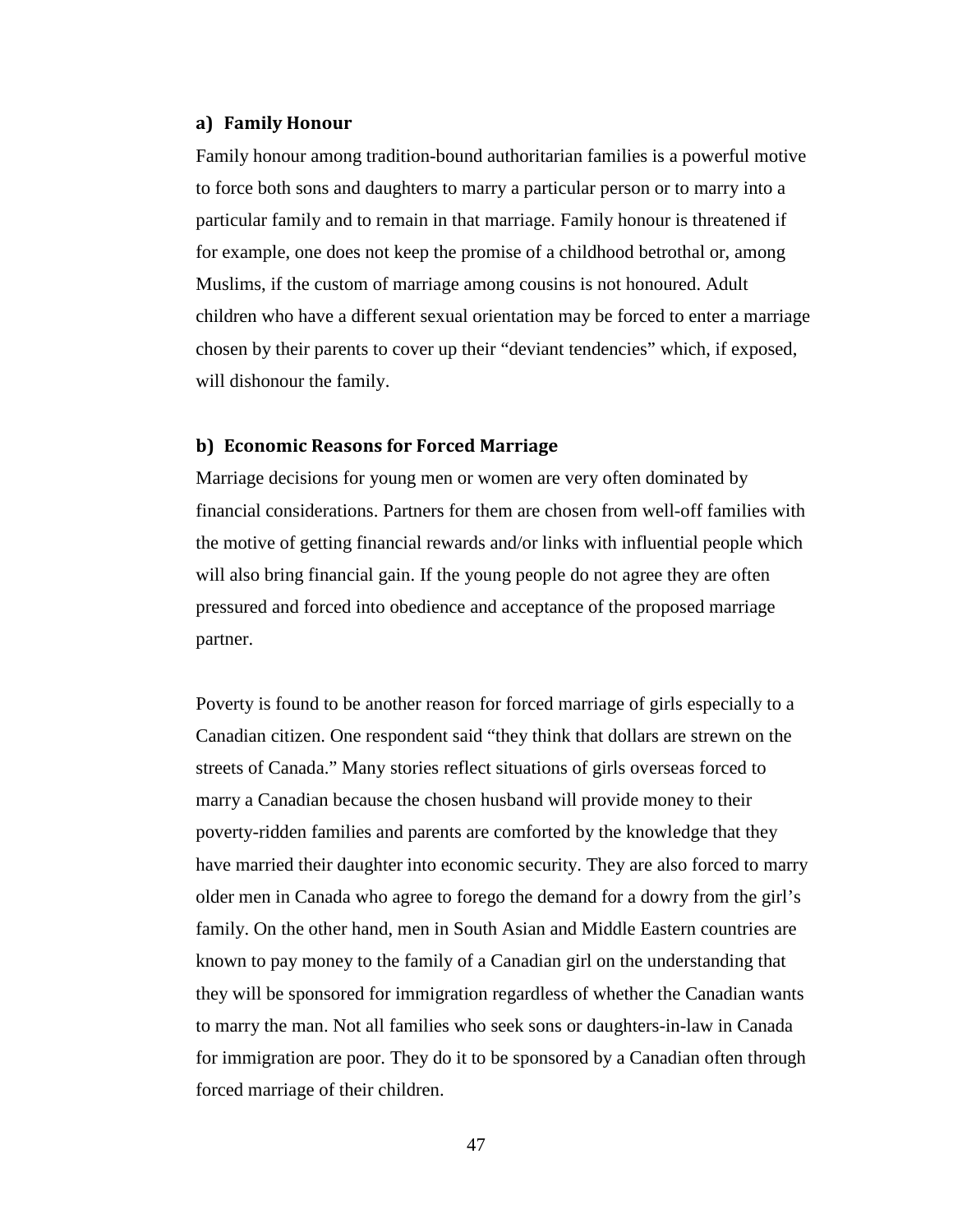#### <span id="page-48-0"></span>**c) Socio-Religious Considerations**

Marriages are arranged to ensure that racial, religious and linguistic boundaries are not violated. If young people refuse to marry the partner their parents select or choose a partner from a different caste or religion then immense emotional and social pressure is brought upon them in the name of religion, culture, ancestral tradition and duty to obey the parents. Such marriages have cultural sanctions. Several stories in this report illustrate this point.

Young people in love are often forced to marry someone else whom the parents choose, as stories show. The argument is that love is not to be trusted as an appropriate emotion to determine the suitability of marital partners. Parents in their "wisdom" can choose what is best for their children. Moreover, love crosses boundaries of religion, race and caste, which cannot be permitted in traditional families. There are stories that show both men and women in love who were forced into marriage with someone else. So the question of love is irrelevant in an arranged marriage because the purpose of marriage in these communities is to propagate and to ensure economic security and family support for their children. Love is not needed to achieve this objective. In fact it becomes a threat to the structure of patriarchal authoritarian social order. Maintaining stability of this order is very important in such societies. In the patriarchal and authoritarian family hierarchy, the power is in the hands of the head of the family (usually the father). Women and young children (male and female) have less power and owe obedience to the head. Hence most of them find it hard to rebel against a forced marriage and give in.

#### <span id="page-48-1"></span>**2. Force in Marriage**

From the analysis of the stories, the concepts of force and coercion emerge as a two stage occurrence in a forced marriage.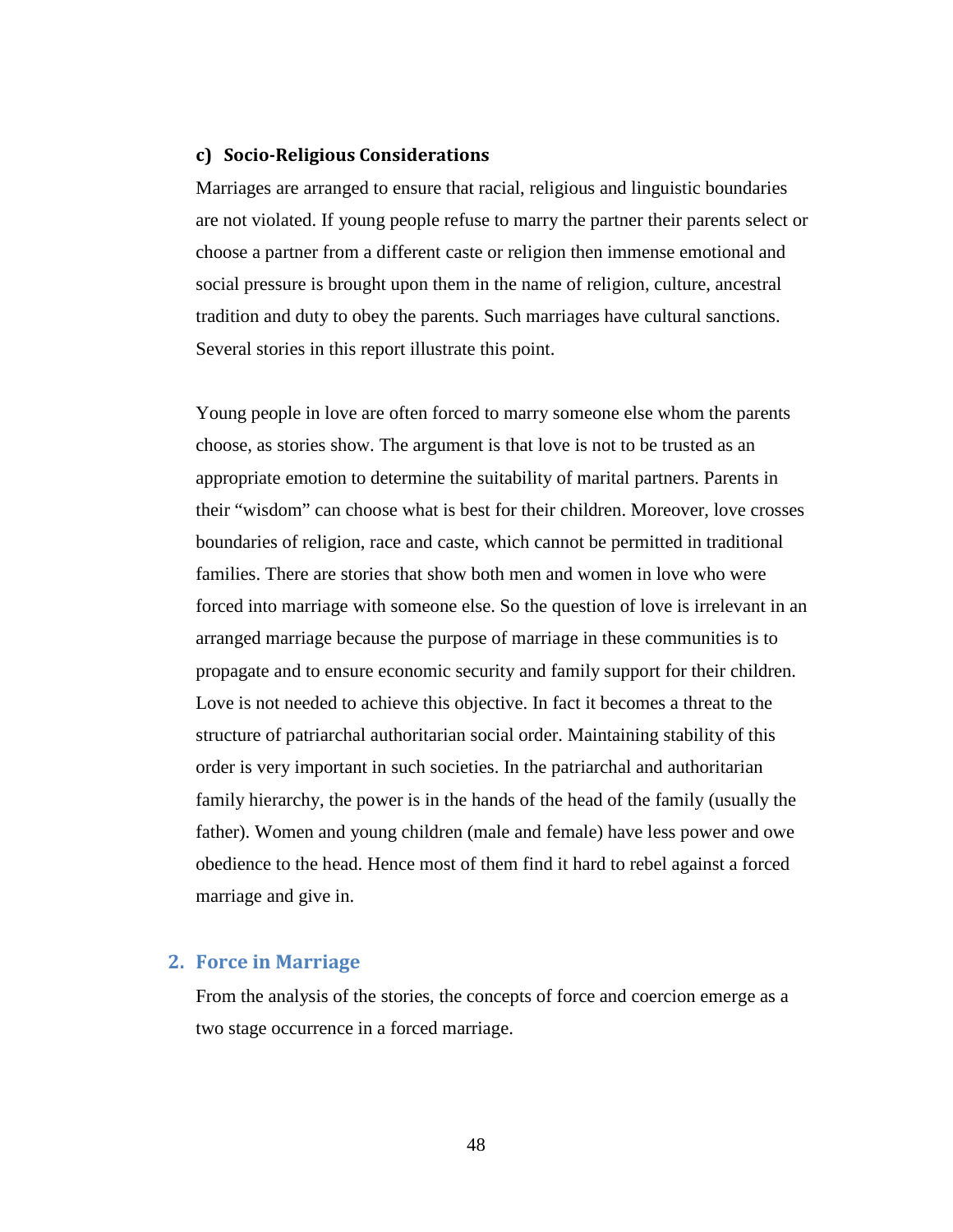Usually the concept of forced marriage is - a marriage performed without the consent of one or both of the parties, often by force.

This represents only one stage of force in forced marriage that is, pre-wedding force or coercion by the family to make the person go through the ceremony. But marriage which is performed under force can also involve force "after the wedding" if the person feels trapped and is forced to continue to live in an abusive and violent marriage under threats or fear or out of duty toward family honour. This ongoing force is the case in the lives of many of the women and men whose stories are depicted in this report. Hence, the concept of force in this study is viewed as extending from pre-wedding force to post-wedding force. No single definition of forced marriage tells the whole story. Marriage may be forced both at the point of consent before marriage and force may continue to be an issue after the marriage.

The stories depict many forms of force and coercion, from pressure to threats to extreme physical violence. Before marriage every one of the victims was forced with pressure and threats. All of them married unwillingly. After marriage most of the victims were forced to act against their will under threats and violence. Hence, through the lens of these stories, forced marriage appears to be a saga of force throughout the life of the marriage. For details, the stories speak for themselves.

#### <span id="page-49-0"></span>**3. Use of Fraud in Forced Marriage**

The stories reveal that very often forced marriage takes place under fraud and false pretences.

Fraud is used both by the parents to force young, unwilling adult children into a forced marriage and also by young men and women to find a way to please their parents as well as have their way. This is especially common in overseas marriage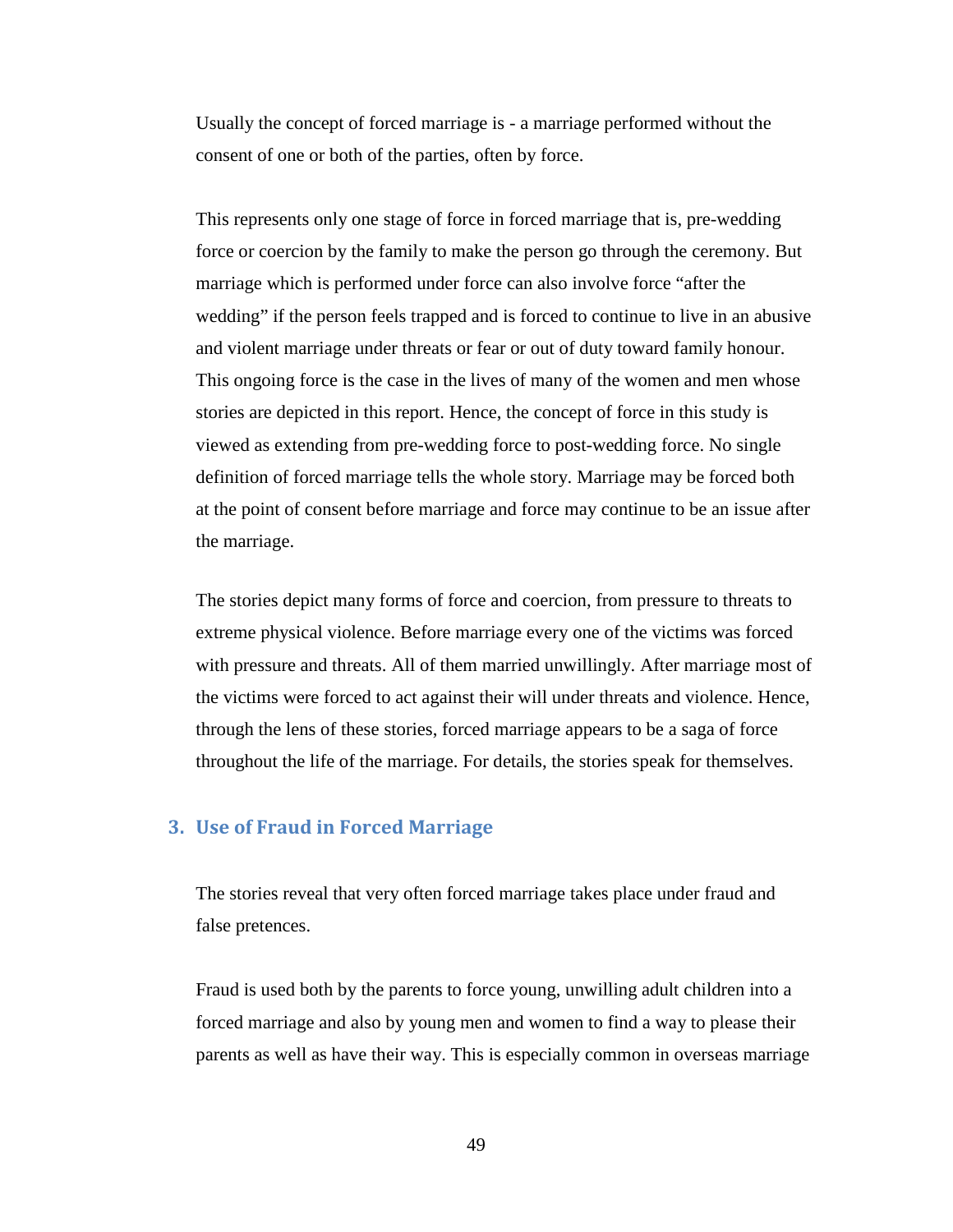of Canadian citizens. As a result, there is also fraud involved in terms of the information given to immigration authorities.

#### <span id="page-50-0"></span>**a) Forms of Fraud**

From the description in these stories, fraud is involved in the following ways

- (a) Giving false information about a future spouse and his/her family;
- (b) Hiding information about the future spouse or family;
- (c) Marrying unwillingly with no intention of sponsoring the spouse;
- (d) Marrying someone under pressure with no intention of committing to the marriage;

(e) Forced marriage also takes place to please the parents with the intention to leave the spouse and marry a previous boyfriend or girlfriend;

(f) Parents use fraud to take their Canadian-born children on some false pretext ("Your grandmother is ill") to their countries of origin, where they are forced into a marriage already arranged by their relatives in that country.

Fraud and false pretences are also used to get sponsored and/or to bring relatives to Canada by forcing a son or daughter to marry a Canadian Citizen.

#### <span id="page-50-1"></span>**b) Fraud for Obtaining Immigration Status**

Getting married to a Canadian citizen solely for immigration purposes with the intent to divorce them and bring a previous boyfriend or girlfriend to Canada is a form of fraud.

Some of the respondents pointed out that the Canadian immigration policy supporting family reunion through sponsorship of relatives provides a significant motivation for forced marriage. Very often Canadian-born adult children are open to being used as a lever to sponsor "connected" relatives through marriage. What the stories show is that Canadians as well as women and men from other countries use deception in marriage to gain immigration status.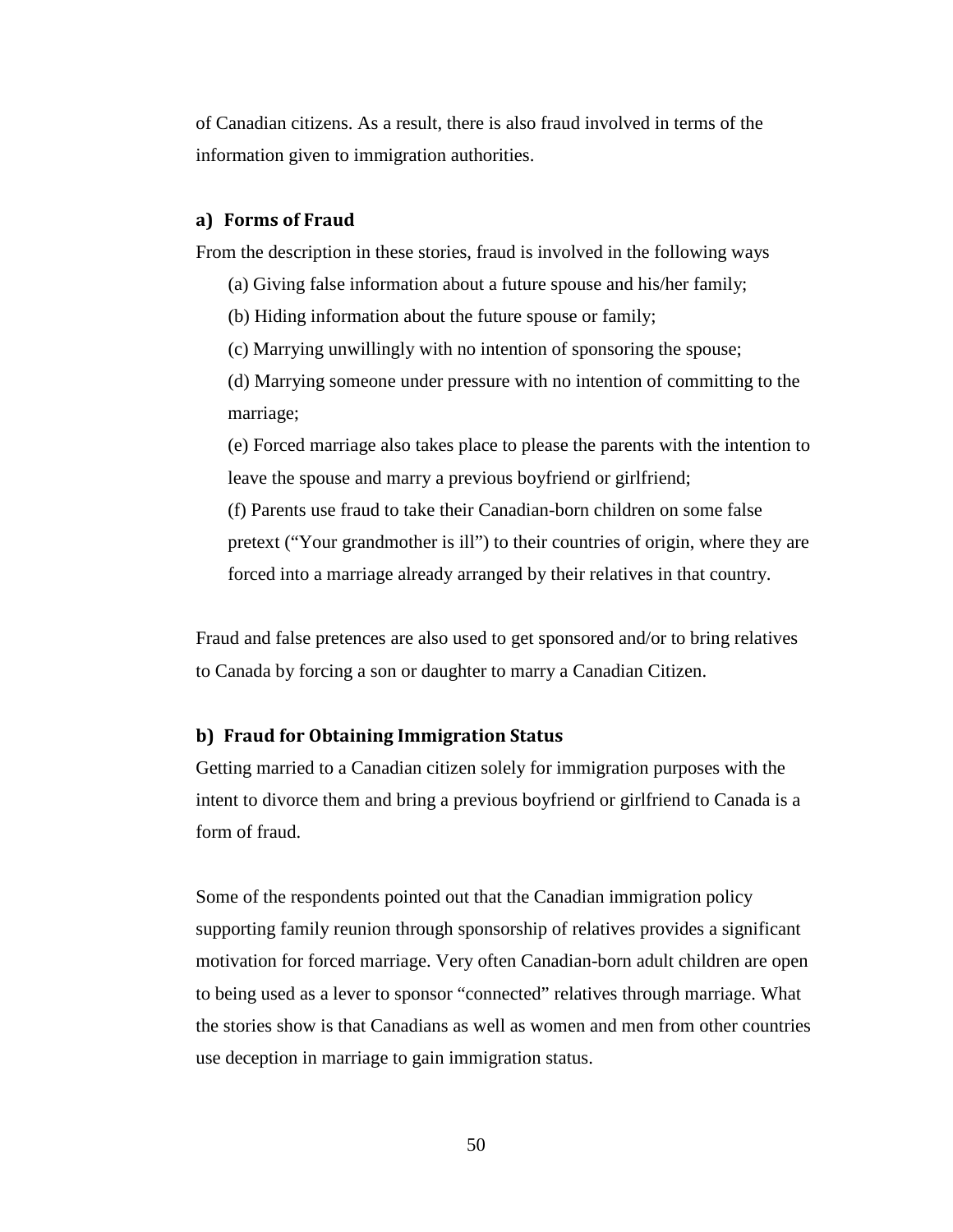#### <span id="page-51-0"></span>**4. Choice and Consent**

In many South Asian and Middle Eastern countries there is either gender segregation and/or strong disapproval of young people meeting, mingling and dating. There is very little possibility of a personal choice of a marriage partner in such a cultural ethos. Even in many such communities in Western Canada, Canadian-born young people are not permitted to choose their own partner, despite having opportunities to meet other young men and women. Choosing their own partner is unacceptable to their families for fear that they may choose someone unsuitable. The stories show how young people, especially women, who may want to marry by choice are either not allowed to make a choice, or if they do, their family strongly disapproves. Very often a marriage is arranged for them with a person of their family's choice. Many of them have no commitment to marriage and may not even live with the spouse or, may live an embittered and frustrated life. Although some inter-cultural, inter-faith marriages take place, young people face a lot of opposition and pressure to end the marriage. In one of the stories, her family disowned her for this reason. In one case, even physical violence was used. In all of these cases of forced marriage, although young men and women have to formally give their consent, in most cases they do not do so freely or do not mean to commit to the marriage.

Thus the stories reveal that giving consent under duress is a not a matter of a simple yes or no; it is complex. The stories also show that consent is often not considered important or necessary; it is taken for granted.

#### <span id="page-51-1"></span>**5. Consequences of Forced Marriage**

In all the stories forced marriage is found to be closely linked with domestic abuse and violence in all its intimidating forms. Forced marriage, as long as it survives, appears to do so with the disastrous consequences depicted in most of the stories. A repeated theme of abuse and violence runs through all but two of the twentyone stories. The plight of victims within forced marriages is described by the respondents in horrific terms.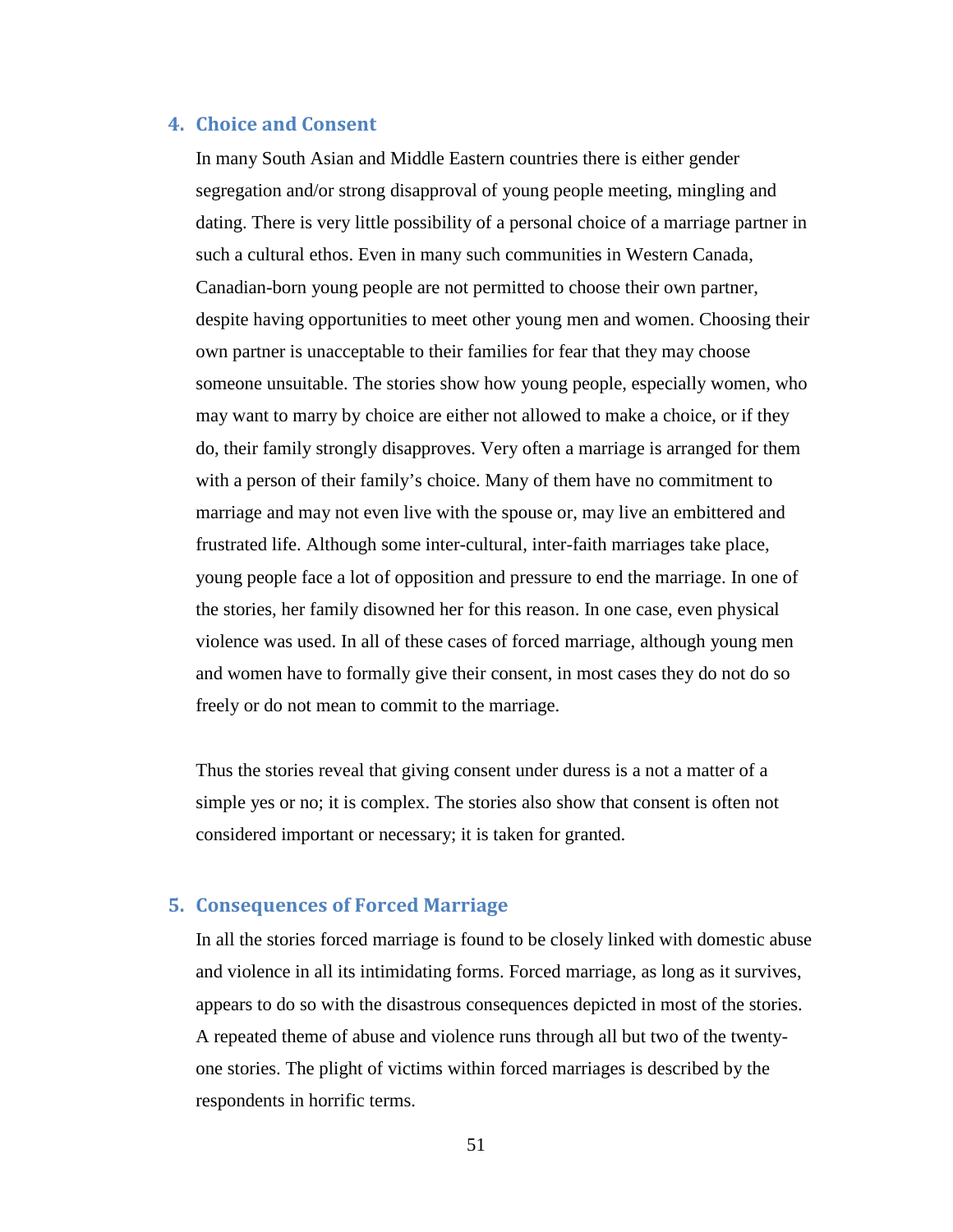The victims suffer from emotional, psychological, physical and sexual abuse. The abuse ranges from milder forms like neglect and rejection, to extreme forms such as actual and attempted murder. The following list of descriptive words (in quotes) are taken from each story, as narrated by service providers, to convey the nature and extent of abuse.

Women in forced marriage, in these stories, live under:-

"Suspicion, rejection, neglect, humiliation, accusations, manipulation, threats ( of deportation, of cancelling sponsorship, of divorce and taking children away), control by husband and in-laws, financial deprivation, isolation, marital rape, divorce, assault as in beating, pushing, pulling hair, sexual assault, demand for prostitution, attempted murder and murder."

The above descriptive words portray the painful lives and experiences of the victims and show how vulnerable victims of forced marriage are, and the kind of vulnerability they face. Noorfarah Merali, in an article in *Feminism and Women's Rights Worldwide (2010, p. 112 – 117),* has reported, based upon the findings of a number of cross cultural and international research studies, the outcome of women's forced and arranged marriage. She identifies and discusses the following factors associated with such marriages: "spousal abuse", "mental health problems", "self harm", "suicide attempts", "criminality", "male control". She adds: "International arranged marriages have been found to increase women's risk for various kinds of emotional abuse". She concludes that immigration policy of sponsorship "enforces women's social and economic dependence on their husbands and husband's exclusive control of resources. [This is] part of the etiology of gender based violence" (p. 117). She goes on to suggest that, to ensure a sponsored bride's basic material subsistence, family immigration policy may consider creation of spousal allowances for the bride in the amount that government expects the sponsors to devote to their new brides. (p. 124)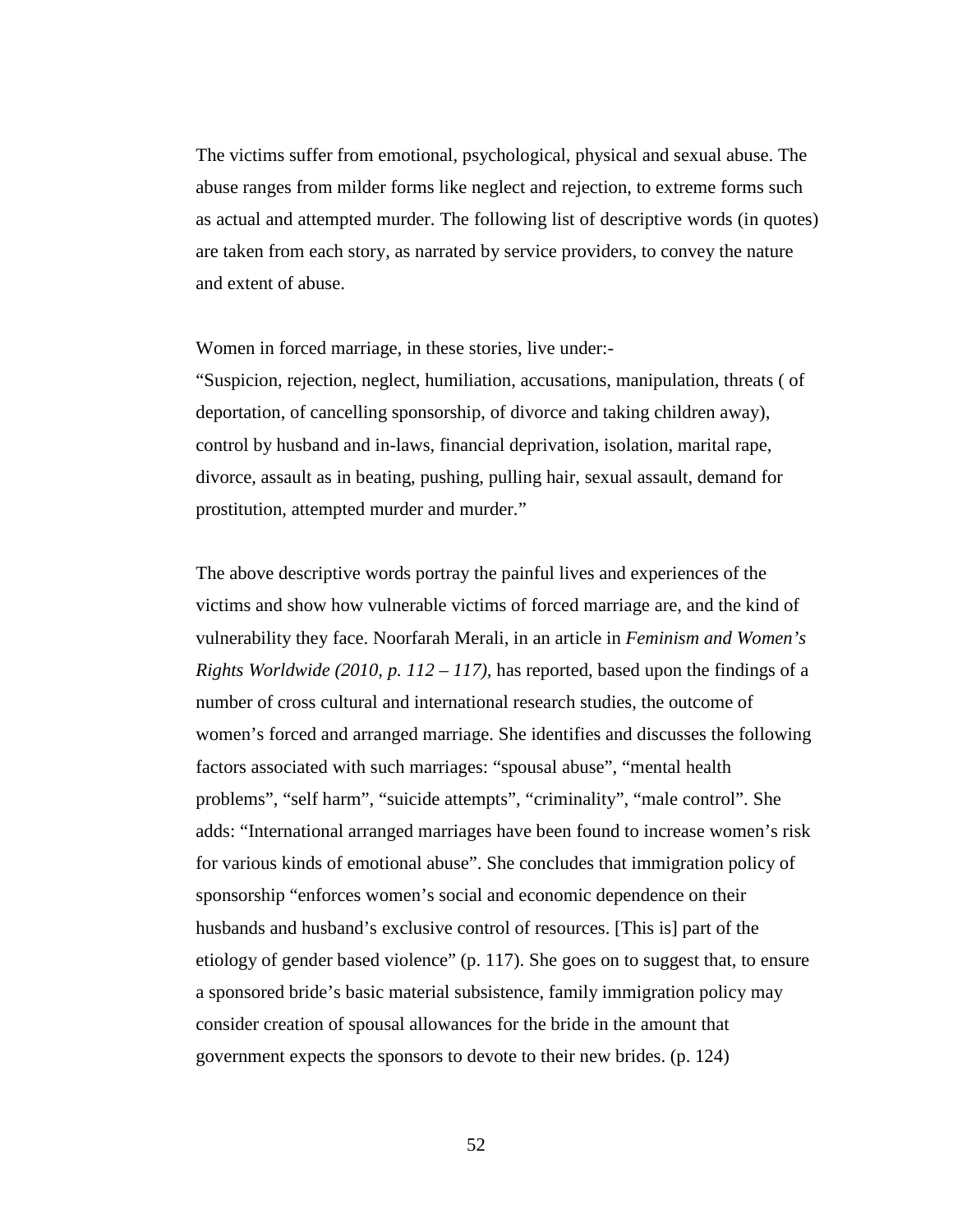In all the stories the pervading emotion is fear:

(a) Fear is the main tactic that seems to be used for controlling the behaviour of the wife, the daughter, the daughter-in-law, and even of young men in the stories.

(b) It is obvious from the above accounts of life within forced marriage that violence is widespread in forced marriage.

(c) The stories show that disproportionate numbers of women are subjected to violence. Only in two stories does no violence exist because the victims say that their husbands were considerate and compromising. This fact is significant as it confirms that most violence in these forced marriages comes from men.

(d) Our findings show that most marriages, depicted in these stories, ended in misery and then divorce. Those which did not end in divorce survived out of fear: fear of more abuse, fear of dishonouring the family, fear of immigration being cancelled, fear of losing their children and fear of the unknown.

In cases of forced marriage violence starts at the very beginning of marriage. Girls in forced marriage may be unwilling to consummate the marriage, and from that moment force and violence often starts. Then for various reasons it continues throughout marriage. The husband and family want to make her subservient and compliant through violence.

These are some of the themes that are found to be common in most of the stories. The similarity among cases in different locations appears to identify some of the basic features of forced marriages. This information is significant because it may help in the identification of preventive and remedial measures and services needed for the victims of forced marriage, across Western Canada.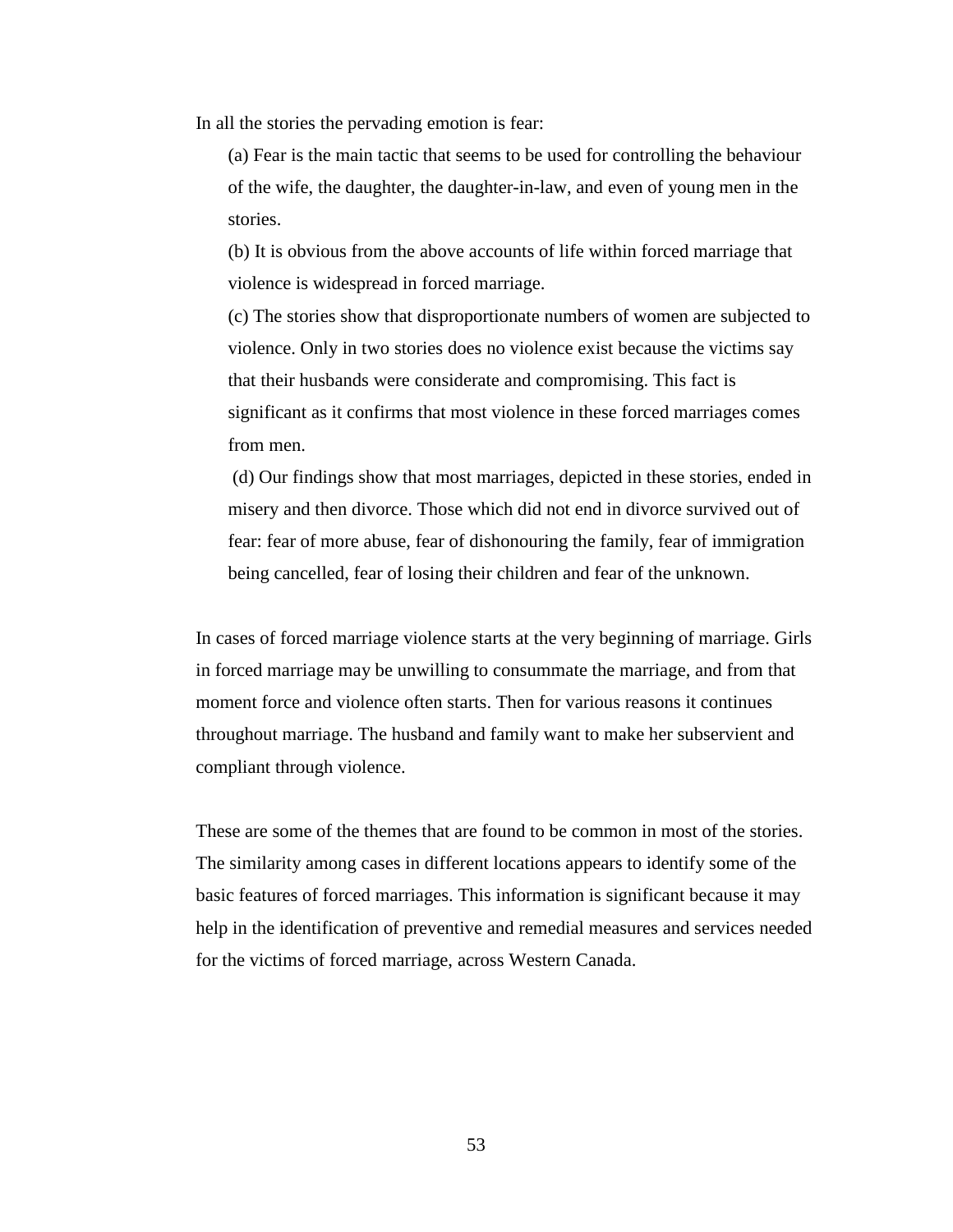# **Services for the Victims**

<span id="page-54-0"></span>This research study looked into the services provided and available for victims of forced marriage. As specified in the methodology, the data on services were collected by interviewing service providers from various organizations in Western Canada. The findings of this study cannot be generalised, given the small sample size. They are however important in that these are what some front-line service providers, working with victims of forced marriage, have identified as gaps.

- 1. Services that already exist for victims of domestic violence were available to those experiencing violence in forced marriage situations. These are at the first point of contact, NGOs, social services, police, doctors, hospitals (in cases of injuries) and shelters. At the second point of contact are financial aid services, legal services, employment services, language services, settlement services and immigration.
- 2. No services or programs were reported that *specifically* address instances of forced marriage.

#### **To elaborate on the first issue:**

Many victims of forced marriage seek help when they begin to face abuse and violence from their spouse or have lived with violence and abuse for some time. First they go to ethno-cultural organizations. Most of the information for this research has come from such organizations; however, some very useful information has also come from other sources.

The data on services rendered to the clients show a variety of measures taken to help them. They range from offering information, advice and support, to making referrals to community resources, other NGOs, as well as providing translation services and arranging for housing and shelter.

Depending on the needs of the client, the service providers also arrange for legal counselling, medical help, police protection, and accompaniment to courts, shelters and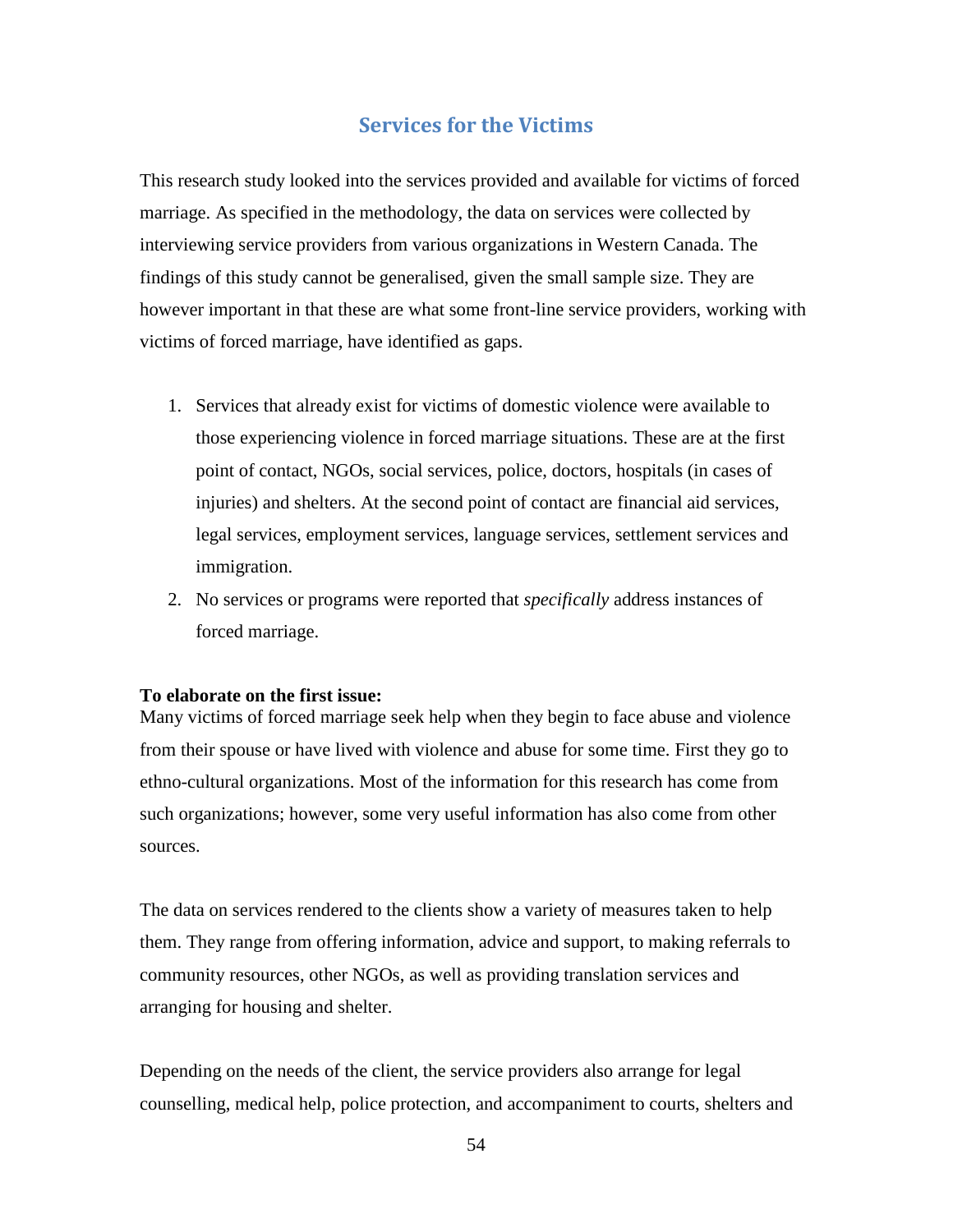hospitals. They also provide information, referrals and help with immigration and sponsorship problems. When clients talk about their situation then such problems are revealed. Quite often the clients are so emotional and traumatized that they cannot express their needs. Service providers have to figure out how to help the client from their conversations with them. They place different options before the client for a course of action for their protection and safety. Many clients are too afraid to avail themselves of the assistance. Some women seek advice but out of fear, they do not act. They go back to the same situation. However, as the stories and service providers relate, most clients received adequate help (with referrals to other agencies) and their situation improved. But all this help is given under the category of domestic violence.

Service providers interviewed indicated that they had referred their clients to the following government institutions: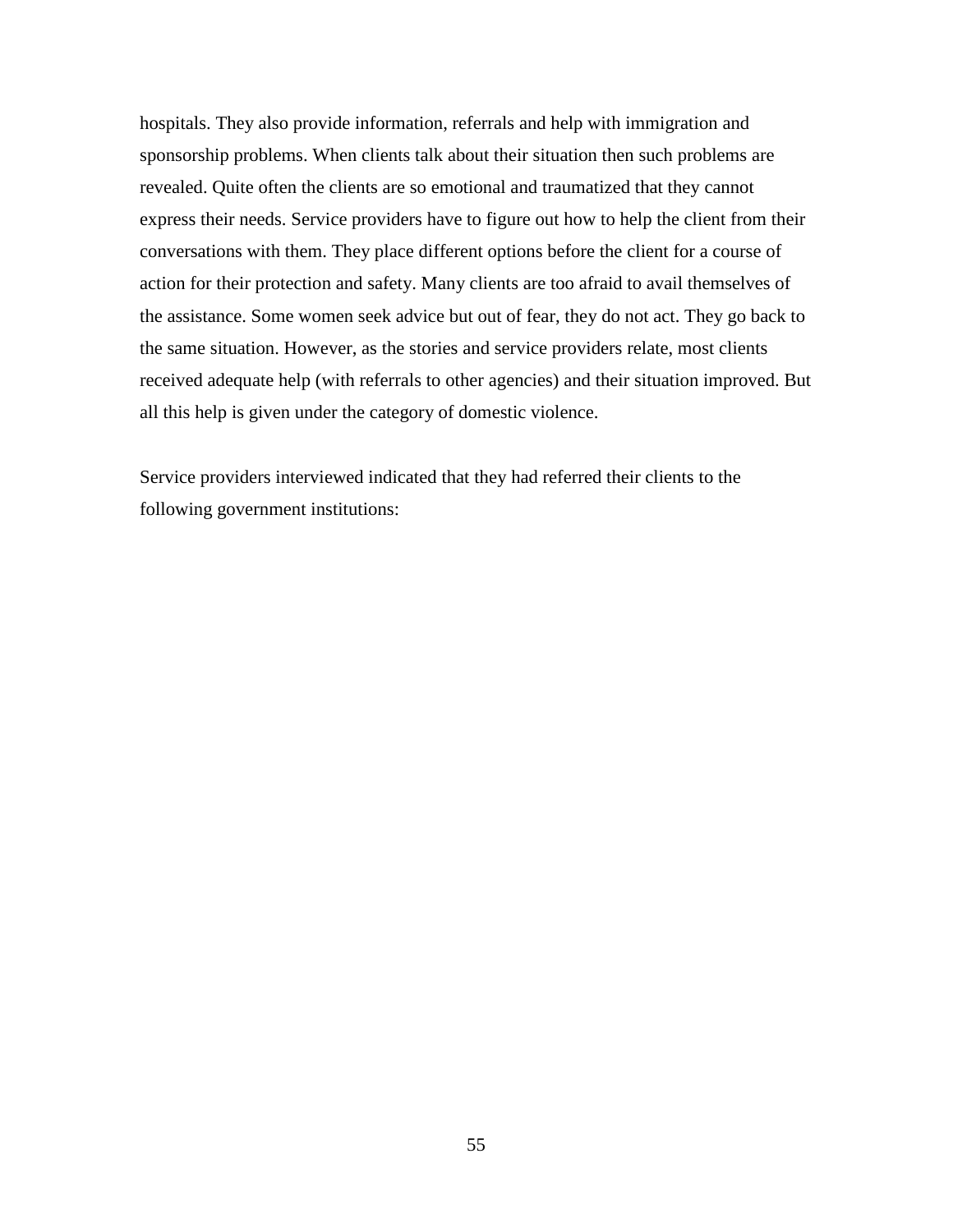# <span id="page-56-0"></span>**List of Government Agencies Contacted by Service Providers Interviewed: Federal, Provincial and Municipal**

<span id="page-56-1"></span>

| Federal                                      | <b>Provincial</b>                                         | <b>Municipal</b>                                          |  |
|----------------------------------------------|-----------------------------------------------------------|-----------------------------------------------------------|--|
| Canada Revenue Agency (CRA)                  | AB Works                                                  | <b>Counselling Services</b>                               |  |
| <b>Income Support Services</b>               | Social Services/ Social Support                           | <b>Shelters</b>                                           |  |
| Citizenship and Immigration Canada           | Legal Aid                                                 | <b>Sexual Assault Centres</b>                             |  |
| <b>RCMP</b>                                  | <b>MLAs</b>                                               | <b>Help Lines</b>                                         |  |
| Language Instruction for Newcomers<br>(LINC) | <b>Employment Compensation</b>                            | <b>Family Violence Centres</b><br>(government, NGOs)      |  |
| Resettlement Assistance Program              | <b>Family Justice Centre</b>                              | Councillors                                               |  |
| Immigration Loans Program                    | Abuse and Assault Counselling<br>Programs for Women       | Rape Crisis Centre                                        |  |
| Housing Programs and Financial<br>Assistance | <b>Subsidized Housing</b>                                 | Women Against Violence Against<br>Women                   |  |
| <b>Student Loans</b>                         | <b>Provincial Homelessness Initiative</b>                 | Victim Link                                               |  |
| <b>Federal MPs</b>                           | Rental Assistance Program                                 | Surrey RCMP Victim Services and<br>other RCMP Centres     |  |
|                                              | <b>Immigrant Settlement Services</b>                      | <b>Battered Women Support Services</b>                    |  |
|                                              | <b>Employment Services for</b><br>immigrants              | Department of Community Services<br>(Edmonton)            |  |
|                                              | <b>Child Abuse Prevention</b>                             | <b>Edmonton Police Service - Victims</b><br>Services Unit |  |
|                                              | Helpline for Children                                     | <b>Family Violence Prevention</b>                         |  |
|                                              | Transition Houses, Safe Homes and<br>Second Stage Housing |                                                           |  |
|                                              | <b>Crisis Lines</b>                                       |                                                           |  |
|                                              | Outreach and Multicultural Outreach<br><b>Services</b>    |                                                           |  |
|                                              | <b>Victim Services</b>                                    |                                                           |  |
|                                              | Victim's Fund                                             |                                                           |  |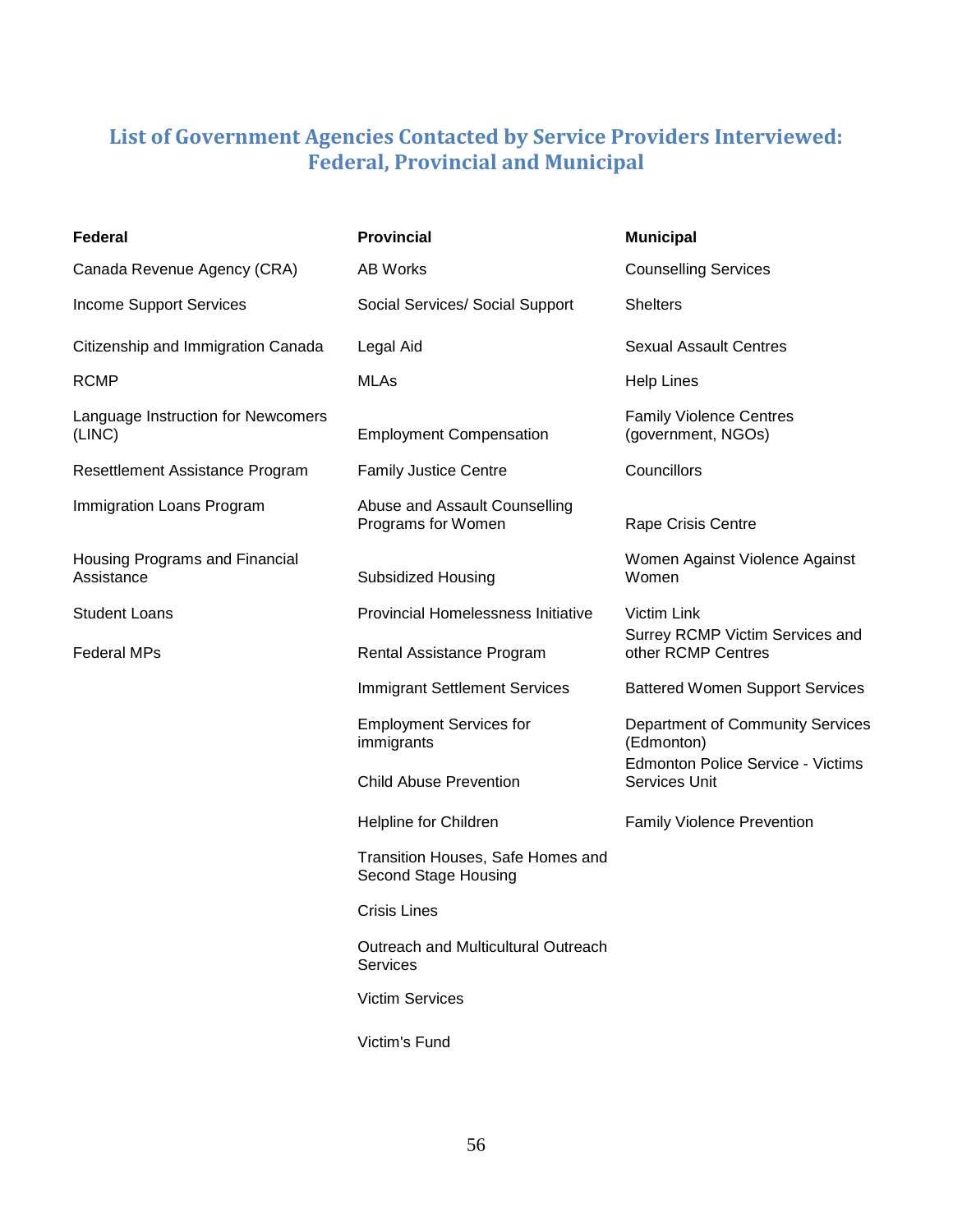Some service-providing agencies and organizations stated that they were well equipped to offer full service to their clients. However, around fifty percent of the respondents stated that their agencies did not have adequate resources to meet all the needs of their clients. Remarks like "it is a challenge" to meet the needs of the clients or "not really equipped" or "I cannot say", suggest a need to make more resources available to the agencies with front-line workers serving clients.

The situation is less clear with regard to victims of pre-marriage abuse and violence, for example from parents, or post-marriage abuse and violence from other family members, for example a mother-in-law. Service providers interviewed did not indicate the existence of services available for minor children being pressured by their parents, or whether individuals being threatened or abused by other family members would have access to the same services as spousal abuse victims.

It is also very telling that the organizations and agencies in three locations (which were requested to identify service providers for interviews) identified more than half of their clients were from South Asian and Middle Eastern backgrounds.

When asked about the countries from which their clients come, they identified the following countries:

| Pakistan | Bangladesh  | India   | Fiji      |
|----------|-------------|---------|-----------|
| Sudan    | Somalia     | Lebanon | Palestine |
| Yemen    | <b>Iraq</b> | England | France    |

There were also cases of forced marriage of Canadian citizens taking place in England and France, where large communities from South Asian, Middle Eastern and African countries are settled. Marriages of Canadian citizens are often arranged with their relatives and friends in these countries.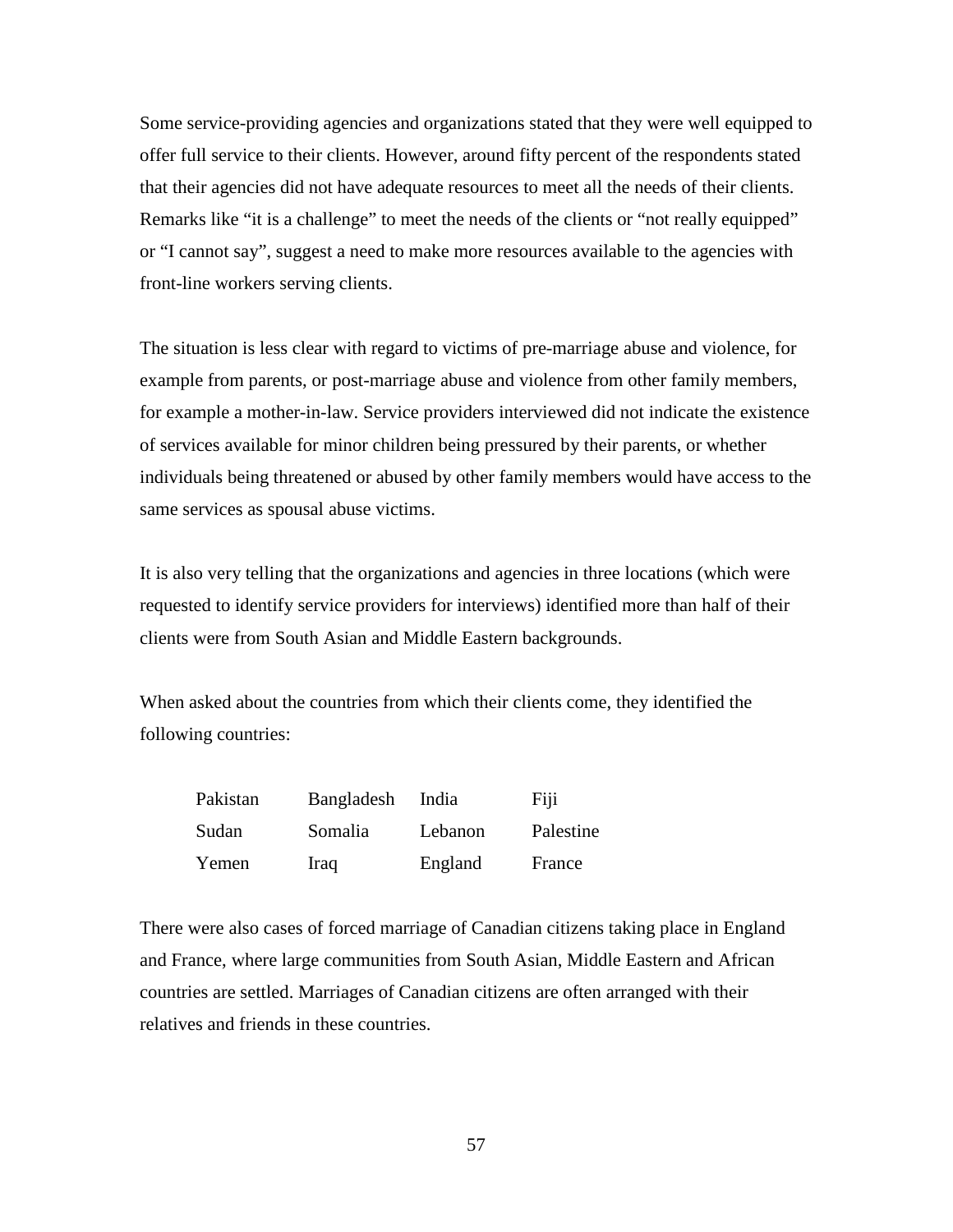#### **To elaborate on the second issue:**

None of the service providers interviewed stated that they had received any case under the category of "forced marriage". Moreover no programs were found to exist for those who were facing and/or were afraid of being forced into marriage. Those afraid of being pressured to enter a forced marriage, either in Canada or by being taken abroad, have no help and nowhere to turn to. They do not know whether any such help is available. When they are taken abroad, they cannot do anything. Nor do they know whether any mediation services exist which can appropriately mediate between them and their parents in a culturally-sensitive manner. There was no reported educational or social awareness raising program which can apprise communities of occurrence and consequences of forced marriage and of some preventive measures. There was no report of counselling available that can help young women and men to find strategies to prevent such a marriage and there is no intervention program in place. Police and lawyers are unlikely to be able to help them because, unless the victims have been subject to actual or threatened violence, at this stage no crime has been committed; forced marriage has not taken place.

In short, there appears to be no social awareness that forced marriage is wrong and in Canada it is against the law. In the communities it does not even seem to be recognized as an issue.

Help is however, available to those who need it *after* forced marriage when abuse and violence occurs in marriage. Then they may go to social services, police or shelters. It is important to note that these cases are treated as cases of family violence, abuse and marital discord. The issue of forced marriage does not even enter, or if it does it comes up, as a contextual factor. Since this issue is addressed as domestic violence, it is no wonder that there is little awareness of the issue of forced marriage and limited specific preventive programs. The fact that a client is in a forced marriage may be revealed only incidentally in the conversation, when the victims come for help for other specific needs after emotional, psychological, and/or physical violence has taken place. The lack of specific focus may prevent victims of forced marriage from knowing that services are available to them, at least in cases where there is domestic abuse.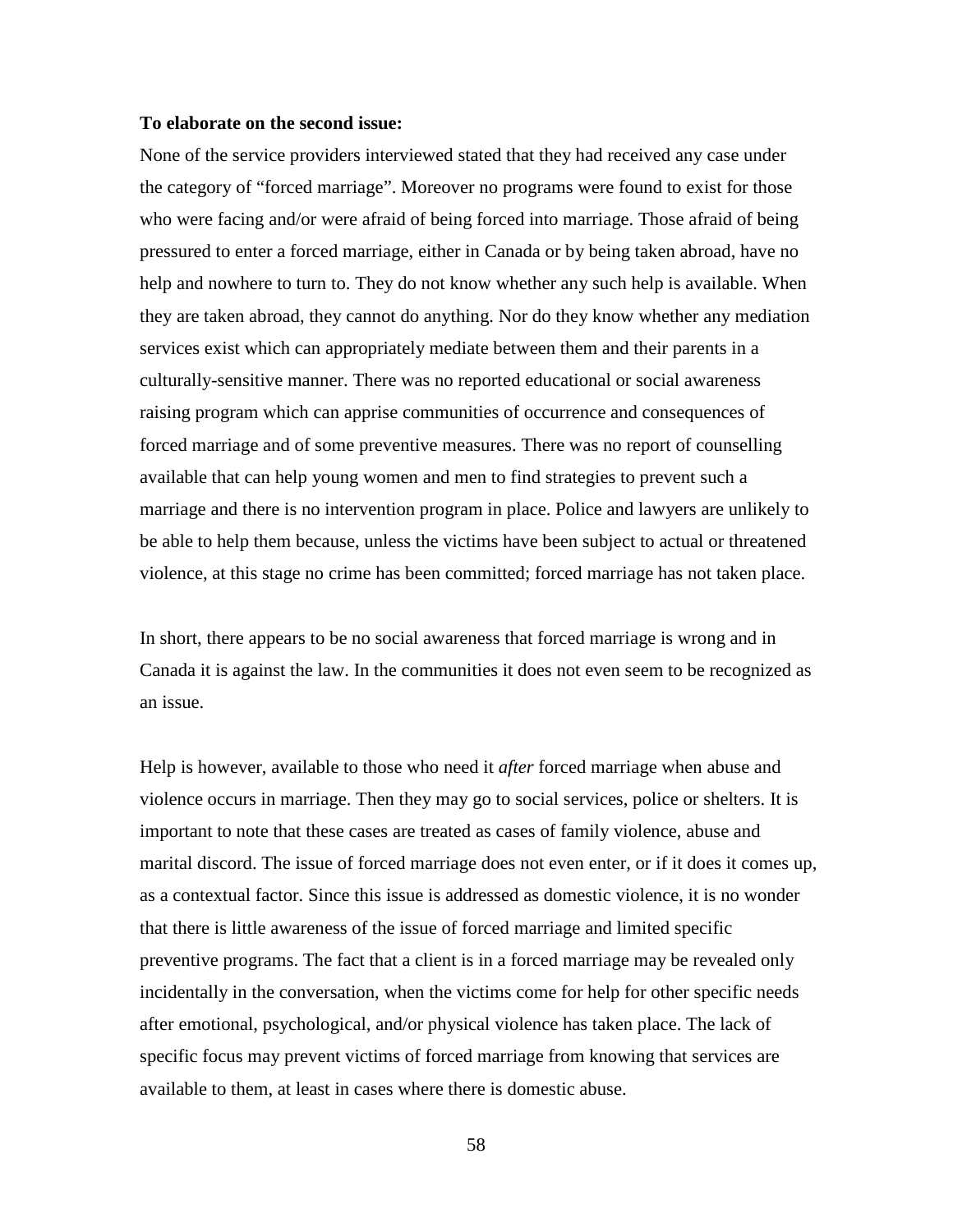# <span id="page-59-0"></span>**Reflections of the Service Providers on Forced Marriage**

The data revealed that the service providers who come across cases of forced marriage often think about how incidents of forced marriage may be decreased. It appears to be important to most of them as they see the negative consequences of forced marriage in their work. Many of them have shared their reflections on how *this issue may be addressed*.

Their views can be summarized under the following 8 categories:

1. Most of them seem to think that there is a chance that forced marriage incidence can at least be decreased if communities get involved and face the issue. They believe that:

(a) The first step is awareness and acknowledgement of the occurrence of forced marriage and that it is against human rights.

(b) The next step is education of communities, especially of parents, elders and new immigrants. They believe that it will be beneficial if they learn about human rights, Canadian values of equality, dignity and freedom and about Canadian laws.

(c) Peer support and peer education are also very important in convincing parents and communities about giving consideration to the choice of spouse by their adult children.

(d)Community NGOs can play an important role in this effort. They can start some sort of awareness campaign, education workshops, discussion forums and outreach work in religious and cultural centers and organizations. They can seek support from the governments and or charitable foundations for this work.

2. One suggestion which came from several respondents targeted high schools as the main initiator of awareness raising programs for youth regarding human rights of the individual, especially women. For example they need to learn the right to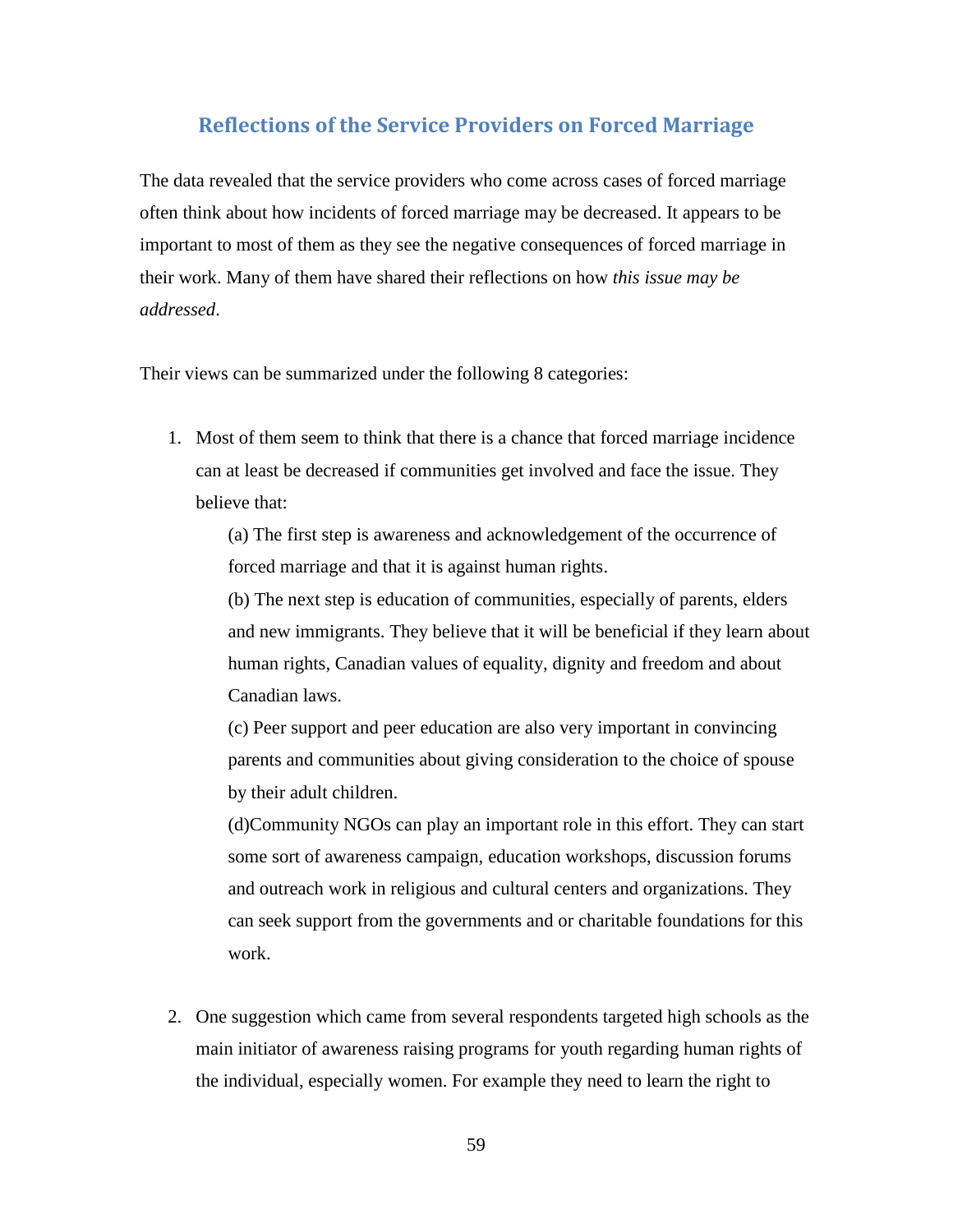security and equality, right of choice and freedom of association. In Alberta, the Canadian Charter of Rights and Freedoms is included in the curriculum. Learning about human rights will encourage thinking among Canadian youth and create a sense of entitlement to their right of choice of their life partner.

3. Service providers talked about their experiences and views on service delivery. They pointed out that there are certain gaps in the services provided to the victims:

(a) They think that more direct services are needed as well as new services need to be added for the victims of forced marriage. For example specific services such as mediation services, consultation and some kind of help line can be very helpful for those *facing* forced marriage.

(b) They pointed out that not all service providers had adequate information and training in dealing with all the problems of victims of forced marriage, hence they see a need for more information for service providers as well as training in dealing with the victims in a culturally sensitive manner. As an example, the following quote, in the context of forced marriage, comes from a family lawyer, " I am concerned that family lawyers, especially here in Alberta, have very limited experience with forced marriage…and may be woefully ignorant of how limited their role is and how they need to inform themselves of the steps they need to take. Many lawyers are unaware of how precarious the woman's situation is and how urgent her needs are. We need to develop some specific expertise in the family law Bar…"

4. With reference to creating awareness and providing accurate information, service providers think that there is need for more data (statistical if possible), more research, studies as well as educational sessions on the nature and consequences of forced marriage. There was seen a need for creating information on various cultural aspect of diverse communities to ensure that the victims receive help in a culturally sensitive manner.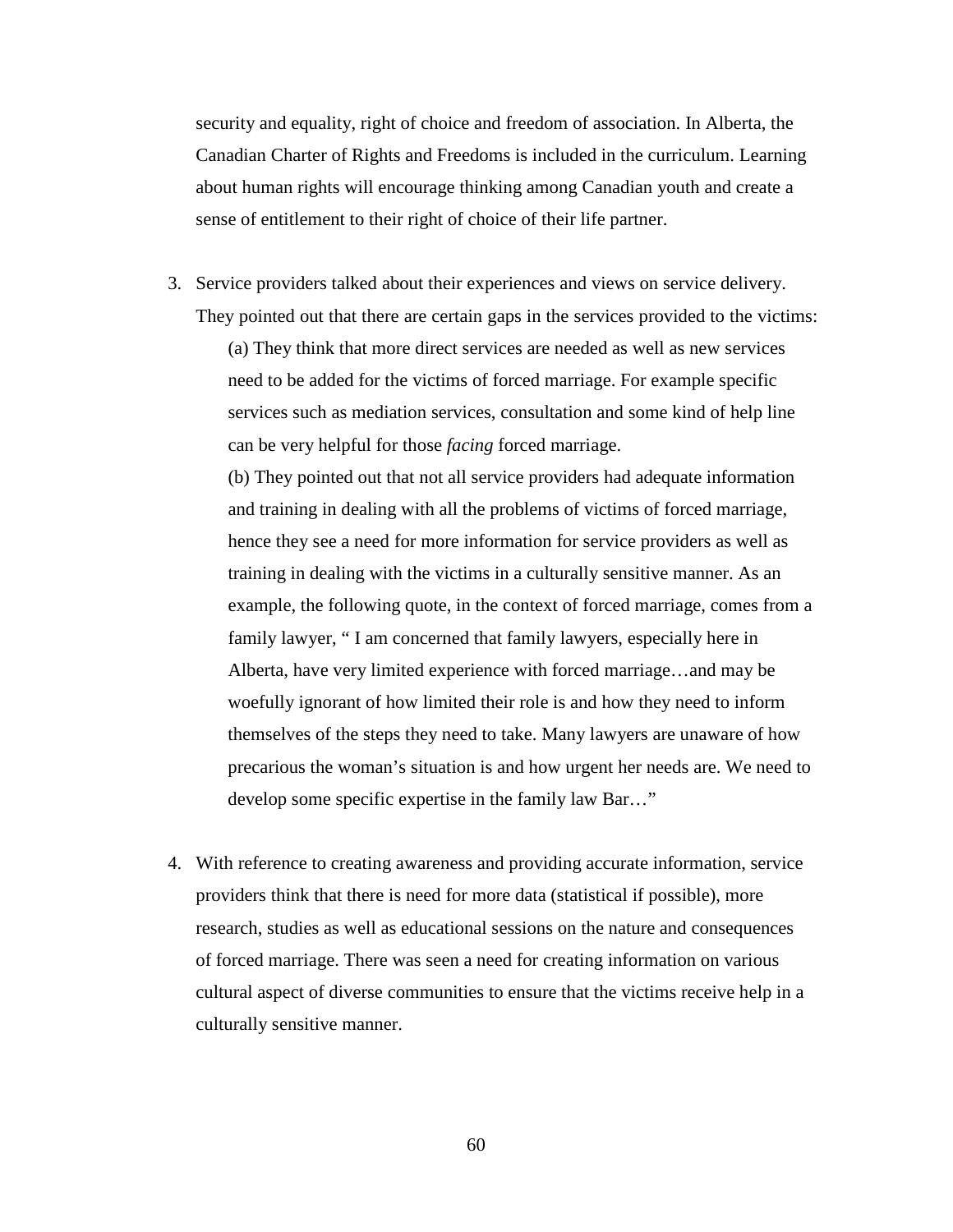- 5. There was concern expressed repeatedly about one widespread cause of forced marriage viz. Canadian policy of family sponsorship. As the chapter on themes indicates, a large number of cases of forced marriage take place only to get immigration for relatives. Service providers think that, in view of this specific misuse of family sponsorship policy, some stringent measures are needed to prevent this misuse of the policy. They also point out that new spouses who come to Canada are ignorant of Canadian immigration laws and sponsorship laws as well as their rights. Many of the victims live under the threat that their sponsorship will be cancelled, so the service providers believe the sponsored spouses need accurate information about sponsorship laws and their rights in Canada even before they migrate to Canada.
- 6. Service providers stressed that women and girls need to be especially empowered through knowledge of Canadian human rights and laws, and knowledge of available avenues of help and support in case of need.
- 7. In the opinion of a few respondents, some form of premarital counselling for men and women, which could be organized by community NGOs, would be very helpful in their understanding of marriage contract and marital responsibilities. In ethnic communities hardly any such counselling exists. Some respondents even suggested that a marriage licence should be issued after such counselling.
- 8. Forced marriage has cultural sanction among many sections of the ethnic communities in the name of ancestral cultural practice, family honour, culture preservation and in family reunion. In Canada they can justify practices like this under the right to what they believe to be cultural preservation. Some counsellors and professionals strongly feel that it is very important to re-examine the whole issue of cultural rights. In authoritarian families and communities cultural rights of the collective have precedence over individual rights. The family, for example, as a collective, feels that it has the right to force their daughters to enter into an unwanted marriage for the benefit of two families. The will of the individual is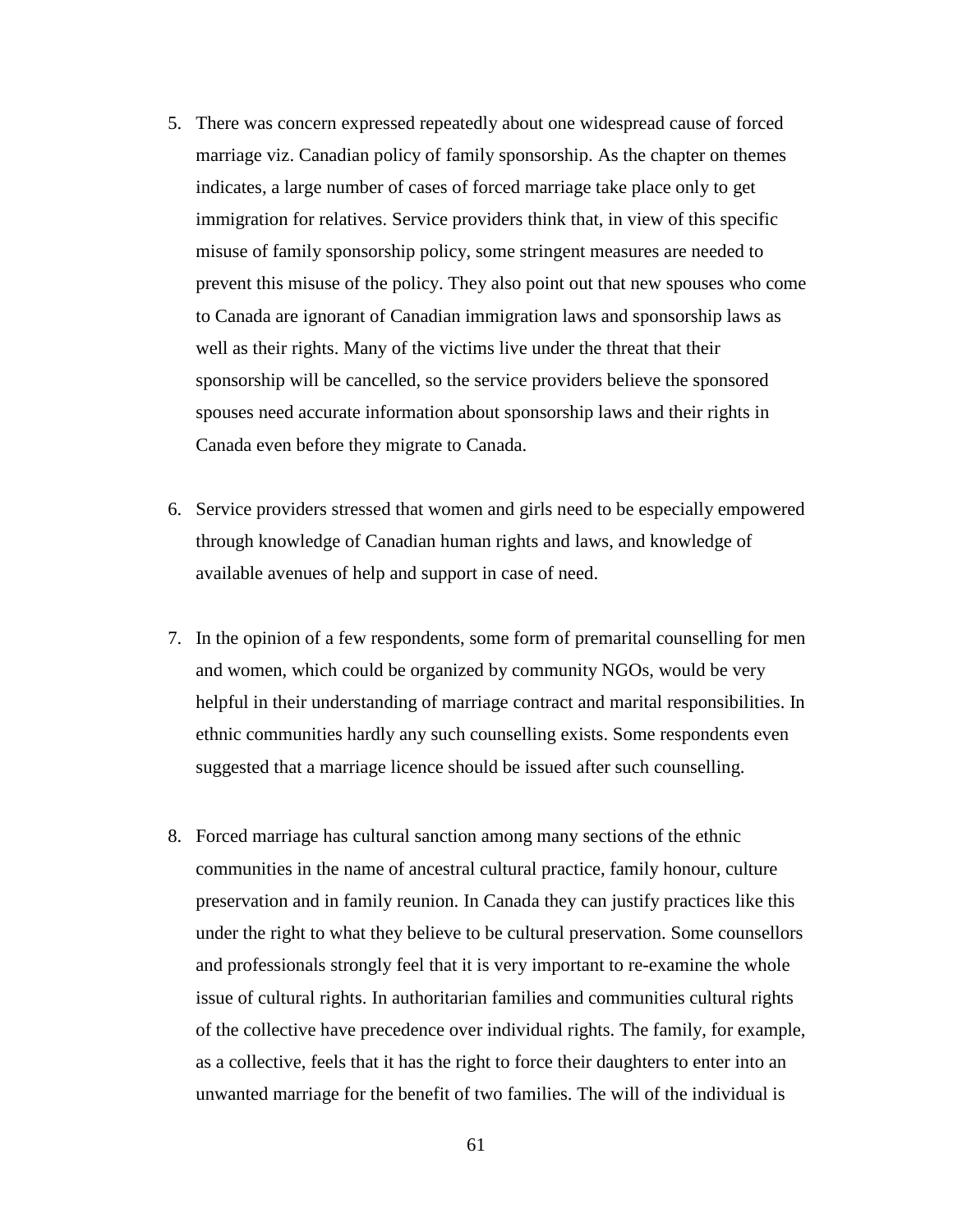not important. One reason for this is that cultural rights are understood not as the rights of an individual member of the community but as right of the cultural group. In case of forced marriage there is an obvious conflict between individual rights (e.g. free choice, free association and freedom from violence) and rights of the group (e.g. maintaining cultural and religious heritage). The right of the individual may be violated in upholding the right of the group. The service providers feel that this issue needs to be addressed in concrete terms and there is a need to create a balance between individual's rights, especially woman's rights, and cultural practices sanctioned by communities.

The above are the reflections, on addressing the issue of forced marriage, from those who deal with the forced marriage problems. Many of these ideas may not be practical but it shows that some community members and some professionals are concerned about the issue. One respondent pointed out that Canada has a strong record of implementation of human rights as well as laws safeguarding women's equality. Perhaps some greater efforts can be made through education to ensure that parents understand that the practice of forced marriage is inconsistent with Canadian values and that those at risk of being victimised are aware of their recourses.

# **Conclusion**

<span id="page-62-0"></span>This study has investigated the anecdotal incidence of forced marriage in Western Canada and found that not only are there a number of cases of forced marriage involving Canadians, but that according to some of the service providers interviewed, such incidents appears to be increasing. While the investigation is confined to Western Canada, its findings are likely to be relevant to other parts of Canada where forced marriage takes place.

Our research shows that as forced marriage is a very sensitive issue it remains a hidden reality in Canada. Hence, it is not easy to identify. As this issue is little known, no services or preventive programs were found to exist specifically for victims of forced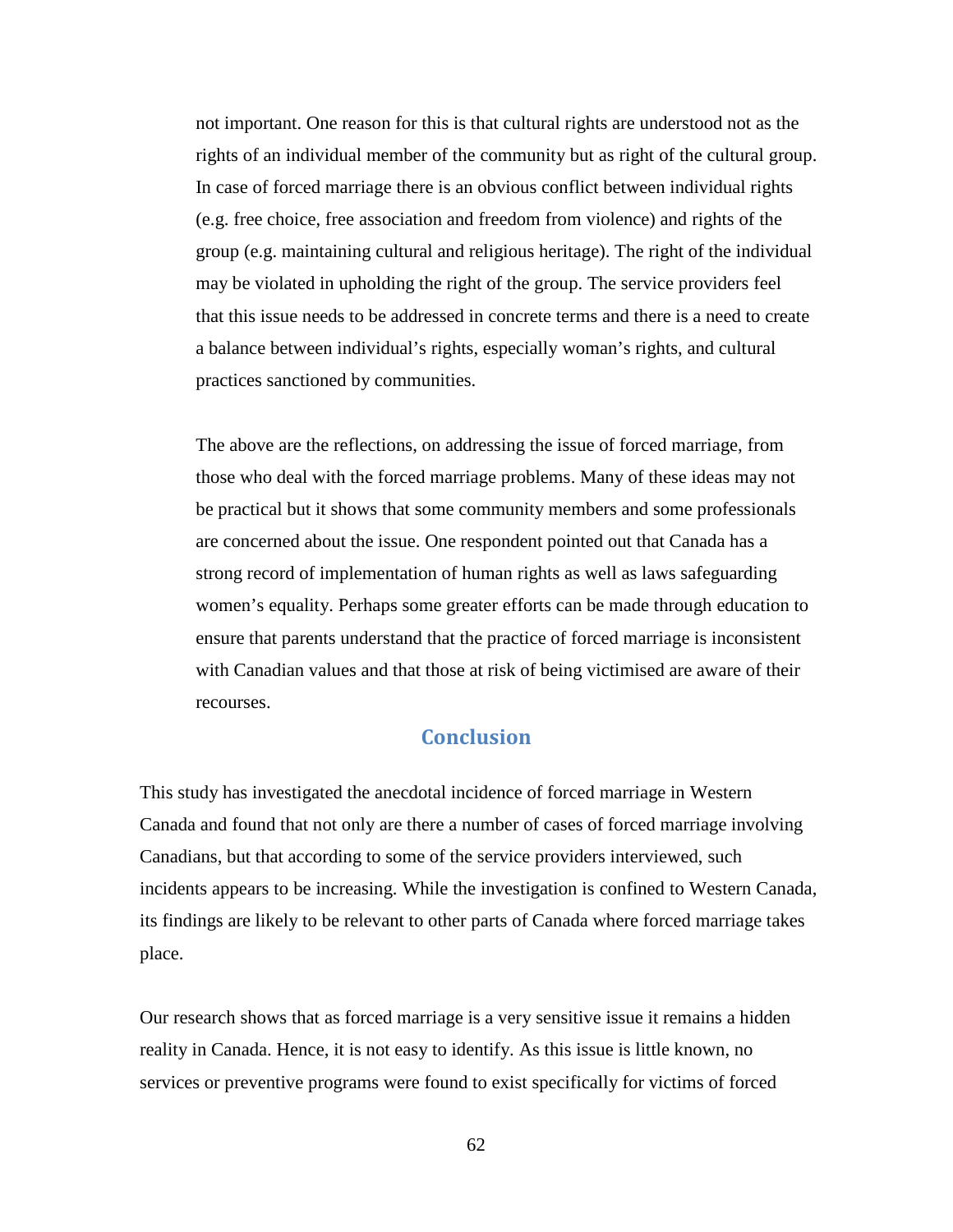marriage. We conclude that there is a gap in available services. Those which are available are under the domestic violence category. The stories clearly show that these services did provide very good support to the victims within the limitations of the resources and skills of the agencies. There appear to be no services or supports available for those threatened with a forced marriage before it has occurred. Many service providers mentioned that their agencies are not fully equipped to deal with all the needs of their clients.

From the findings on forced marriage we conclude that forced marriage is a complex issue in Western Canada involving a number of factors. There are three main factors that combine to sanction and prepare the ground for forced marriage:

> (a) patriarchal culture and authoritarian family with unequal power relations; (b) poverty in Asian and African countries from where majority of forced marriage brides come; and

> (c) desire for immigration sponsorship. (Among Muslims it is the cousins who are sponsored by marriage. Among other cultures it is relatives one acquires by marriage for example it is the parents or siblings of a son-in-law who are sponsored).

There is very little data on forced marriage in Western Canada. In fact this study is one of the very few studies of forced marriage in Canada. There is need for data collection of forced marriage: more research, follow up studies, documentation of information on forced marriage victims – (socio-economic status, country of origin and cultural background) and on the gaps in services for them.

For the delivery of services to the victims of forced marriage, no specific training programs were found to exist for service providers. Service providers in social services, settlement services, family services, law enforcement services and the professionals, who directly deal with cases and consequences of forced marriage, need specific training to address the problem of forced marriage. For example, many service providers may not know about the importance of counselling a young woman returning to Canada after forced marriage and what her specific needs are and how to address them. They need to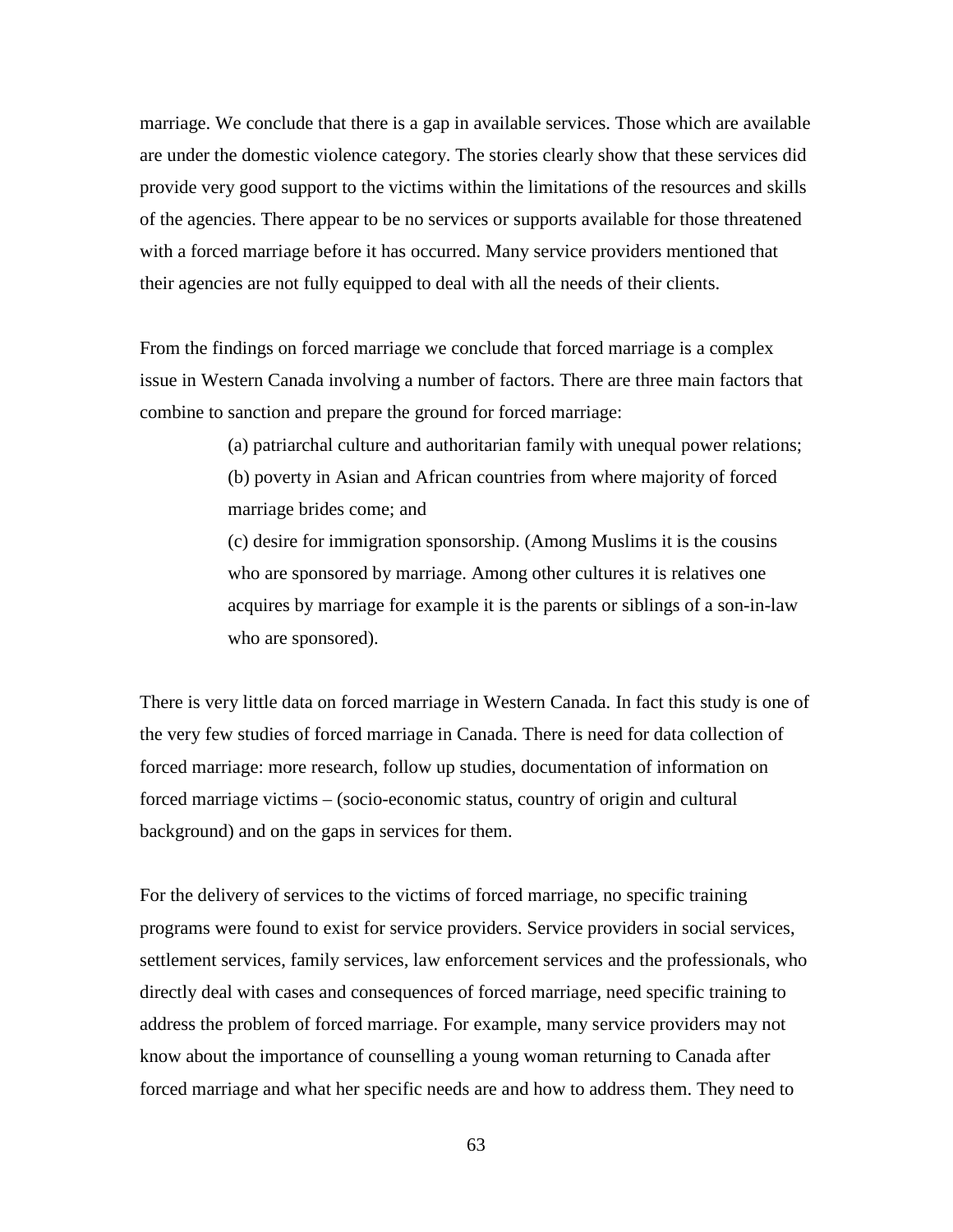learn about, what one respondent called "a holistic approach" to all the needs and problems of the victims.

Similarly, none of the stories except one involving murder, mentioned that the perpetrators were brought under law, or that justice was done to the victims of forced marriage. Some service providers feel that the perpetrators need to be brought to justice and there should be some way that forced marriage victims may be compensated. It may be possible in case of forced marriage to claim damages (from parents or spouse or a third party) for physical or psychological or financial stress or loss under tort law. There would be practical difficulties in doing so but it worth exploring if there can be a way around the difficulties.

The stories make it clear that it is women who are most vulnerable and victimized in forced marriage because of their low power and low value in the family. Men were also found to be coerced into forced marriage but they may not always be as vulnerable as women because they have more power in the family. So we conclude there is need to empower women through educational and counselling programs.

Based upon the estimate from service providers who are dealing with the incidence of forced marriage in Western Canada, our conclusion is that forced marriage is *not sporadic* in Western Canada. In answer to this question half of the respondents said it is "widespread" or "common" or "becoming common". Several respondents said "I don't know." Hence, it is difficult to determine whether it is widespread in Western Canada, but the data do indicate it is not sporadic. (It is significant to note that in addition to the estimate of the interviewers, all those who heard about this investigation had a story to tell about forced marriage in Western Canada in all the three locations.)

The study shows that the true extent of the practice of forced marriage in Western Canada is not known. There is limited public awareness of it. So we conclude that although the issue of forced marriage has so far been given little attention by society it needs to be